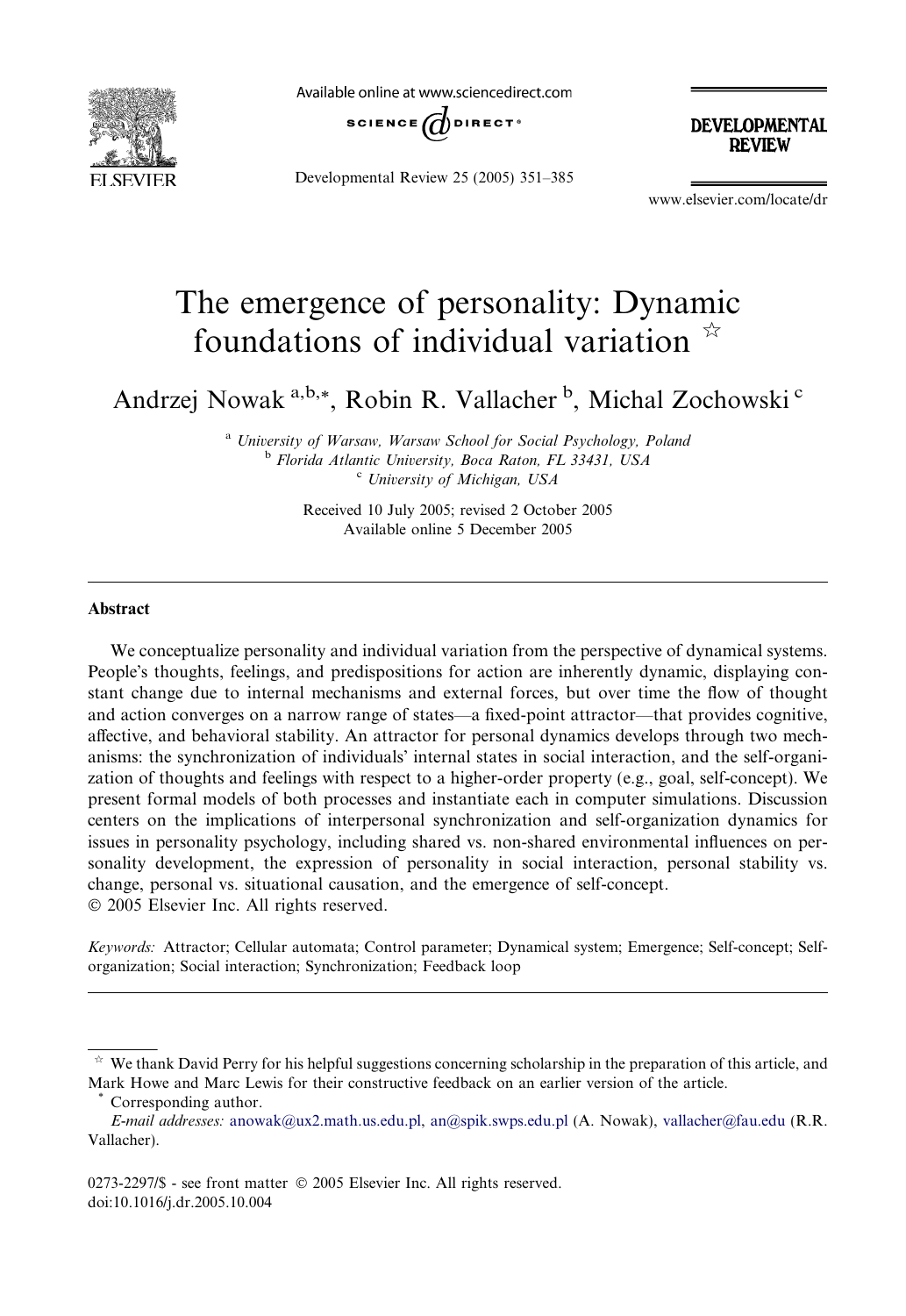Two people with highly different childhood experiences may nonetheless develop very similar patterns of thought, feeling, and behavior. It's also the case that two people with highly similar experiences in childhood may become very different in the way they think, feel, and act. In some quarters, these observations are taken as evidence against the experiential foundations of personality and provide a rationale for focusing instead on biological propensities, most notably genetic and hormonal influences. The role of biological factors in shaping personality cannot be denied, but experience is simply too important to human psychology to be relegated to second-class status. Humans are undeniably social animals, and any theory that purports to explain the origins of human personality must accord social experience a prominent role. Our basic aim in this paper is to reframe this role in terms of recent adaptations of dynamical systems theory to human psychology. In this account, the specific content of one's experience is less important than they way such experiences are organized and represented by the person. We develop this perspective in the context of two formal models we have employed in past research, one emphasizing the implicit or automatic foundations of personality ([Nowak, Vallacher, & Zochowski,](#page-32-0) [2002\)](#page-32-0), the other highlighting the explicit or self-conscious construction of personality [\(Nowak, Vallacher, Tesser, & Borkowski, 2000b\)](#page-32-0).

At first glance, the dynamical perspective would seem to be wholly irrelevant to psychological processes, let alone to the social foundations of human idiosyncrasies and proclivities comprising an individual's personality. Dynamical systems, after all, were initially developed to model the behavior of physical phenomena in the natural world. Due in large part to the innovative work of scientists such as Esther Thelen (cf. [Thelen & Smith, 1994\)](#page-33-0), however, the relevance of dynamical systems to psychological phenomena has become increasingly recognized in recent years. The dynamical perspective has in fact emerged as an influential paradigm in virtually all areas of contemporary psychology, including motor control (cf. [Kelso,](#page-31-0) [1995\)](#page-31-0), human development (e.g., [Fischer & Bidell, 1997; Newell & Molenaar, 1998; Smith &](#page-31-0) [Thelen, 1993; van Geert, 1991](#page-31-0)), perception (e.g., [Gilden, 1991; Petitot, 1995; Turvey & Car](#page-31-0)[ello, 1995\)](#page-31-0), language (e.g., [Cullicover & Nowak, 2003; Elman, 1995\)](#page-31-0), action (e.g., [Newtson,](#page-32-0) [1994\)](#page-32-0), emotion (cf. [Lewis, 2000](#page-32-0)), subjective well-being [\(Fredrickson & Losada, 2005\)](#page-31-0), cognition (cf. [Port & van Gelder, 1995](#page-33-0)), organizational behavior (e.g., [Axelrod & Cohen, 1999;](#page-30-0) [Guastello, 1995; Losada, 1999\)](#page-30-0), political behavior (e.g., [Hegselman, Troitzch, & Muller,](#page-31-0) [1996\)](#page-31-0), and various topics in personality (e.g., [Lewis, 2005; Magai & McFadden, 1995; Read](#page-32-0) [& Miller, 2002; Shoda, LeeTierman, & Mischel, 2002\)](#page-32-0) and social psychology (cf. [Arrow,](#page-30-0) [McGrath, & Berdahl, 2000; Nowak & Vallacher, 1998; Vallacher, Read, & Nowak,](#page-30-0) [2002b](#page-30-0)). The common denominator in these approaches is the recognition that a psychological process—be it self-concept, social judgment, or societal change—can be viewed as a set of elements whose mutual influences promote the emergence of higher-order properties and behavior. Thus, specific movements become coordinated to achieve a higher-order action, thoughts and feelings become organized to promote judgments and evaluations, and social interaction among individuals promotes the emergence of group-level norms and beliefs.

The task of the dynamical perspective on personality development is to show how fundamental features of individuality can emerge from interactions among elements comprising psychological systems and features of the environment. Central to this account is the notion of attractor (cf. [Schuster, 1984](#page-33-0)). Attractors capture the interplay between structure and dynamics in a complex system and thus are useful for framing the tension between stability and change in psychological processes. After developing the relevance of attractors for personality generally, we provide an overview of contemporary theory and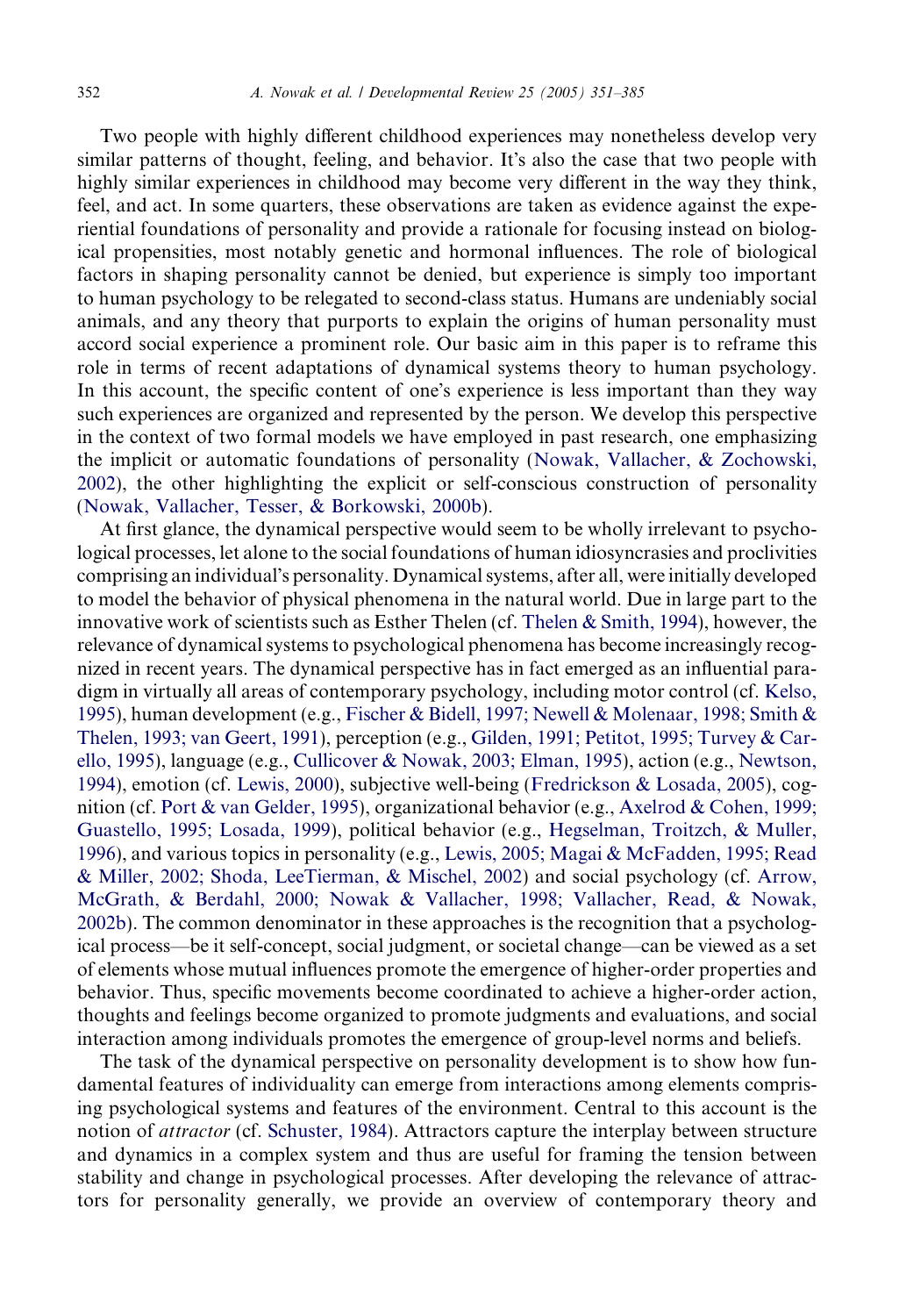research exploring the emergence and expression of individual differences in attractors for thought, emotion, and action. We first discuss the reciprocal feedback between cognition and emotion that gives rise to stable attractors, and we then describe two formal models that capture the emergence of higher-order structure in people's behavioral and mental systems. These models are complementary in that one focuses on the progressive development of behavioral tendencies that occur in a relatively automatic fashion, while the other focuses on the emergence of a self-concept that occurs by means of internal integration processes that may be subject to conscious attention and control. In a concluding section, we discuss the relevance of the dynamical perspective for perennial issues concerning the origin and expression of individual variation that have proven difficult to resolve within conventional treatments of personality.

## Attractor dynamics and personality

Human experience is inherently dynamic. Even in the absence of external influence, an individual's mental state and predisposition for action can take on a variety of different forms as he or she reflects on past experiences or imagines those yet to take place. Indeed, the potential for internally generated or ''intrinsic'' dynamics was accorded a prominent role in early treatments of personal and interpersonal processes. [James \(1890\)](#page-31-0) theorized about the dynamic nature of human thought and action, with emphasis on the continuous and ever-changing stream of thought. [Cooley \(1902\)](#page-31-0) emphasized people's constant press for action, even in the absence of incentives and other external forces. [Mead \(1934\)](#page-32-0) discussed people's capacity for symbolic representation and the enormous range of interpretation to which this capacity gives rise. [Asch \(1946\)](#page-30-0) suggested that social judgment reflects the interplay of thoughts and feelings, with this interplay promoting the emergence of a unique Gestalt that is not reducible to simple aggregation of the individual cognitive elements. [Lewin \(1936\)](#page-32-0) theorized that stability and variability in overt behavior reflect a persistent struggle to resolve conflicting motivational forces, including those within the person as well as those arising from outside influences. Psychodynamic theories (e.g., [Fred, 1937\)](#page-31-0) shared this emphasis on conflict-induced dynamism, stressing the importance of motives and fears that are opaque to consciousness. Contemporary models of personality also incorporate the potential for intrinsic dynamics into their conceptualizations and research strategies (e.g., [Carver & Scheier, 1999; Cervone, 2004; Mischel & Shoda, 1995; Lewis &](#page-30-0) [Granic, 2000; Read & Miller, 2002\)](#page-30-0). These models differ in important respects, of course, but they share an appreciation for the role of internal mechanisms in giving meaning to, and modulating the effects of environmental cues and demands.

# Attractor dynamics

The proclivity for intrinsic dynamics cannot be denied, but neither can the tendency for psychological systems to demonstrate stability and resistance to change. People experience an enormous amount of diverse information relevant to self-understanding, social judgment, and interpersonal relations on a daily basis, yet they manage to maintain relatively stable platforms for thought and action in each of these domains. The flow of thoughts, feelings, and behavior is not random, then, but rather converges on specific states or patterns of change between states. A person may experience sadness and perhaps even depression in reaction to negative life experiences, for example, but over time his or her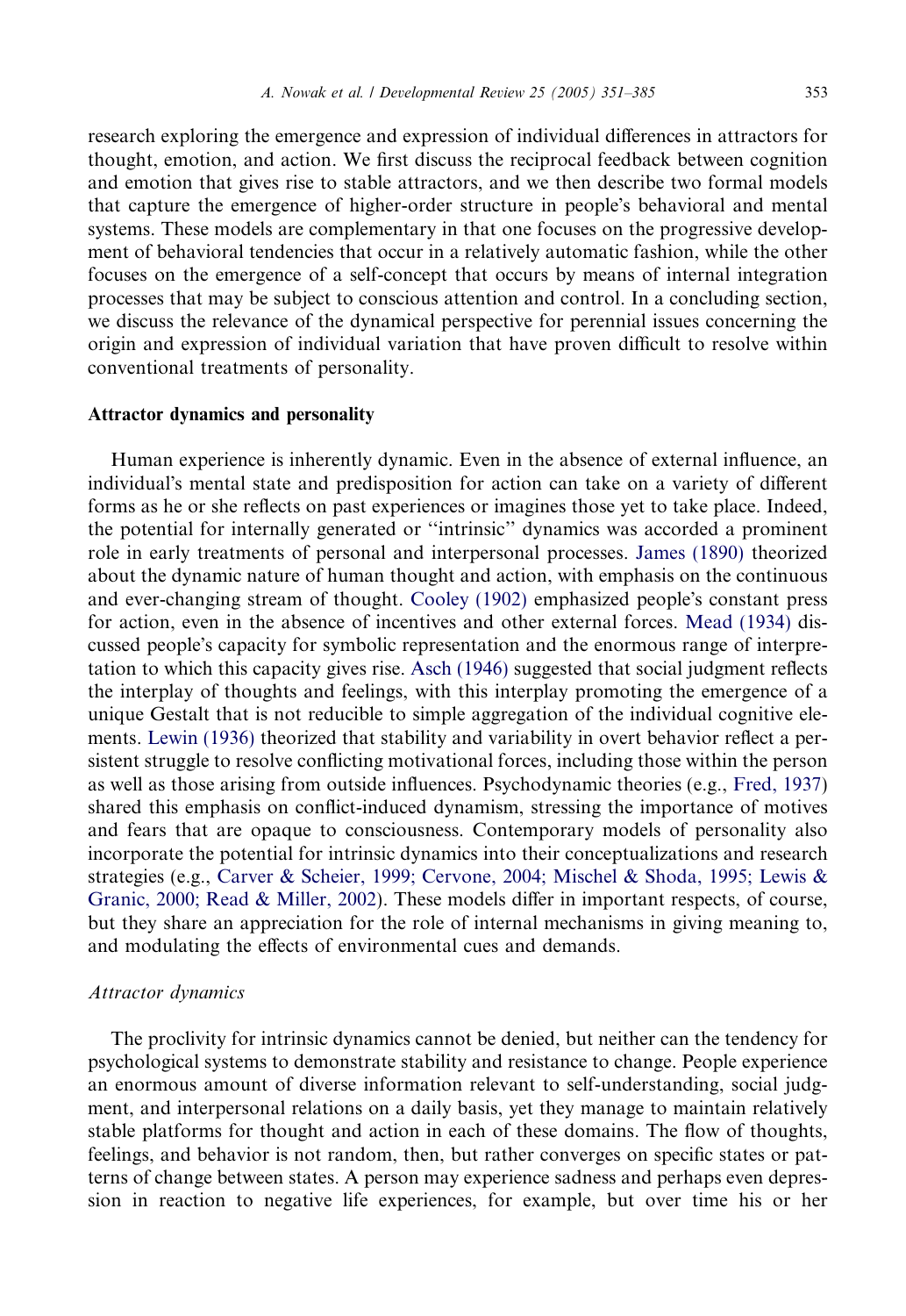self-regulatory mechanisms are likely to reinstate positive moods and a sense of personal control (e.g., [Johnson & Nowak, 2002](#page-31-0)). In like manner, someone with high self-esteem may experience negative self-relevant thoughts, but these are likely to be unstable, giving way over time to a flow of self-evaluative thinking that converges on a positive state (e.g., [Vallacher, Nowak, Froehlich, & Rockloff, 2002a\)](#page-33-0).

The constraints on psychological process can be understood in terms of attractor *dynamics*. An attractor is a state or a reliable pattern of changes (e.g., oscillation between two states) toward which a dynamical system evolves over time, and to which the system returns after it has been perturbed. In a system governed by attractor dynamics, a relatively wide range of starting points (initial states) will eventually converge on a much smaller set of states or on a pattern of change between states. An attractor in effect ''attracts'' the system's dynamics, so that despite differences at the outset in one's thoughts, feelings, or behaviors, the process unfolds in the direction of the attractor. Attempting to move the system out of its attractor, moreover, promotes forces that reinstate the system at its attractor.

Conceptualizing personality in terms of attractor dynamics thus captures both the human proclivity for continual change and the tendency to forge and maintain personal stability in one's interaction with the environment. A person's thoughts, emotions, and behaviors may initially be generated in response to situational demands, but over time they come increasingly under the control of stable internal states (cf. [Lewis, 2000\)](#page-32-0). With the development of attractors, moreover, there is a restriction in intra-individual variation and the emergence of inter-individual differences. Research by [De Veerth and van Geert](#page-31-0) [\(2002\)](#page-31-0) provides an illustration of these tendencies. They compared the basal cortisol level of infants and their mothers. For infants, who presumably have yet to establish strong attractors, there was substantial variation between measurements but little evidence of individual differences. But for mothers, who presumably have had ample opportunity to establish strong attractors, there was substantial individual variation in cortisol levels but relatively little variation between measurements.

## Fixed-point attractors

Research across different areas of science has identified three types of attractors (cf. [Eckmann & Ruelle, 1985; Nowak & Lewenstein, 1994; Schuster, 1984](#page-31-0)): fixed-point attractors, periodic (including multiperiodic) attractors, and deterministic chaos (dynamics characterized by very irregular, seemingly random temporal evolution). Although periodicity and chaos may well have relevance for certain aspects of personality functioning, fixed-point attractors have the most direct relevance for the emergence of stable internal states and accordingly have received the lion's share of attention within the dynamical perspective (e.g., [Lewis, 2000; Smith & Thelen, 1993; Nowak et al., 2002](#page-32-0)).

A fixed-point attractor describes the case in which the state of the system converges to a stable value. In psychological systems, this tendency is similar to the notion of equilibrium or homeostasis (cf. [Cannon, 1932; Miller, 1944\)](#page-30-0). An attractor may correspond to a desired end-state or goal [\(Vallacher & Nowak, 1997\)](#page-33-0) that functions as a standard of self-regula-tion ([Carver & Scheier, 1999](#page-30-0)). When faced with obstacles, a person's thought and behavior are configured (and reconfigured if necessary) in order to overcome the obstacles and ensure achievement of the goal or maintenance of the regulatory standard. Thus, people are described as motivated to bring about and maintain various psychological states,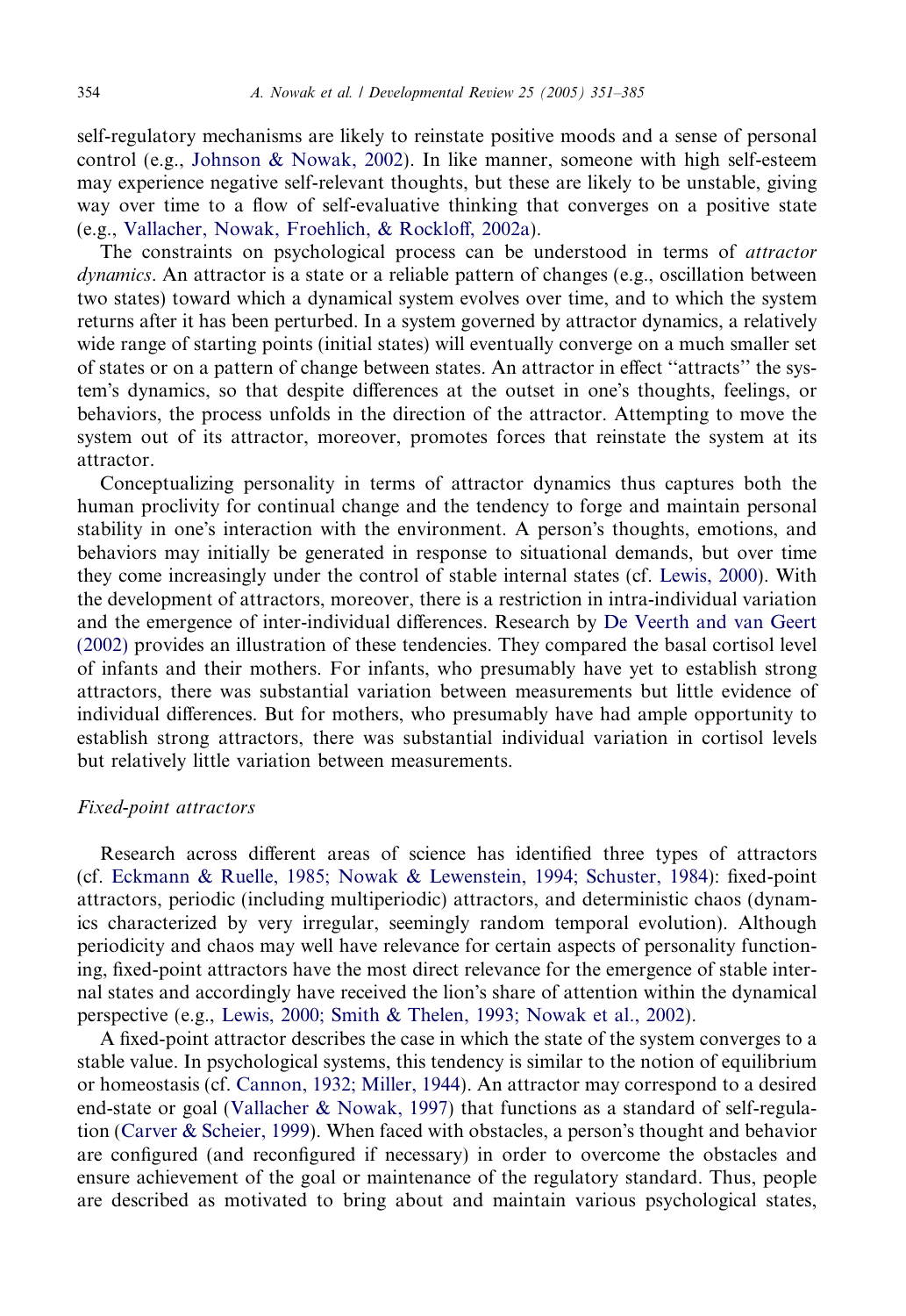whether cognitive (e.g., a belief), affective (e.g., a judgment or an attitude), or behavioral (e.g., an action tendency or desire) in nature.

Attractors, however, do not necessarily refer to intentions or desired states. A person may display patterns of behavior that repetitively converge on hostility across his or her social relations, for example, even when he or she attempts to avoid behaving in this manner. In like manner, a person with low self-esteem may initially embrace flattering feedback from someone, but over time he or she is likely to discount such feedback, displaying a pattern of self-reflective thought that converges on a negative state ([Swann,](#page-33-0) [Hixon, Stein-Seroussi, & Gilbert, 1990](#page-33-0)). A system governed by fixed-point attractor dynamics, in other words, will consistently evolve to a particular state, whether or not this state is hedonically pleasant, and will return to this state even when perturbed by outside influences that might promote a more pleasant state.

A system may have multiple stable states, each corresponding to an attractor for the system's behavior. The particular attractor that is reached depends on the initial states or starting values of the system's evolution. The set of initial states leading to each attractor represents the *basin of attraction* for that attractor. In a system with multiple fixed-point attractors, then, the system can display correspondingly different equilibrium tendencies, each associated with a distinct basin of attraction. Within a given basin, even quite different initial states will promote a trajectory that eventually converges on the same stable value. But by the same token, even a slight deviation in initial conditions has the potential to promote a dramatic change in the system's trajectory if the deviation represents a state that falls just outside the original basin of attraction and within a basin for a different attractor. In a high threat situation, for example, there are two dominant responses, corresponding to fight versus flight. Minimal differences in the circumstances associated with the threat will thus lead to dramatically different behaviors, with virtually no option for a response that integrates the two tendencies.

The potential for multiple fixed-point attractors captures the idea that people may have different and even conflicting goals, self-views, and behavior patterns. A person may have more than one self-regulatory standard, for example, each providing for behavioral direction and self-control under different conditions. His or her actions may be in service of an achievement standard under a range of conditions that promote this tendency, but in service of affiliation standards under a different set of conditions. In similar fashion, a person may have multiple self-views (e.g., [Markus & Nurius, 1986\)](#page-32-0), each representing a stable way of thinking about him or herself that comes to the fore when a specific set of selfrelevant information is primed, made salient by virtue of context or role expectations, or otherwise brought to consciousness. Apparent inconsistency or conflict in personality, too, can be viewed as the existence of multiple attractors associated with different basins of attraction for thought and action (cf. [Nowak et al., 2002](#page-32-0)). One set of conditions and initial states might promote a trajectory that evolves toward dominance and competition, but another might promote instead warmth and compassion.

The relevance of fixed-point attractors for personality functioning is illustrated in a recent study exploring the temporal trajectories of affective states on the part of bipolar depressive individuals [\(Johnson & Nowak, 2002\)](#page-31-0). Time-series analysis of mood and other symptoms revealed that patients whose temporal dynamics were not characterized by fixed-point attractor tendencies were at highest risk for suicide and were hospitalized more often for their depression. Interestingly, these risks were equally low for individuals whose moods oscillated around a single attractor, even one corresponding to a depressed state,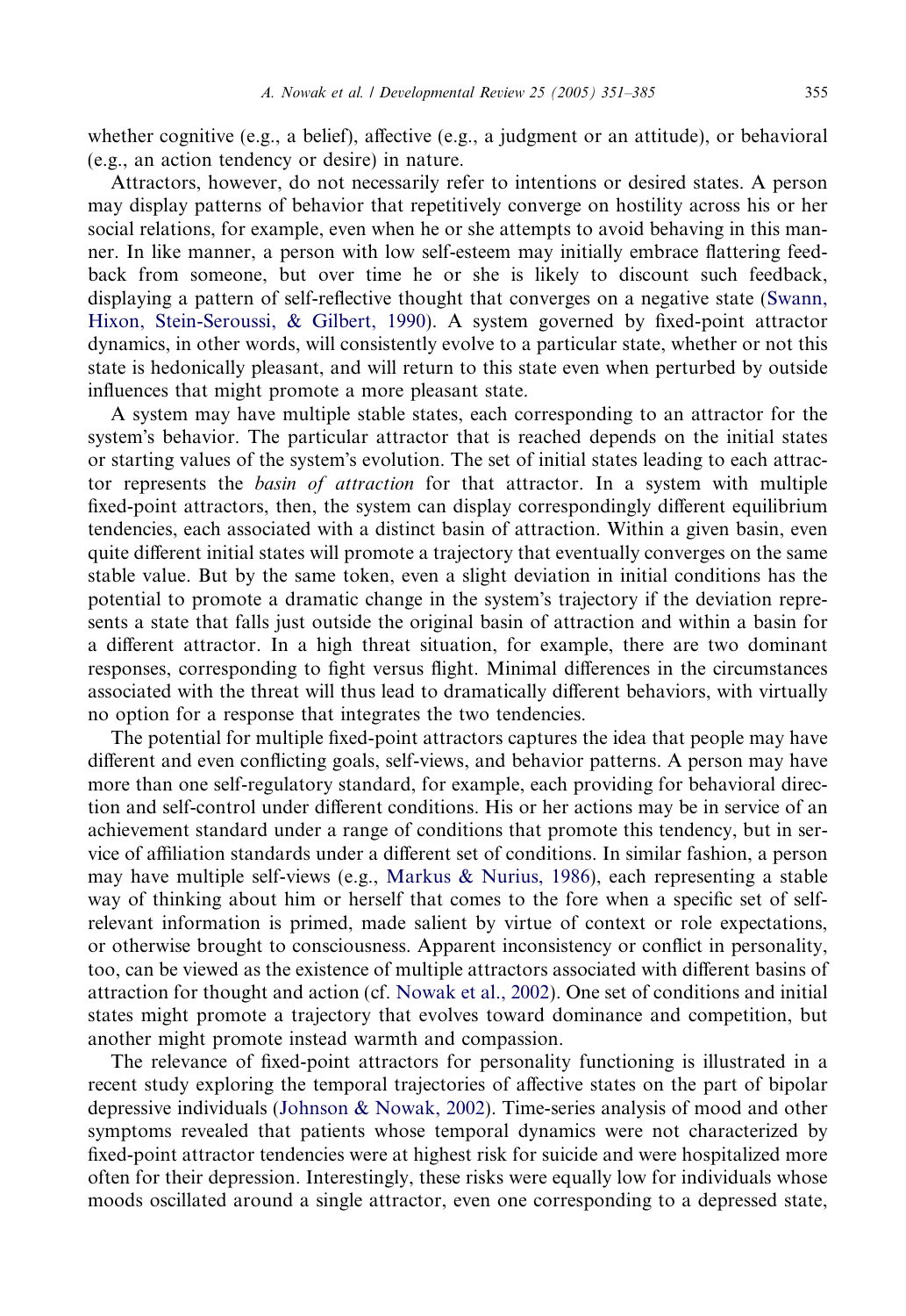and those whose moods switched between two distinct attractors representing a normal state and a depressed state. These results can be interpreted in light of the connection between attractor dynamics and self-regulatory tendencies. Self-regulation implies approach and stabilization regarding some states and avoidance and de-stabilization of other states. The stable states are manifest as fixed-point attractors for a person's dynamics. From this perspective, the absence of fixed-point attractors for one's affective state signals a breakdown in the capacity for self-regulation.

# Energy landscapes for personality

As noted above, a person may have multiple fixed-point attractors, each reflecting a characteristic mode of thought, affect, and behavior. These attractors may vary in strength, so that certain attractors are more likely than others to capture and maintain the dynamics of a person's functioning. An attractor's strength is dictated by three properties—its basin of attraction, its depth, and its shape. The basin of attraction represents the range of values surrounding an attractor that eventually converge on the attractor. An attractor with a wide basin will ''attract'' a relatively large range of nearby values. A highly optimistic person, for example, might react to neutral or even moderately bad news with strong evidence of his or her tendency to view the world positively. If the width of the basin covers the whole range of values that can be adopted, the system will converge on this state regardless of the system's starting value. The highly optimistic person, for example, may reframe seemingly devastating news (e.g., the loss of his or her job) in positive terms (e.g., an opportunity to learn new skills or get to know one's kids). In contrast, an attractor with a narrower basin will attract a smaller range of nearby values. Thus, a person with an equally strong tendency to stabilize on high optimism may display this tendency only in reaction to very positive events. When the person is in a pessimistic or even a neutral mood, then, his or her optimism may not be evident.

The depth of an attractor corresponds to the force required to move the system out of the attractor. A deep attractor is one that can resist relatively strong forces in the direction of values outside the basin of attraction. If a person has a deep attractor for optimism, for example, once the person is within the basin of attraction, very strong inducements from outside this range are required to change his or her mental state. A shallow attractor is more readily destabilized by such forces. Thus, if a person's optimism is not especially well entrenched, even a brief encounter with a skeptical person might be sufficiently to undermine the person's rosy view of the world. Finally, shape represents how the system reacts to various deviations from its attractor, and how strongly each deviating state will be pulled back to the attractor. An attractor may react very weakly to small deviations, but react in a disproportionately stronger fashion for larger deviations. Such an attractor would allow an optimistic person, for example, to move freely through a range of positive moods, but strongly restrict him or her from moving into a range of negative moods. In contrast, one can envision an attractor in which the forces returning the system to its equilibrium are very strong in the immediate vicinity of the attractor, but become progressively weaker with increasing distance from the attractor. Thus, an optimistic person may strongly stabilize on a positive view of the world, but if he or she is induced to adopt a moderately optimistic view, he or she may subsequently display little resistance to an outright negative worldview.

These criteria of attractor strength can be depicted with an energy landscape metaphor. In this metaphor, it is assumed that system dynamics are governed by the rule of energy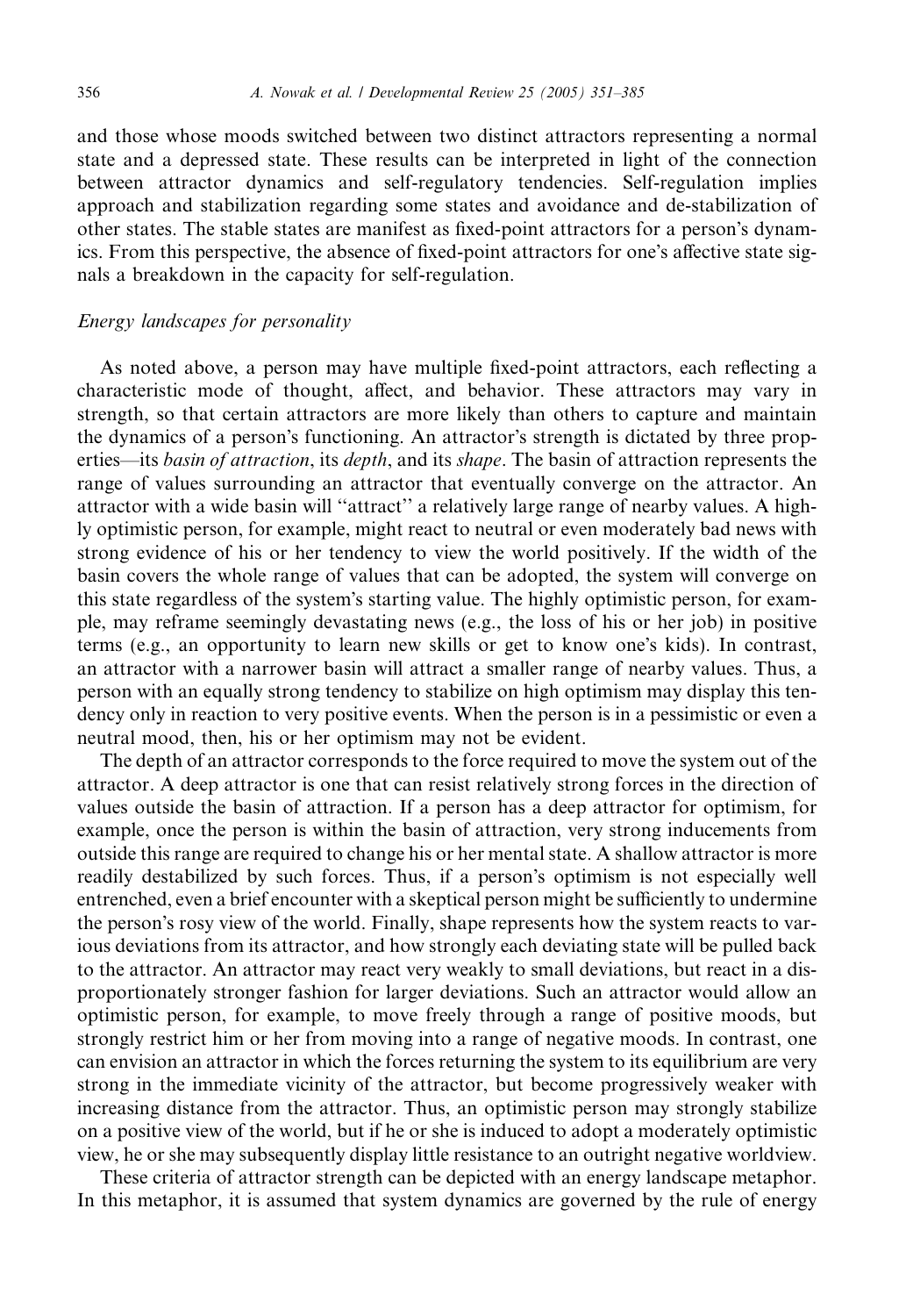minimization. Imagine a ball rolling on a hilly landscape. The ball will roll down the hill and eventually will come to rest in a valley. The system, like a ball rolling downhill, moves to a state with lower energy, eventually coming to rest in a valley corresponding to an attractor. In effect, dynamics consist of the descent of the system from any state to the closest attractor. Equilibrium driven behavior, in other words, represents a search for a local minimum in the energy landscape.

Different attractors in an energy landscape are portrayed in Fig. 1. The x-axis in each case corresponds to states of the psychological system and the  $y$ -axis corresponds to the energy associated with these states. Each valley represents a local minimum of the energy function (i.e., an attractor), with the depth of each valley representing the strength of the attracting equilibrium. Different factors can move the system away from its current attractor, but if the force is not too strong, the system will eventually return to this attractor (i.e., the ball will roll back down the slope). The strength of the force necessary to move the system out of its attractor must equal (or exceed) the difference of the energy associated with the top and bottom of the valley.

Attractors A–D in Fig. 1A differ with respect to depth, basin of attraction, and shape. A portrays a weak attractor that is shallow and has a narrow basin of attraction, B portrays an attractor with an equally narrow but deeper equilibrium,  $C$  portrays a shallow attractor with a wide basin of attraction, and  **portrays an attractor that is deep and has a wide** basin of attraction. The shape of the basin of attraction for each attractor is represented by the slope of its hills and valleys, with steeper slopes corresponding to stronger equilibrium forces. E, F, and G in Fig. 1B illustrate this feature of attractors. E depicts an attractor with a weak stabilizing tendency near the equilibrium, which gets progressively stronger with distance from the equilibrium. F depicts an attractor with the opposite ten-



Values of control parameter

Fig. 1. (A) Energy landscapes for personality. (B) Shapes of basins of attraction for equilibria. (Source: [Nowak](#page-32-0) [et al. \(2002\)](#page-32-0). Copyright  $\odot$  2002 by Guilford Publications. Reprinted by permission.)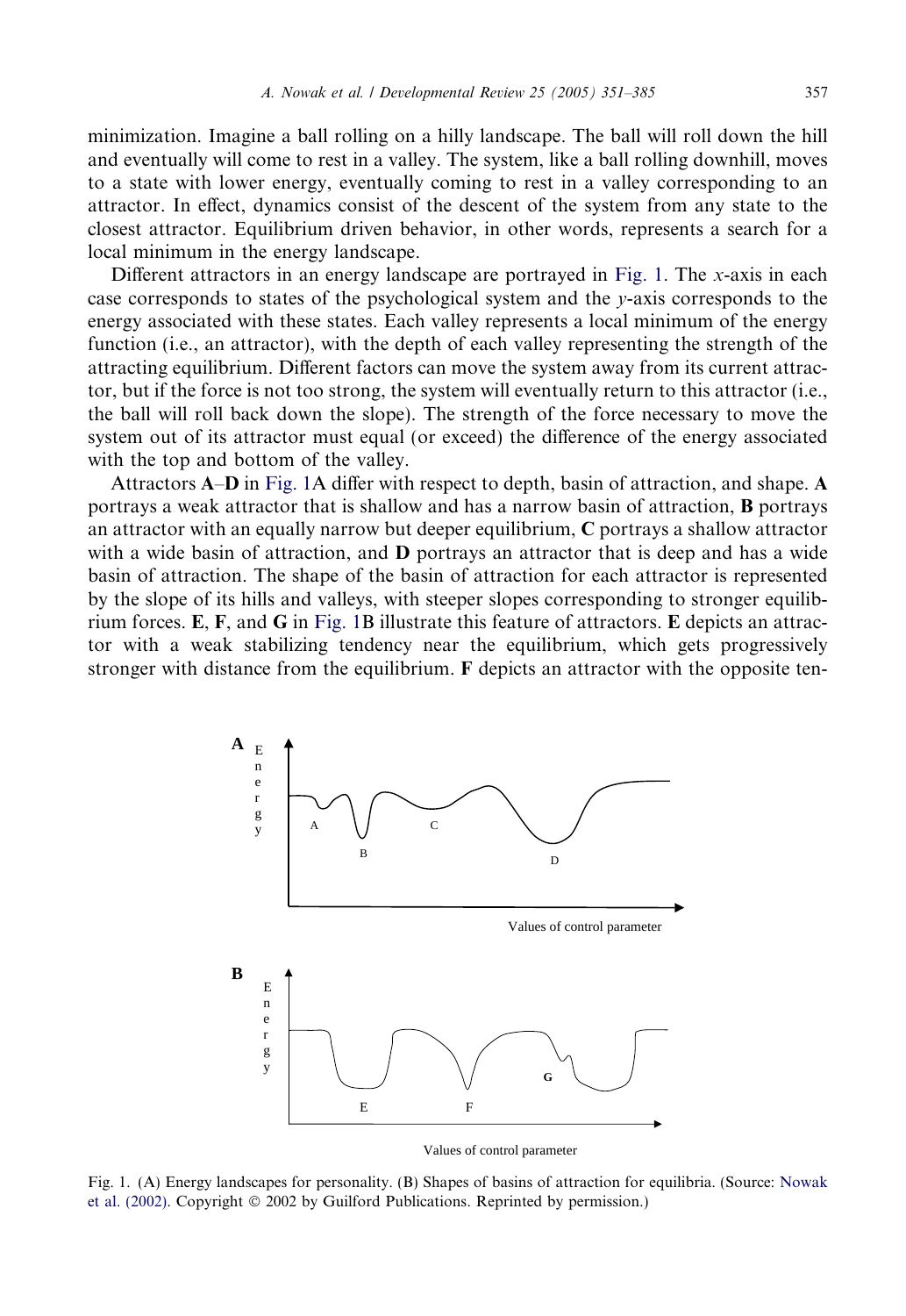dencies—a strong stabilizing tendency near the equilibrium, which becomes progressively weaker with distance from the equilibrium. The configuration in  **represents a small local** equilibrium existing within the general basin of attraction of a wider and stronger attractor. Yet other configurations of depth, basin, and shape can be envisioned, each capturing a potential type of attractor dynamics.

# Models of attractor dynamics

Framing personality development in terms of attractor dynamics provides the point of departure for theory and research. The most basic question concerns the origins of attractors. It is usually assumed in psychological models (e.g., [Lewis, 2000](#page-32-0)) that attractors are created by the repeated experience of a particular state so that, metaphorically, the state becomes "engraved" in the person's relevant psychological system. In a process somewhat reminiscent of learning, frequent repetition of a particular state paves the way for the system to develop a tendency to converge on this state in the future and to stabilize when in the state. This general scenario raises a set of specific questions. How do people develop particular attractors for thought, emotion, and action? How do such attractors emerge in the course of social experience? Are some social relations more consequential in this regard than others? What role does self-awareness play in the development of personality attractors? Once attractors are developed, how are they reflected in people's self-concept? How, and to what extent, are different attractors manifest in different social contexts? How is an emphasis on attractor dynamics relevant to perennial issues in personality, such as personal consistency, personal versus situational causation, and the accuracy of insight into one's personality?

The following sections address these concerns. First, we describe a perspective on personality developed by [Lewis \(2000, 2005\)](#page-32-0) that emphasizes the reciprocal feedback between cognitive and affective processes and the role of this feedback loop in promoting the emergence of stable attractors. We then describe two formal models we have developed to capture basic mechanisms for the emergence and expression of attractors. The first model focuses on the interpersonal origins of personality that occur without the need for substantial conscious mediation. The second model takes into account peoples capacity for selfreflection and thus emphasizes the intrapersonal bases of personality development. With these perspectives in hand, we develop the implications of the dynamical perspective for issues in personality psychology. Because the models we describe are relatively new, the implications to a large extent can be viewed as establishing agendas for theory and research in the years to come.

# Emotion–cognition linkages and the emergence of attractors

Events in the environment elicit both cognitive and emotional reactions. The question of which type of reaction plays the primary and which plays the secondary role has attracted considerable attention in psychology. One view [\(Lazarus, 1982](#page-31-0)) holds that emotions result from cognitive appraisals. This emphasis on cognitive primacy assumes that stimuli have to be recognized before they can elicit specific emotions. An alternative view ([Zajonc,](#page-34-0) [1980, 1984\)](#page-34-0) argues for the primacy of affect, citing experimental evidence that emotional reactions arise before the eliciting stimuli are consciously recognized, and can occur even in the absence of recognition. In addressing this issue from a dynamical perspective, [Lewis](#page-32-0)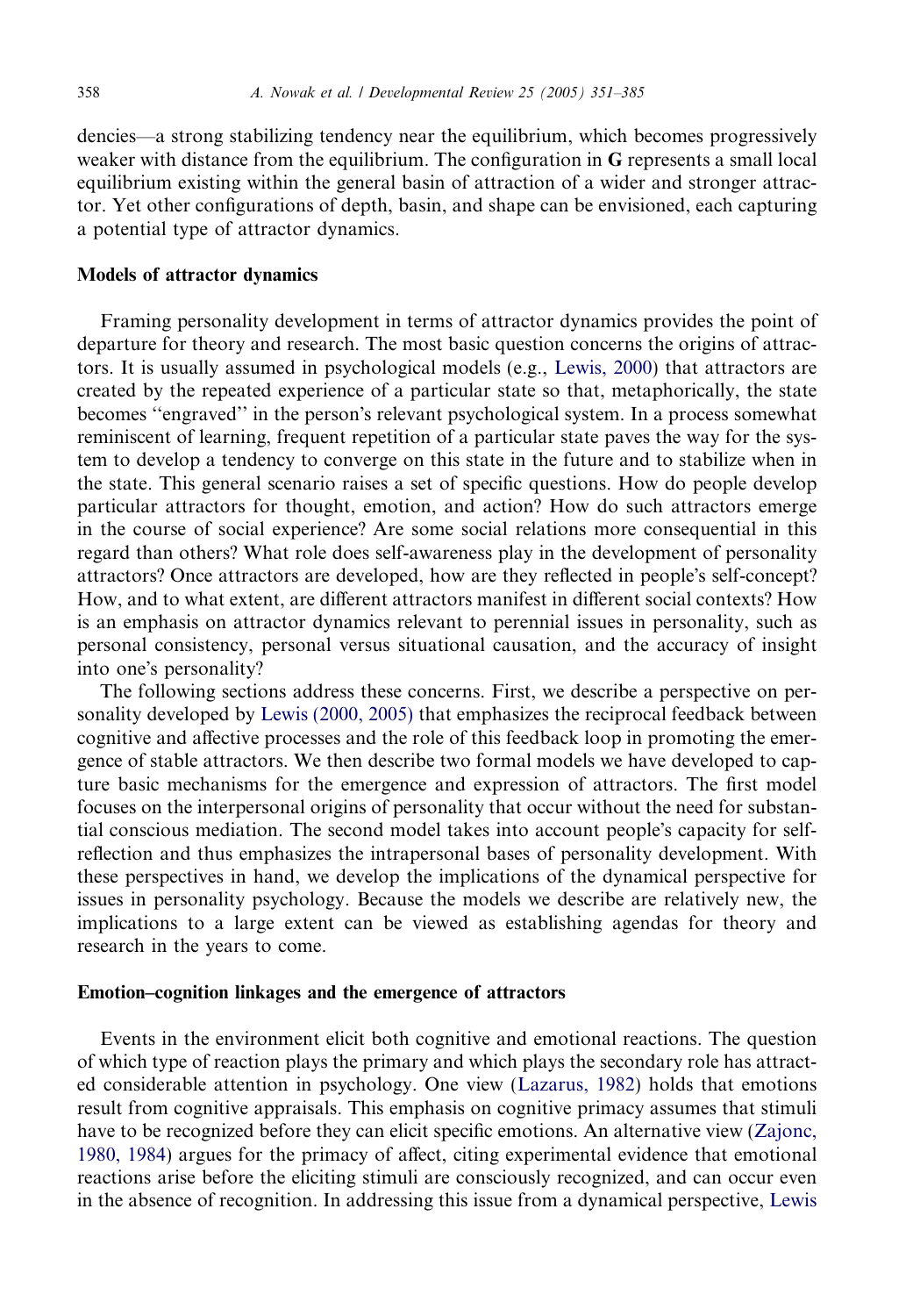[\(2000, 2005\)](#page-32-0) argues that emotional and cognitive reactions to an event form a bi-directional causal loop, such that emotions facilitate cognitive appraisals that are congruent with them, while cognitions, in turn, elicit emotions that correspond to the content of the cognitive appraisals. This process may be called emotional interpretation. [Lewis \(2005\)](#page-32-0) offers ''road rage'' as an example of such a loop. Imagine a person driving a car who experiences interference by another driver (e.g., cutting off the person while changing lanes). This event evokes frustration and thus elicits anger in the person. This emotional state promotes an interpretation of the other driver's behavior as intentional and challenging. This interpretation, in turn, intensifies the person's anger, which then sets the stage for interpreting subsequent behavior of the other driver as hostile.

The dynamics of emotional interpretation, according to [Lewis \(2005\)](#page-32-0), can be divided into three phases: trigger, amplification, and stabilization. The initial phase of the reaction has trigger like properties. An event, which may take the form of environmental input, cognition, or change in emotion, perturbs the system, decreasing the order of ongoing processes. This increases the sensitivity to the environment and sets the stage for mutual interaction between the emotional and cognitive elements. Positive feedback loops between cognitions and emotions have the effect of a self-amplifying reaction. Cognitive elements recruit congruent emotional reactions and vice versa, and the reaction grows stronger over time as perceptual, emotional, and attentional processes enhance each other. In this selforganizing process, meaningful emotional interpretations emerge. In addition to positive feedback loops, there are also negative feedback loops that serve to stabilize the system. After the self-enhancing process reaches a certain level, the effect of the negative feedback loops equals the effect of the positive feedback and the system reaches an asymptotic, relatively stable state. The resulting psychological system's states of emotional-cognitive amalgamations, as [Lewis \(2000, 2005\)](#page-32-0) points out, are attractors of the cognitive-emotional system. In fact, the main role of the initial triggering event is choosing among the existing attractors toward which the system will stabilize.

The causal loops in this process not only span different levels of emotional-cognitive linkage, but also span different time-scales. At the lowest level are emotional reactions, which last seconds or minutes. On the intermediate level are moods. On the highest level are personalities, which are relatively stable. In the top down process, personalities influence the organization of affective emotional states and the structure of attractors for emotional-cognitive processes. These in turn can influence the moods to be internally coherent. At this moment, emotional and cognitive discrepancies with other psychological systems can be reduced and the system can achieve coherence with other psychological systems. Influences from other systems can further enhance stability and the system may achieve higher levels of complexity as cognitive appraisals become more elaborated. The resultant appraisals may take the form of schemata or scripts. The state of the system may be further stabilized by influences from the action system. The emotional interpretation may serve as a basis for the formation of action plans, goals, and so forth. System stability, in turn, may influence momentary reactions to incoming stimuli.

In the bottom up process, personality emerges from reoccurring episodes of emotionalcognitive reactions. Each episode, in the process of learning, enhances the chance that the next episode will take a similar form. Personality, then, is a relatively orderly and stable organization, produced by learning based on reoccurring emotional interpretation, and by means of self-organization of different lower-level components of relevant psychologi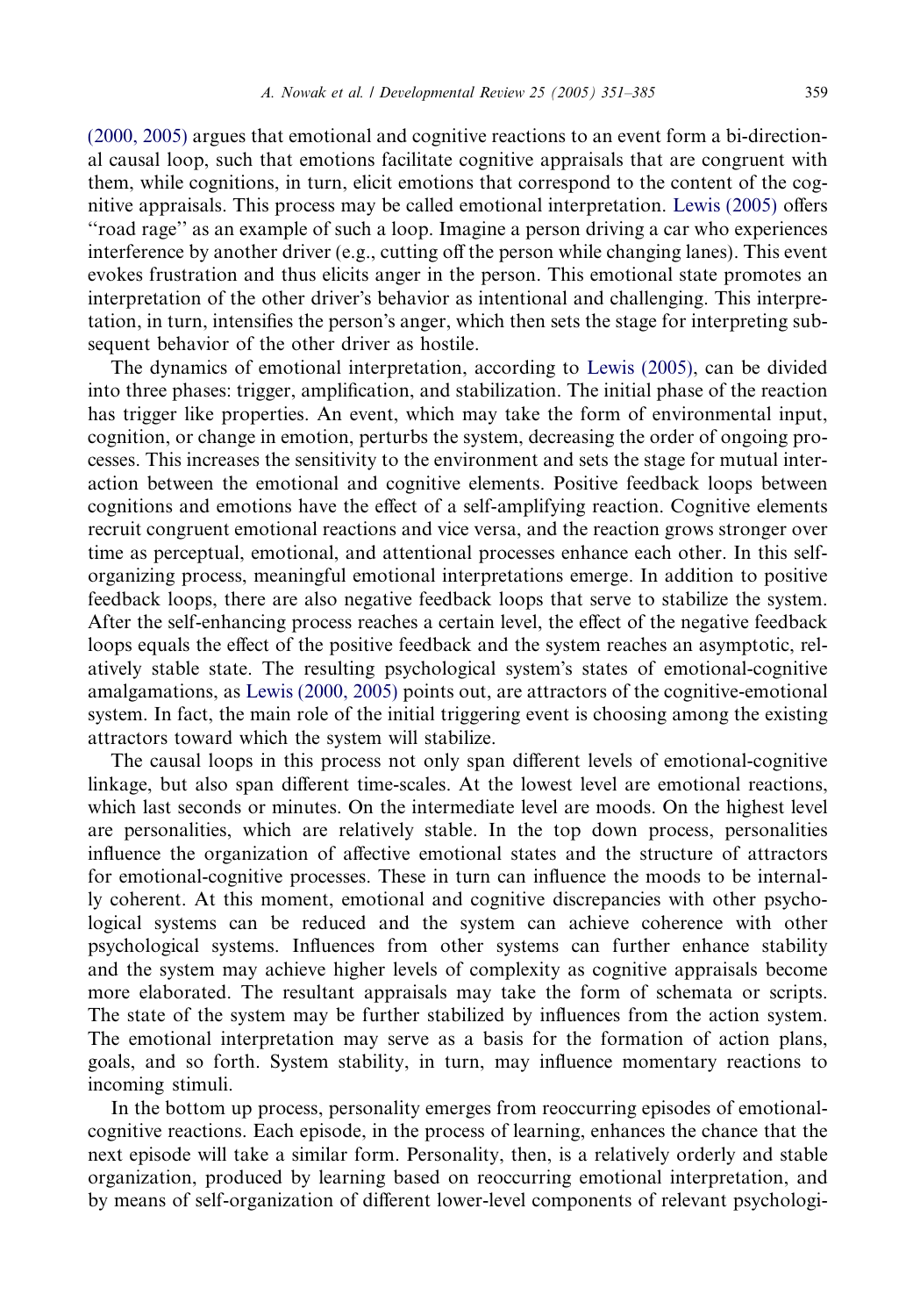cal systems. It arises from episodes of emotional interpretation and sets constraints for later emotional interpretations.

[Lewis \(2000, 2005\)](#page-32-0) develops a parallel interpretation of the development of personality at the level of the nervous system. He stresses that in the neural system, emotionalcognitive loops are abundant, and that they play a prominent role in both learning and recognition. The typical pattern of functioning of the brain involves reentrant feedback loops between different neural structures. In such organization, different neural structures mutually activate and inhibit each other in an incremental fashion. Current research concerning the brain uses dynamical systems terminology and focuses on such processes as synchronization, self-organization, press for coherence and complexity, and phase transitions. [Lewis \(2005\)](#page-32-0) stresses that at the brain level, all the functions are performed by the ensembles of structures located in all levels of the brain, from the brain stem to the neo-cortex, including hypothalamic and other systems responsible for affective reactions. Each emotional interpretation thus may be portrayed as a tree with its roots in the brain stem providing lower and phylogenetically earlier components, and its branches in the cortex providing cognitive interpretations that refine the emotional reactions. Different timescales of neural events involve, respectively, temporary activation of specific neurons, temporary strengthening of synaptic efficiency in the form of LTP, and, at the level of personality, structural changes in the pattern of connections between neurons.

#### Interpersonal synchronization and the emergence of attractors

The social foundations of personality have been the primary focus of theory and research on personality development since the inception of this line of scientific inquiry. Despite the sustained emphasis on interpersonal processes, however, it is still not entirely clear what features of social relations shape an individual's personal proclivities for thought, feeling, and action. To be sure, social reinforcement, social learning, and vicarious arousal have been shown to be important, but there is also abundant evidence that these factors fall short of providing a complete depiction of personality development. One would think, for example, that children's personality would be disproportionately influenced by their parents because of the opportunities available in the parent–child context for learning through reinforcement, modeling, and empathy. The evidence, however, suggests that parental influence plays a relatively modest role in shaping personality (cf. [Harris, 1995; Scarr, 1992](#page-31-0)). It appears, in fact, that children may be more influenced by peers and other non-shared social factors than they are by their parents.

# Synchronization dynamics

We suggest that the influence of social experience can be understood by framing social interaction in terms of *synchronization*, a phenomenon that characterizes coupled dynamical systems ([Kaneko, 1993; Shinbrot, 1994\)](#page-31-0). The central idea is that individuals in an interaction or a relationship are not static or passive entities, but instead represent separate systems capable of displaying rich dynamics, and that the synchronization of their respective dynamics produces a higher order system with its own dynamic properties. To achieve synchronization, each individual adjusts his or her internal state or overt behavior in response to the state or behavior of the other individual. Thus, the individuals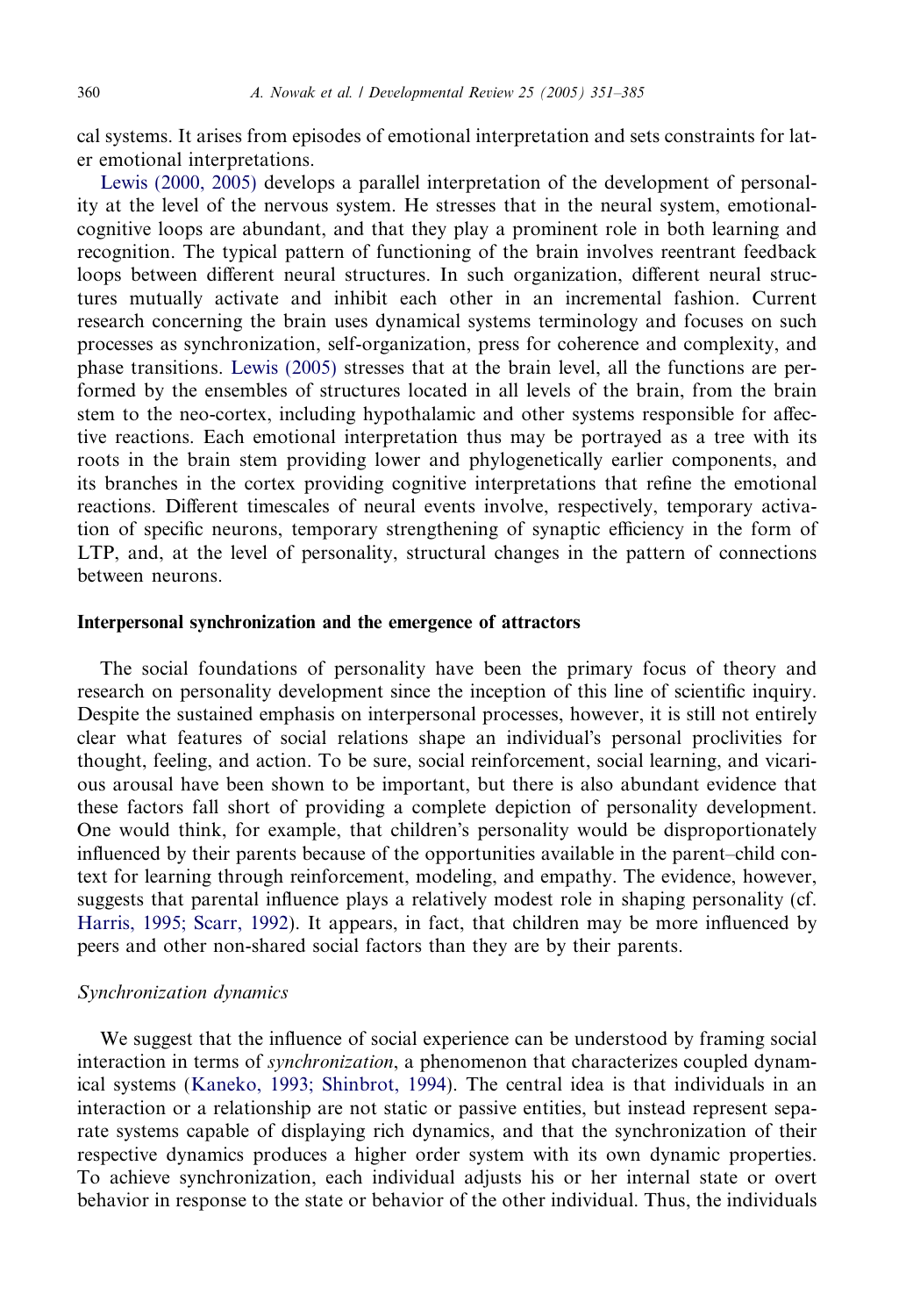modify their respective thoughts, feelings, or action tendencies to promote coordination over time in these features of experience.

The most basic and ubiquitous form of synchronization is positive correlation, such that the overt behaviors, attitudes, or emotions of one person induce similar behaviors or states in the other person. Imitation and empathy provide clear instances of this form of synchronization. Clearly other forms of synchronization are possible, however, and may be manifest in social interaction. As noted by [Newtson \(1994\)](#page-32-0), for example, turntaking in conversation is a clear instance of negative correlation (anti-phase relation) between individuals in their respective talking and listening (i.e., when one person speaks, the other is silent). Negative correlation can also epitomize antagonistic relationships, with the sadness of one person inducing satisfaction in the other and vice versa. Synchronization can also be manifest in more complex forms that reflect nonlinear relationships and higher-order interactions between the partners' respective behaviors and internal states (cf. [Nowak & Vallacher, 1998; Nowak, Vallacher, & Borkowski, 2000a](#page-32-0)). [Gottman, Swan](#page-31-0)[son, and Swanson \(2002\)](#page-31-0), for instance, have identified complex forms of emotional coordination among marital partners. They have shown that different forms of coordination are specific to different types of marriages, and that empirical measurement of this dependency can be used to assess the quality of the marriage. Yet other types of relationships may be defined in term of specific forms of coordination in behavior and internal states. Nonetheless, positive correlation represents the most fundamental and arguably the most common form of coordination of internal states and behavior. For this reason, we focus on this form in our model of interpersonal dynamics. It remains for subsequent research to model other forms of coordination and their implications for social relationships.

As a result of synchronization attempts, social interaction revises the individuals' settings for their respective internal states, or engraves entirely new settings, which then provide the foundation for subsequent social interactions. With repeated episodes of the synchronization process, each individual's setting of internal parameters becomes increasingly engraved in his or her system in the form of attractors, thus creating a particular propensity for social interaction. In principle, this reciprocal relation between settings of internal parameters and social interaction can iterate continuously throughout a person's life. In reality, however, the engravings of some tendencies are likely to become particularly stable and thus resistant to modification in subsequent social encounters. The attractors for these settings constitute a latent structure of personality that fosters uniqueness and stability in the surface structure of interpersonal behavior.

# A formal model of synchronization

A dynamical system is composed of a set of *dynamical variables*  $(x)$  that change in time, and one or more *control parameters*  $(r)$  that play a decisive role in influencing the dynamical variables. The logistic map is the simplest dynamical system capable of complex (e.g., chaotic) behavior ([Feigenbaum, 1978; Schuster, 1984\)](#page-31-0). Like all dynamical systems, the logistic map involves repeated iteration. This simply means that the output value of the dynamical variable (x) at one step (n) is used as the input value at the next step  $(n + 1)$ . The current value of the dynamical variable (which varies between 0 and 1), in other words, depends on the variable's previous value—that is,  $x_{n+1} = f(x_n)$ .

The logistic map represents this dependency in two opposing ways. First, the higher the previous value, the higher the current value—specifically,  $x_{n+1}$  equals  $x_n$  multiplied by the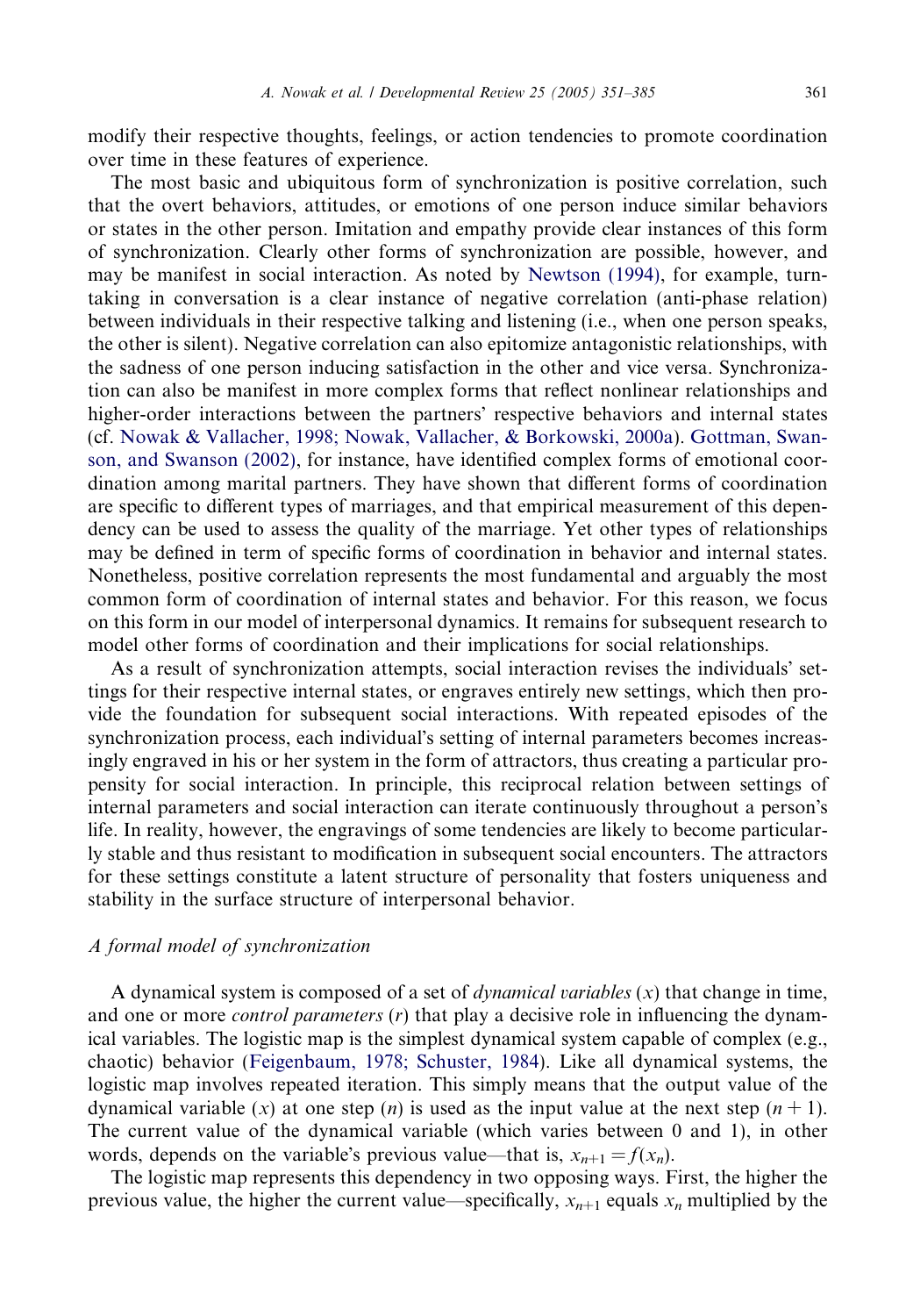value of r. Second, the higher the previous value, the lower the current value—specifically,  $x_{n+1}$  equals  $(1 - x_n)$  multiplied by the value of r. The combined effect of these two forces is represented in the logistic map, and is expressed as  $x_{n+1} = rx_n(1 - x_n)$ , where  $x_{n+1}$  is the value of a dynamical variable at one time,  $x_n$  is the value of the same variable at the preceding time, and  $r$  is the control parameter (the crucial variable influencing temporal changes of x). For different values of r, the logistic equation may display qualitatively different patterns of behavior (i.e., patterns of changes in x), including convergence on a single value, oscillatory (periodic) changes between two or more values, and very complex patterns of evolution resembling randomness (i.e., deterministic chaos). These patterns have been shown to be invariant in a wide variety of systems that transcend traditional topical boundaries in science.

In modeling human dynamics, the dynamical variable  $(x)$  can be interpreted as behavior. Changes in  $x$  thus correspond to variation in the intensity of behavior. The control parameter, r, corresponds to internal states (e.g., personality traits, moods, values, etc.) that dictate the person's pattern of behavior (i.e., changes in x over time). The logistic equation is generic in form and is intended to reflect basic processes involving the conjunction of conflicting forces, and does not depend on specific identities of x and r. Thus, x can refer to behavior at any level of identification, from simple movements to broad action categories, each of which may be associated with a correspondingly different time scale (e.g., seconds vs. days). The identity of r is similarly flexible, and can refer to a wide variety of internal states, from temporary moods and momentary concerns to enduring features of temperament and personality. The central point is that a person described by this simple equation can display a pattern of changes in behavior in the absence of external influences. External factors do not induce activity in an otherwise passive person, in other words, but rather exert their influence by modifying the person's intrinsic dynamics—his or her internally generated patterns of behavior.

Coupled logistic maps can be used to model the synchronization of people in social interaction [\(Nowak & Vallacher, 1998; Nowak et al., 2000a](#page-32-0)). The dynamics of each interaction partner are represented by a logistic equation. To capture interpersonal synchronization, the behavior of each person not only depends on his or her preceding state but also on the preceding state of the other person. This influence is introduced by assuming that the behavior of each partner at a given moment depends to a certain degree on the behavior of the other partner at the preceding moment. The coupling is achieved according to the following equation:

$$
x_1(t+1) = \frac{r_1x_1(t)(1-x_1(t)) + \alpha r_2x_2(t)(1-x_2(t))}{1+\alpha},
$$
  

$$
x_2(t+1) = \frac{r_2x_2(t)(1-x_2(t)) + \alpha r_1x_1(t)(1-x_1(t))}{1+\alpha}.
$$

To the value of the dynamical variable representing one person's behavior  $(x_1)$ , one adds a fraction, denoted by  $\alpha$ , of the value of the dynamical variable representing the behavior of the other person  $(x_2)$ . The size of this fraction  $(\alpha)$  represents the strength of coupling and can be viewed as reflecting the mutual interdependency of the relationship. When the fraction is 0, there is no coupling on the behavior level. When the fraction is 1,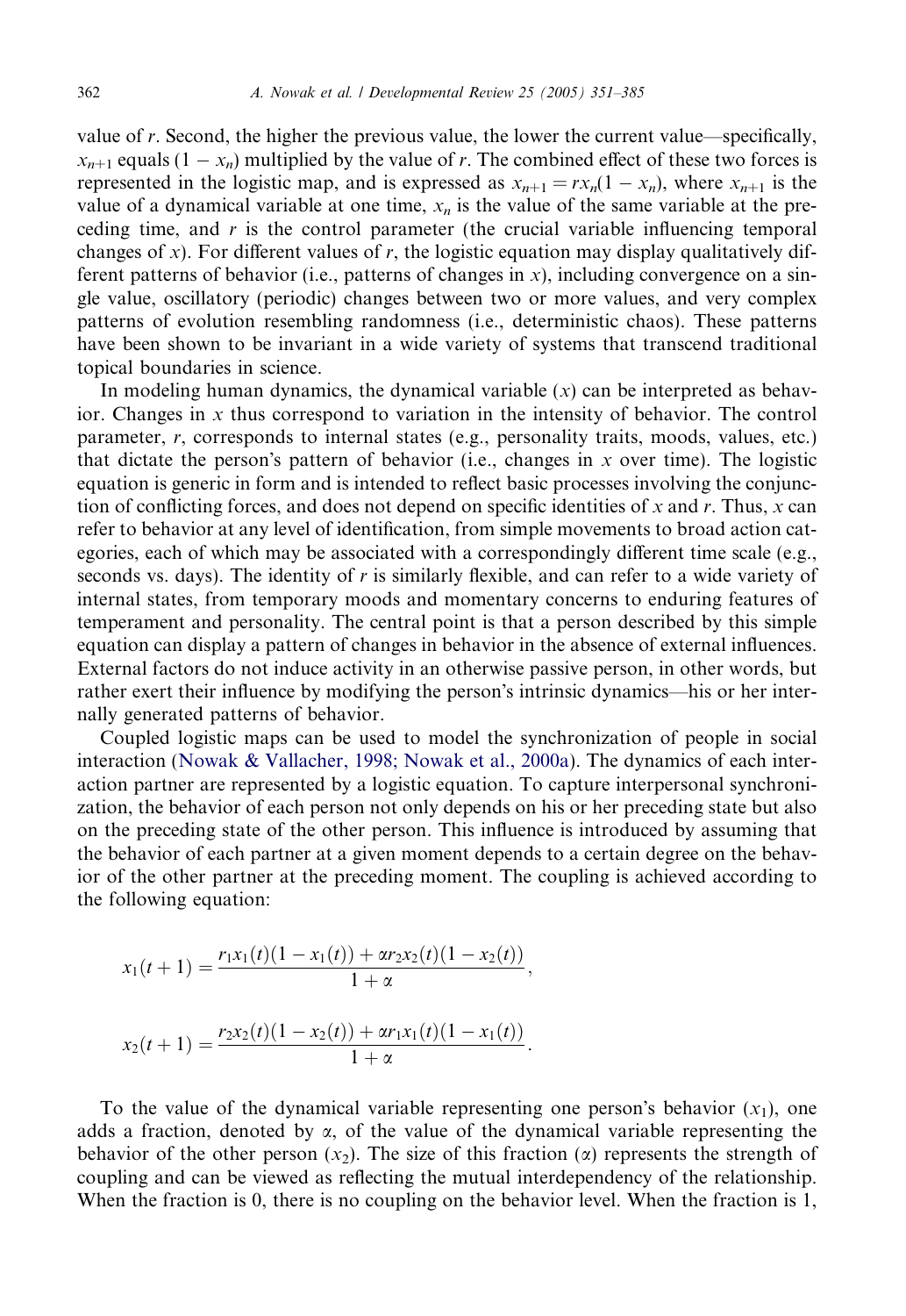each person's behavior is determined equally by his or her preceding behavior and the preceding behavior of the other person. Intermediate values of this fraction correspond to intermediate values of coupling. $<sup>1</sup>$ </sup>

# Modeling the synchronization of behavior

In social interaction, individuals' respective control parameters are rarely, if ever, identical, nor are all interactions and relationships characterized by the same degree of influence and interdependence. In computer simulations ([Nowak & Vallacher, 1998](#page-32-0)), therefore, we systematically varied the similarity of partners' control parameters  $(r)$ , representing their internal states, and their degree of coupling  $(x)$ , representing their mutual influence (e.g., intensity of communication). For each simulation, we started from a random value of x for each person, drawn from a uniform distribution that varied from 0 to 1. We let the simulations run for 300 steps, so that each system had a chance to come close to its pattern of intrinsic dynamics and both systems had a chance to synchronize. For the subsequent 500 simulation steps, we recorded the values of  $x$  for each system and measured the degree of synchronization.

The results revealed that the degree of synchronization between partners' behaviors increased both with  $\alpha$  and similarity in r. This implies that similarity in internal states and interdependence can compensate for one another in achieving or maintaining a particular level of synchronization. For two people to achieve a high degree of synchronization, then, relatively little coupling is necessary if they have similar control parameters. Conversely, if the partners have different internal states, high mutual influence (mutual reinforcement, constant monitoring, communication, etc.) is necessary to maintain the same level of synchronization. Results also revealed that for very low values of coupling, the two systems evolved independently, but that for relatively weak coupling, complex forms of synchronization were achieved. Interestingly, for moderate values of coupling, the systems tended to stabilize one another's behavior, such that each system behaved in a considerably more regular manner than it would have without the coupling (cf. [Ott, Grebogi, & York, 1990](#page-32-0)).

# Modeling the synchronization of internal states

To model the synchronization of control parameters, one need only assume that on each simulation step, the value of each person's control parameter drifts somewhat in the direction of the value of the other person's control parameter. The rate of this drift and the size of the initial discrepancy between the values of the respective control parameters determine how quickly the control parameters begin to match. This mechanism assumes that people in social interaction can directly estimate the settings of one another's control parameters. In many types of relationships, considerable effort may be focused on communicating or inferring these settings (cf. [Jones & Davis, 1965; Kunda, 1999; Nisbett](#page-31-0)

<sup>&</sup>lt;sup>1</sup> In certain conditions, one might assume multiplicative dependence, where the behavior of each person amplifies the state of the other person. For the sake of simplicity in our subsequent simulations, we have limited dependence to additivity. The assumption of additivity reflects the intuition that the resultant behavior is a weighted average of the states of both partners.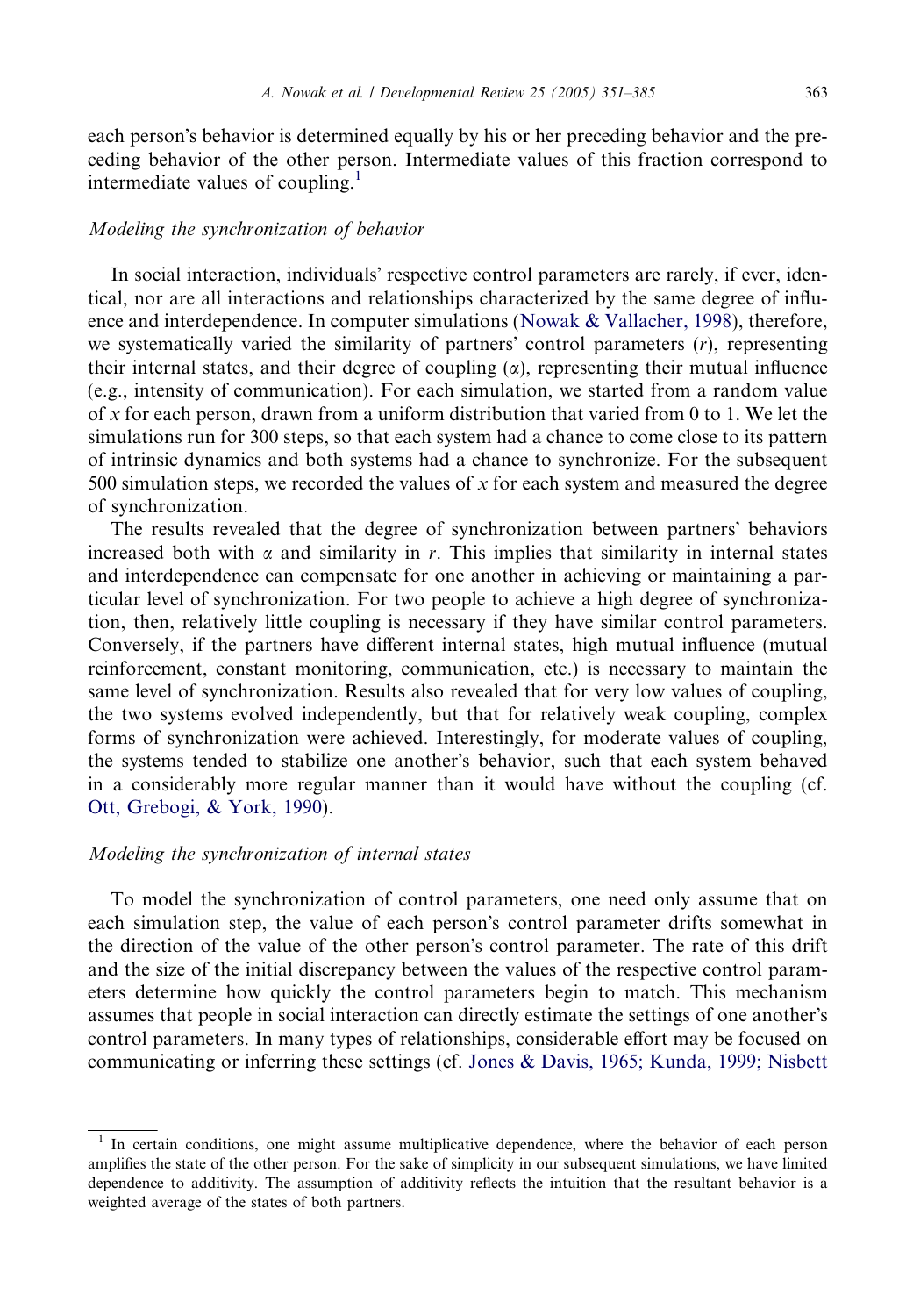[& Ross, 1980; Wegner & Vallacher, 1977](#page-31-0)). Even with such effort, however, the exact values of the relevant control parameters may be difficult or impossible to determine.

In such instances, control parameters may achieve synchronization through behavioral coordination. The facial feedback hypothesis, for instance, holds that when people are induced to mechanically adopt a specific facial configuration linked to a particular mood (e.g., disgust), they tend also to adopt the corresponding affective state (e.g., [Strack, Mar](#page-33-0)[tin, & Stepper, 1988](#page-33-0)). The matching of internal states to overt behavior is evident as well and may be enhanced—when the behavior is interpersonal in nature. Even role-playing, in which a person simply follows a behavioral script in social interaction, has been shown to produce pronounced changes in attitudes and values on the part of the role-player (e.g., [Zimbardo, 1970\)](#page-34-0).

Behavioral coordination occurs when each person modifies the value of his or her own control parameter in an attempt to match the other person's pattern of behavior. The exact value of the partner's control parameter may be invisible to the person, but he or she remembers the partner's most recent set of behaviors (i.e., the most recent values of  $x$ ) as well as his or her own most recent behaviors. The person compares his or her own behavior with that of the other person, and adjusts his or her control parameter until there is a match in the partners respective behavior patterns (cf. [Zochowski & Liebovitch,](#page-34-0) [1997, 1999](#page-34-0)). If the pattern of the partner's behavior is more complex than his or her own pattern of behavior, for example, the person slightly increases the value of his or her own control parameter. If the partner's behavior is less complex than one's own behavior, on the other hand, the person slightly decreases the value of his or her own control parameter. In effect, each person can discover the partner's internal state by monitoring the evolution of one another's behavior. (The Appendix A provides a formal description of this scenario.)

[Fig. 2](#page-14-0) shows the time course of synchronization as two maps progressively match each other's control parameters in the manner described above ([Nowak & Vallacher, 1998](#page-32-0)). This simulation was run for relatively weak coupling ( $\alpha = .25$ ). The x-axis corresponds to time in simulation steps, and the  $y$ -axis portrays the value of the difference between the two maps. The solid line corresponds to the difference in  $x$  (behavior), whereas the dashed line corresponds to the difference in  $r$  (internal state). Over time, the difference in the respective control parameters of the two maps decreases, with the maps becoming perfectly synchronized in their behavior. This suggests that attempting behavioral synchronization with weak levels of influence (e.g., control over one another's behavior) will facilitate matching of one another's internal states.

[Fig. 3](#page-14-0) shows the results when the simulation was run with a stronger value of coupling  $(\alpha = .7)$ . Note that although coordination in behavior develops almost immediately, the control parameters fail to converge, even after 1000 simulation steps. Strong coupling causes full synchronization of behavior, even for systems with very different control parameters. Once the behavior is in full synchrony, the two systems do not have a clue that their control parameters are different. Hence, if the coupling were to be removed, the dynamics of the two respective systems would immediately diverge. This suggests that using very strong influence to obtain coordination of behavior may hinder synchronization at a deeper level. In more general terms, there is optimal level of influence and control over behavior in relationships (cf. [Vallacher, Nowak, & Miller, 2003\)](#page-33-0). When influence is too weak, synchronization may fail to develop. Very strong influence, on the other hand, can prevent the development of a relationship based on mutual understanding and empa-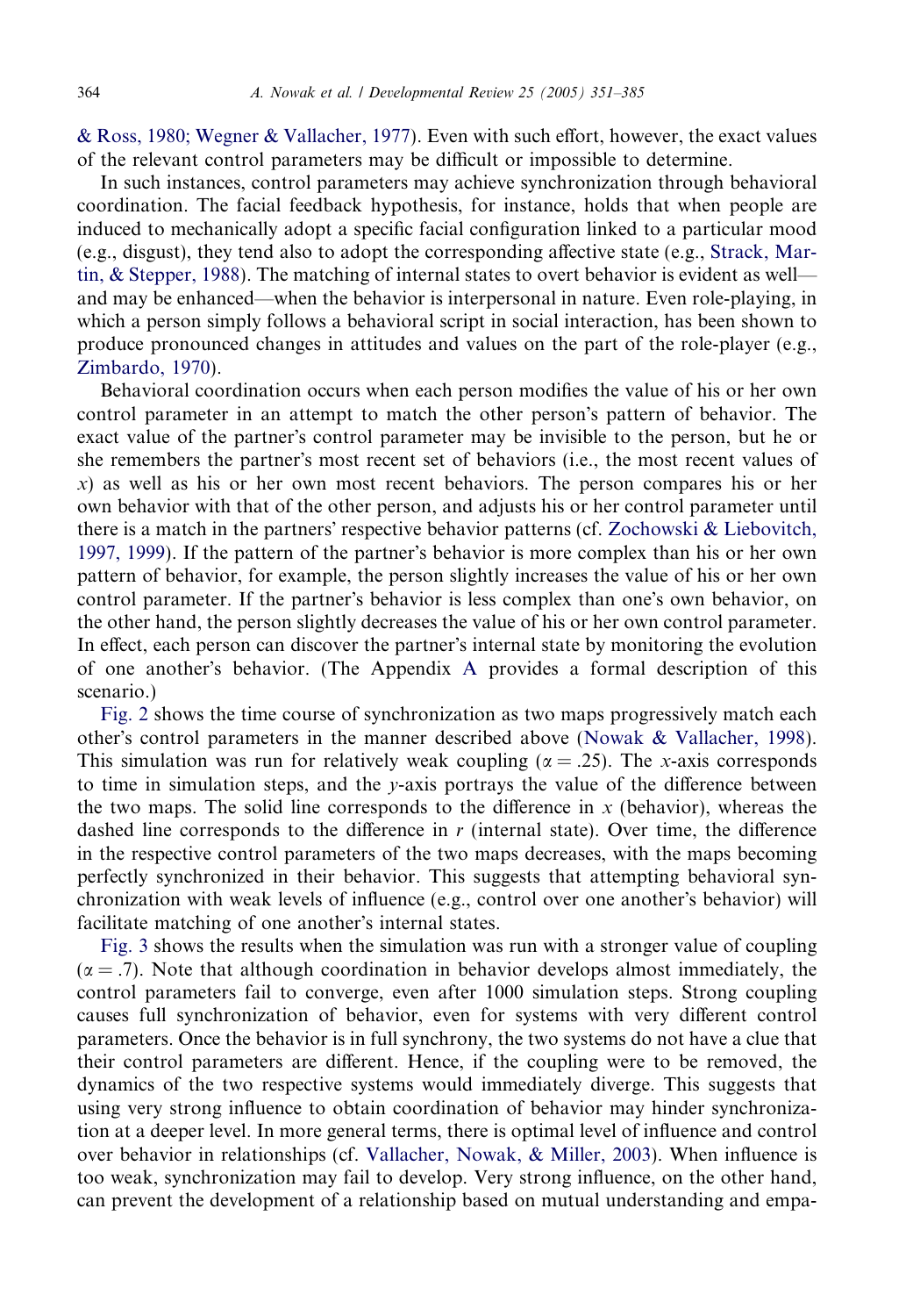<span id="page-14-0"></span>

Fig. 2. Development of synchronization under weak coupling. (Source: [Nowak et al. \(2002\)](#page-32-0). New York: Guilford Press. Copyright  $\odot$  2002 by Guilford Publications. Reprinted by permission.)



Fig. 3. Development of synchronization under strong coupling. (Source: [Nowak et al. \(2002\)](#page-32-0). Copyright  $\odot$  2002 by Guilford Publications. Reprinted by permission.)

thy. Highly controlled partners may fully synchronize their behavior, but they are correspondingly less likely to internalize the values of control parameters necessary to maintain such behavior in the absence of interpersonal influence. For such internalization to occur, intermediate levels of mutual influence would seem to be most effective. Overall, then, the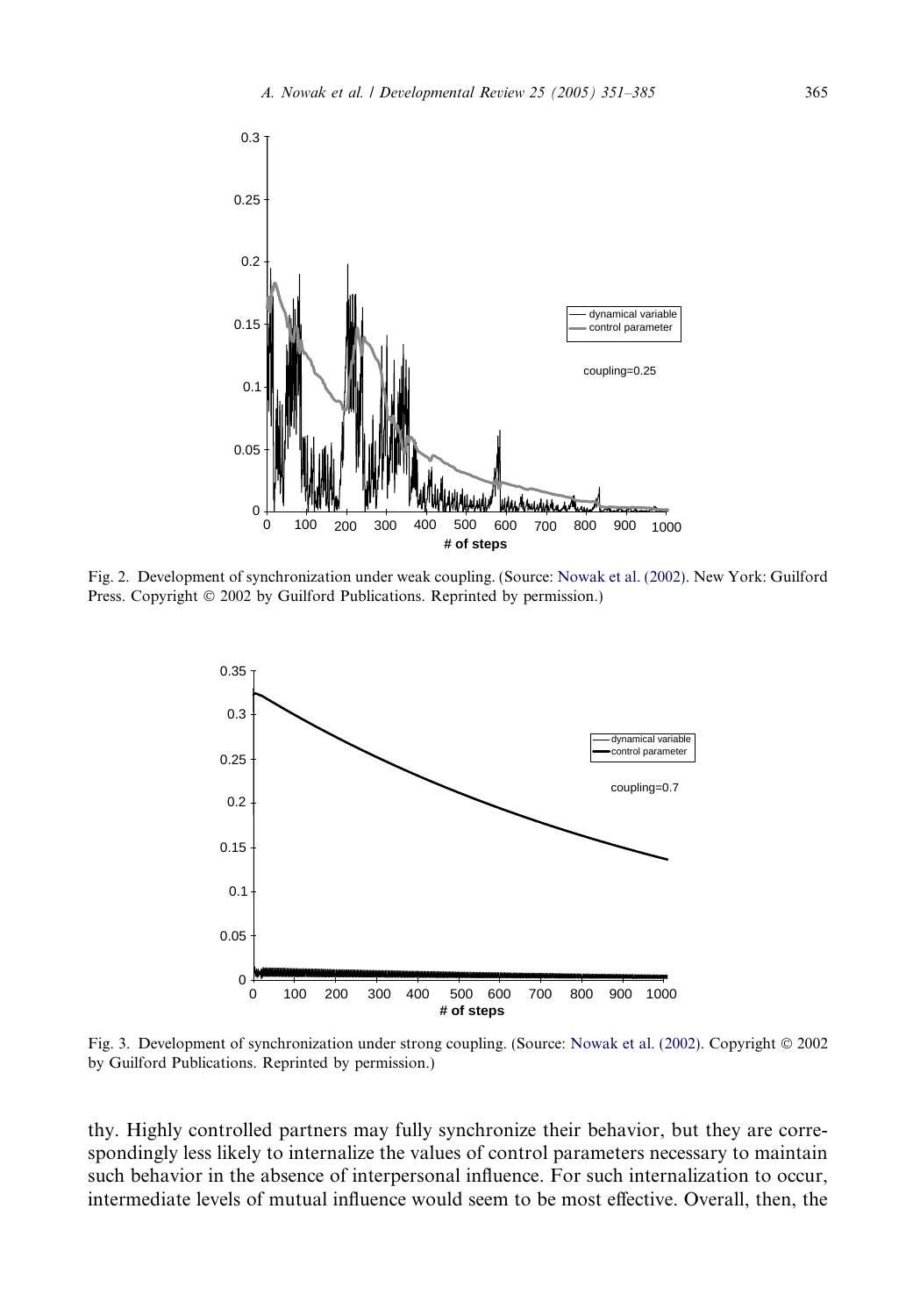most advantageous degree of coupling is the minimal amount necessary to achieve synchronization.

## Modeling personality development

We assume that the values of the control parameter that allow for synchronization of behavior become engraved as attractors that define the person's psychological tendencies. These attractors facilitate further synchronization in social interaction, and shape the person's behavior even in the absence of the interaction partner. To the extent that attractors are engraved during childhood, the synchronization scenario captures essential features of personality development.

In computer simulations of this scenario [\(Nowak et al., 2002](#page-32-0)), we investigated the course of synchronization of two interacting systems as a function of initial differences in the value and strength of attractors for the control parameters of the two systems. Specifically, we varied the existence, value, and strength of the attractor for one system (B), and observed how these attractor properties influenced the course of synchronization with another system (A) whose control parameter was kept a constant value of 3.65. In all cases, the control parameters of the two systems initially differed by the same amount. We examined whether, and how quickly, the control parameter of system B would converge on the value of the control parameter for system A. Fig. 4 shows the time course for the convergence of system B's control parameter to system A's control parameter under different scenarios.

In the first scenario, system B had no attractor for its control parameter. In this case, the control parameter of system B matched the value of system A's control parameter over



Fig. 4. Development of synchronization as a function of differences in the value and strength of attractors for internal states. (Source: [Nowak et al. \(2002\)](#page-32-0). New York: Guilford Press. Copyright  $© 2002$  by Guilford Publications. Reprinted by permission.)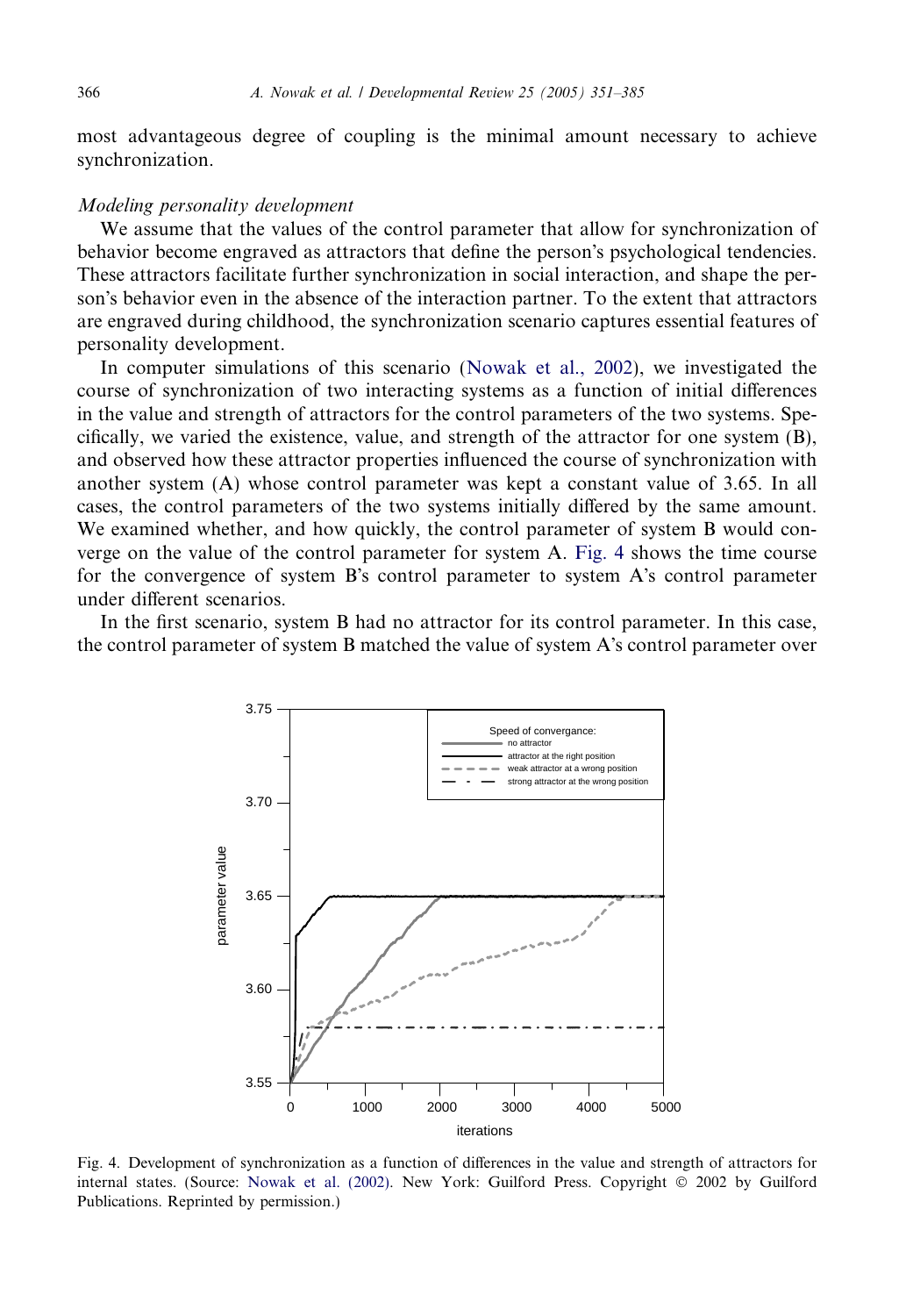a moderate amount of time. In the second scenario, system B had an attractor whose position matched the value of system A's control parameter (i.e., an attractor at the correct position). Such a configuration could be produced, for example, by prior frequent synchronizations between the two systems. In this case, matching of control parameters was achieved on a very short time-scale. This is because there are two mechanisms working in concert: the tendency of system  $B$  to match system  $A$ 's control parameter and the tendency of system B to converge on its own attractor. This scenario represents a situation in which synchronization with another person is fully compatible with one's personal tendencies.

In the third scenario, system B had a weak attractor at a value that did not match the value of the control parameter for system A (i.e., a weak attractor at the wrong position). In this case, system B could eventually match its control parameter to that of system A, but it took a relatively long time to do so because it had to overcome the pull of its own attractor. Matching was eventually achieved because the tendency to synchronize was stronger than the pull of its own relatively weak attractor. Such a scenario corresponds to moderately frequent interactions with others who have a different control parameter than that characterizing ones current interaction partner. In the fourth scenario, system B had a strong attractor at a value that did not match system A's control parameter (i.e., a strong attractor at the wrong position). Under this condition, system B was unable to match the value of system A's control parameter. Instead, system B's control parameter stabilized near its own a priori value. This corresponds to a case in which very strong habits cannot be overcome despite the tendency to synchronize with others.

The second scenario is perhaps the most interesting from our perspective because it shows the functional significance of engraving the values of a control parameter as an attractor. Attractors formed through interaction with a specific type of person enable one to achieve synchronization quickly in subsequent interactions. More generally, the configuration of attractors for personality may reflect an individual's history of synchronization with others. Such attractors in turn may decide with whom the individual will be able to synchronize and thus form personal relationships. This model, in sum, illustrates how personality may be formed in the process of social interactions. Success in the synchronization of behavior, especially under conditions of relatively weak control, may be more important than direct behavior instructions and explicit attempts of transmitting values and norms.

These findings shed light on the finding noted earlier concerning the relative impact of parents and peers on children's personality development (e.g., [Harris, 1995; Scarr, 1992\)](#page-31-0). Despite the disproportionate amount of time that children spend with their parents as opposed to any single peer—particularly when they are very young and thus most impressionable—there is reason to think that children develop personality traits that are more similar to those of their peers than to those of their parents. This conclusion is controversial, but it is not particularly surprising in light of the simulation results. Because of the strong coupling characterizing parent–child relationships, children have little need to internalize the values of their parents' control parameters to develop and maintain behavioral coordination with them. In monitoring a child's behavior, praising it when it is deemed appropriate and attempting to suppress or redirect it when it is less so, parents exert fairly constant and strong influence over what the child does. Because parents behavior control is obvious to the child, he or she learns to act in accordance with the underlying reinforcement contingencies, rules, and expectations.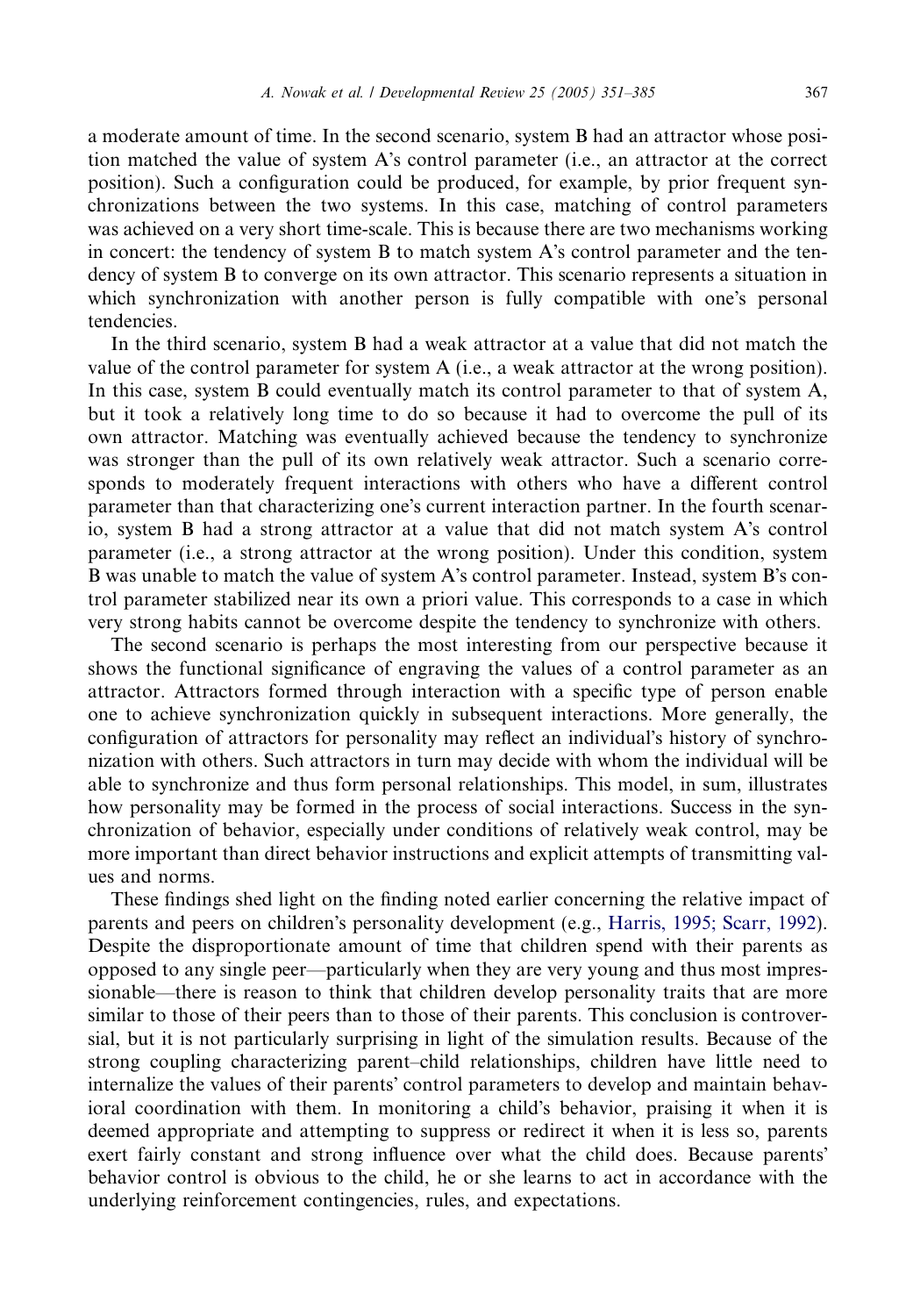Children internalize certain lessons from these experiences, of course, and thus may develop certain control parameters that resemble their parents. The need for adopting parents' internal states, though, pales in comparison to the strategic value of matching the internal states of their peers. Unlike parents, peers are not in a position to monitor a child's behavior, let alone control it on a daily basis. Peers are also less faithful interaction partners than are parents, and the surface structure of their behavior is more erratic as well. These features of peer relations—the relatively weak coupling, the uncertain stability of the relationship, and the potential for unpredictable action—all suggest the practical value of learning the bases for peers' behavior. It's true, too, that it is simply easier to resonate with the interests, moods, and thoughts of someone who is similar to oneself in age, life experiences, competencies, and power. Children certainly love and appreciate their parents, but they probably do not empathize and identify with them as readily as they do with their peers. Synchronization with peers, in short, has the critical ingredients for convergence on common control parameters, and thus may be more influential in engraving the values of such parameters in children's cognitive-affective system.

Our model of synchronization dynamics is consistent with the scenario of attractor development described by [Lewis \(2000, 2005\)](#page-32-0). In both cases, attractors for internal states are said to develop when these internal states are repeatedly experienced. The more often these states are experienced, the more strongly they become engraved in the person's mental system and pave the way for subsequent experiences of these states. In short, control parameters for internal states become attractors for mental and behavioral processes.

Our results, however, suggest that whether frequently experienced states become engraved in the mental system depends on the degree to which these states are internally generated. Under weak coupling, the mental system of one person needs to tweak its control parameters to match the dynamics of the other person. Such internally generated effort leaves a trace and becomes engraved in the person's system. However, if the person's behavior is directly controlled by the other person (i.e., under strong coupling), engraving is less likely to occur, since behavioral coordination is possible despite differences between interactants' respective internal states. The person, in other words, is unlikely to learn the internal states that maximize behavior synchronization. It is also the case that behavior attributed to external causes is much less likely to promote psychological change than is behavior attributed to internal causes. In research traditions as distinct as cognitive dissonance (cf. [Festinger, 1957\)](#page-31-0), self-perception (cf. [Bem, 1967; Lepper & Greene, 1978\)](#page-30-0), and psychological reactance [\(Brehm & Brehm, 1981](#page-30-0)), people have been shown to resist changing their attitudes and other internal states if they believe that their behavior was in response to direct orders, rewards, threats, and other external influences. Salient external influences, in fact, may induce mechanisms to counter the influences and thus, ironically, create an internal state that counters the influence rather than accommodates it.

#### Self-organization and the emergence of self-concept

Humans are social animals, but they are also noteworthy for being self-aware. Indeed, the capacity for self-reflection, and especially for self-concept formation, distinguishes humans from virtually every other species (cf. [Gallup & Suarez, 1986\)](#page-31-0). Research on this unique feature of human psychology has demonstrated that the self is more than an epiphenomenon, but rather functions as an important platform for the regulation of thought, emotion, action, and interpersonal relations (cf. [Baumeister & Twenge, 2003\)](#page-30-0). To the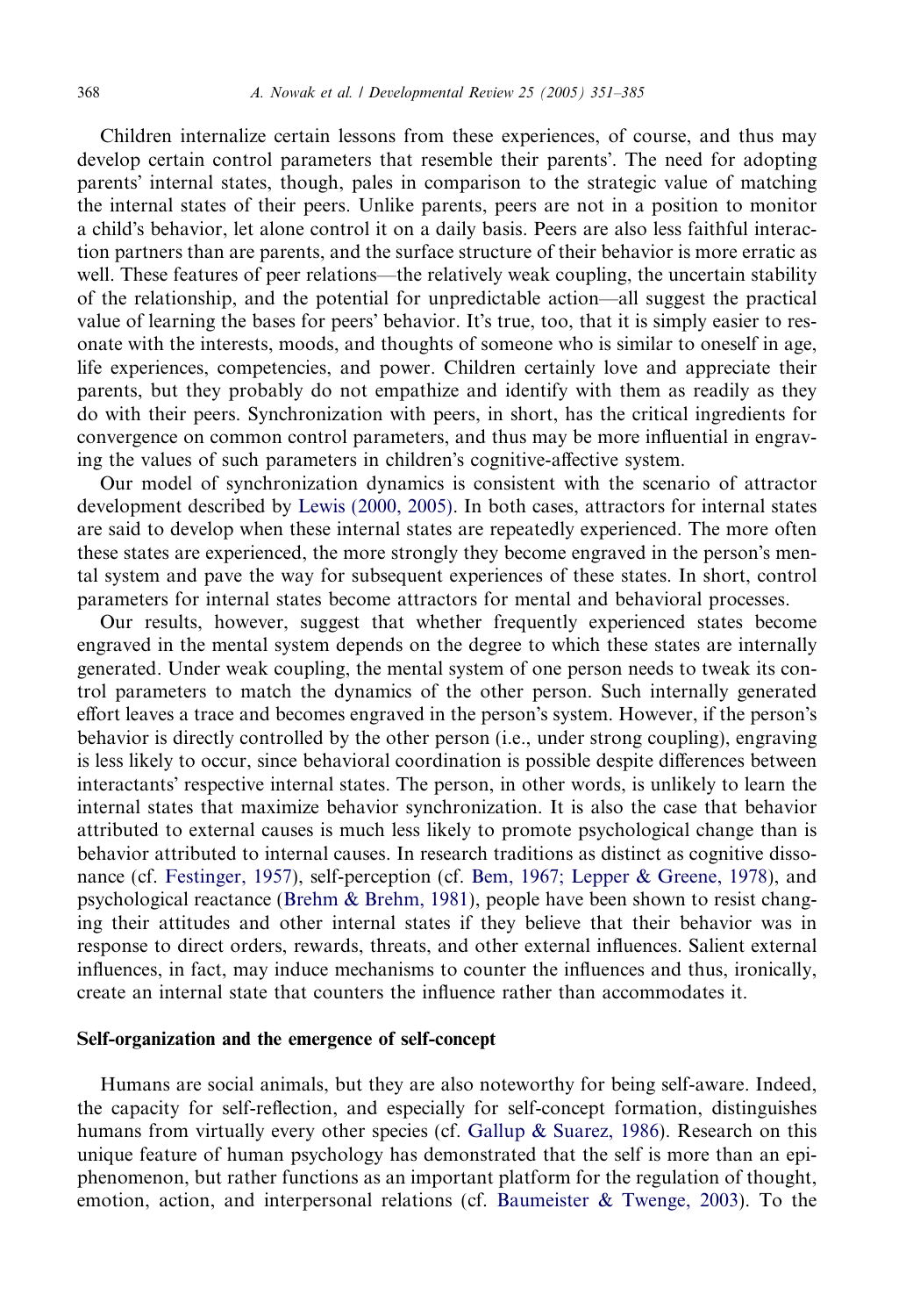extent that people differ in their respective self-concepts, then, a complete account of personality development must incorporate the dynamics of self-concept formation.

One might consider self-concept formation to be fundamentally different from the formation of attractors through synchronization. Synchronization is inherently an interpersonal process and can occur without conscious representation. The self-concept, in contrast, is symbolic in nature and thus often the target of conscious attention, a process which presumably can contribute to its formation. On examination, however, these two sources of personality share important features. Both classic and contemporary theories on self-concept, first of all, emphasize the social foundations of self-awareness and the sense of self that arises through this process (Baumeister  $\&$  Twenge, 2003). [Goffman](#page-31-0) [\(1959\)](#page-31-0), for example, emphasized that the self is a composite of multiple roles, each representing the real or imagined perspectives of a particular social audience. Self-development in this view consists of an ever-widening set of possible selves reflecting the multiplicity of interpersonal concerns. Role theorists share this emphasis on interpersonal experience, and discuss how social relationships becomes internally represented in the person's sense of self and personal identity (cf. [Biddle & Thomas, 1966; Sarbin & Allen, 1968](#page-30-0)). The internalization of societal perspectives is central as well in the approach of symbolic interactionism (cf. [Mead, 1934](#page-32-0)). By seeing oneself through the eyes of other individuals in society, the person develops a structure for understanding and evaluating oneself as an object. In this view, the content of self-concept represents the person's internalized representations of his or her relations with other people, with special weight given to the person's "significant others."

We suggest that self-concept formation is similar to the synchronization scenario not only because it has foundations in social experience, but also because it reflects attractor dynamics. Central to this idea is the ongoing integration of self-relevant information encountered during development and on a daily basis thereafter. In this process, separate elements of information are compared, adjusted, and assembled into higher-order units, each representing a region of the overall self-structure. These integrated units function as attractors for self-relevant thought in that they resist external influence and rebound after disruption from such influences. Individual thoughts about the self may be feeble, in other words, but integrated self-views such as traits, identities, and roles are resistant to change, thereby providing stability in self-understanding and promoting stability in thought, emotion, and action.

# The Society of Self model

We recently developed a formal model of self-organization tendencies in the self-system ([Nowak et al., 2000b](#page-32-0)). This model depicts the emergence of global self-concept properties (e.g., self-esteem, differentiation, and self-certainty) as a result of internal integration processes. The self-structure is conceptualized as a complex system composed of cognitive elements representing self-relevant information, with mechanisms of self-organization promoting coherence and stability in self-understanding in much the same way that such mechanisms promote social consensus among autonomous agents in a society. The Society of Self model details the emergence of coherence in self-structure and illustrates how the self can maintain its coherence in response to incoming information.

The attainment of coherence is possible because the elements of self-structure, though diverse by many criteria, can be scaled with respect to the common parameter of evalua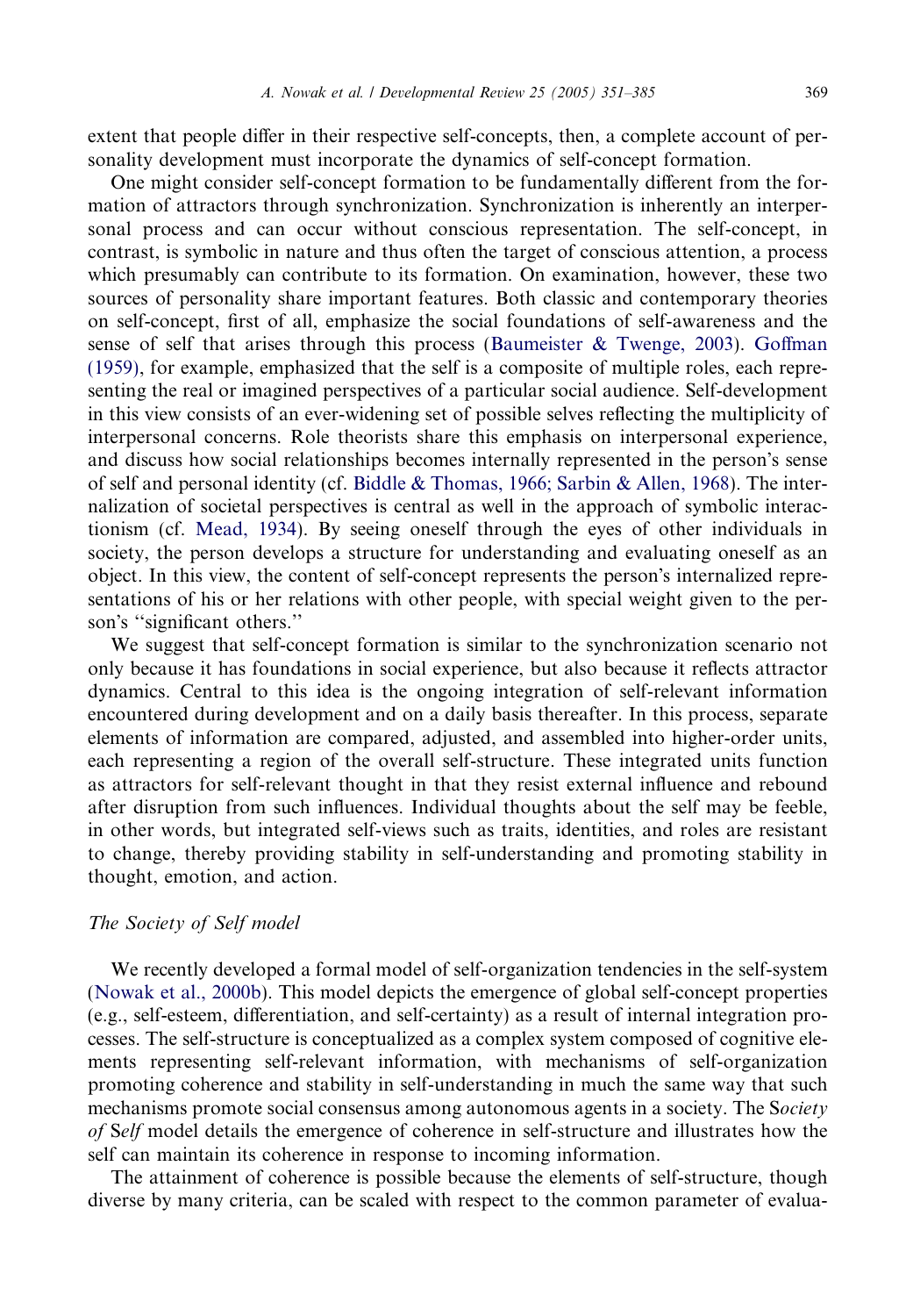tion. Self-relevant information runs the gamut of possible self-evaluation, from memories of misdeeds and perceived character flaws to memorable accomplishments and firmly held values. The elements of self-structure are not static in valence but rather influence each other. An element incongruent with neighboring (thematically related) elements may change its valence or change the valence of its neighbors, so as to establish evaluative coherence with the related elements. ''Distractable,'' for example, may take on positive valence in the context of other self-perceived qualities that together convey an image of oneself as a creative scientist.

We assume that a stable and coherent self-structure can emerge because the separate elements of self-relevant information influence each other via multiple feedback loops. In this process, congruent elements provide cross-validation for each other, whereas incongruent elements set in motion mechanisms designed to eliminate the incoherence or isolate the incongruent elements (e.g., [Clary & Tesser, 1983; Hastie & Kumar,](#page-31-0) [1979\)](#page-31-0). In this way, the salience of low-level elements provides for the emergence of higher-level structures (cf. [Vallacher & Wegner, 1987](#page-33-0)). To build an image of oneself as a good friend, for example, one needs to integrate a wide set of relevant facts and evaluations. This press for integration generates subsets of self-relevant information that are coherent with respect to a shared evaluation. The self-structure thus becomes differentiated, with different sets of elements stabilizing on different values of self-evaluation. A person may have a coherent and positive view of him or herself as a parent, for example, and an equally coherent but negative view of him or herself as an athlete. From this perspective, self-esteem can be viewed as the weighted average of all the self-relevant information in the self-system.

# Implementation of the Society of Self model

Models of cellular automata provide a formal platform for investigating properties of systems consisting of mutually interacting elements. Cellular automata are discrete dynamical systems composed of many simple elements. Each element may display two or more states. Time is also discrete, consisting of innumerable successive moments,  $t_1, t_2, \ldots, t_n$ . The elements are arranged in a specific spatial configuration, usually a twodimensional lattice. The state of a given element at time  $t + 1$  depends on the states of its neighboring elements at time  $t$ . In a two-dimensional lattice, for instance, each element may have four neighbors (one on each side) or eight neighbors (the original four plus an additional four in the diagonals). The specific form of this dependence is expressed in updating rules. The updating rules are local in that they specify how the state of a given element in the next moment in time depends on the state of its neighboring elements. A theoretical model is translated into a cellular automata model by appropriate formulation of updating rules.

Cellular automata are well suited for investigating how global properties of a complex system emerge from locally defined rules of influence between lower-level elements. Such models allow one to observe regularities at the system level, such as spatial or temporal patterns, that were not directly programmed into individual elements (cf. [Wolfram,](#page-34-0) [2002\)](#page-34-0). The connections between local rules and collective properties have been identified with respect to such group- and societal-level phenomena as the nature of social influence (e.g., Nowak, Szamrej, & Latané, 1990), the emergence of cooperation (e.g., Messick  $\&$ [Liebrand, 1995](#page-32-0)), and key features of political and economic transitions in society (e.g.,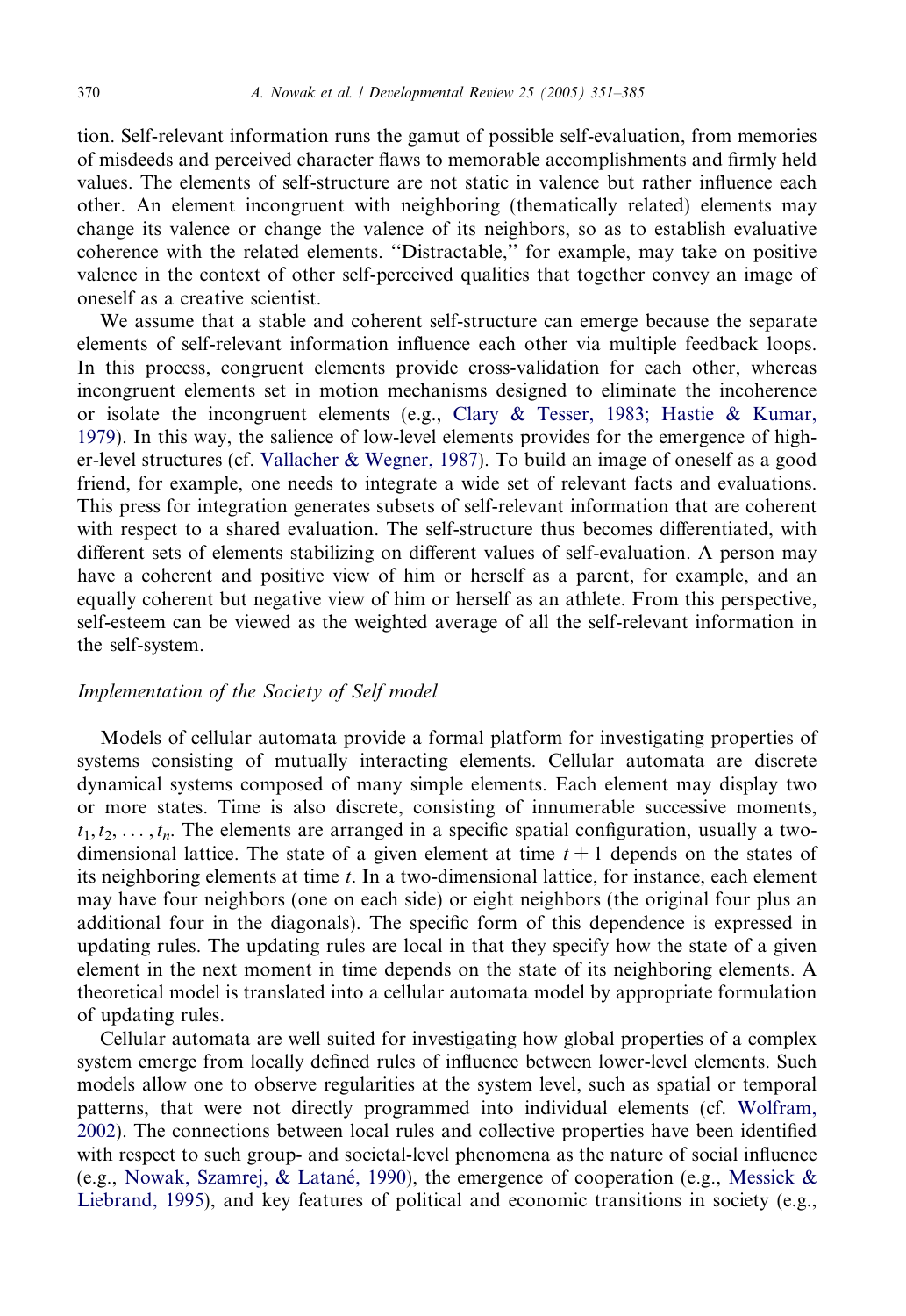<span id="page-20-0"></span>[Nowak, Lewenstein, & Szamrej, 1993; Nowak, Urbaniak, & Zienkowski, 1994; Nowak &](#page-32-0) [Vallacher, 2001](#page-32-0)).

The Society of Self model resembles in key respects the model of social influence proposed by [Nowak et al. \(1990\)](#page-32-0). In this model, the self-system is represented by a square grid of 20 by 20 cells. Each cell corresponds to a specific item of information relevant to the self. The proximity of cells represents their degree of relatedness and thus their potential for mutual influence. The crucial aspect of each item in the simulations is its evaluation. For sake of simplicity, it is assumed that evaluation of an element is either positive, denoted by light gray, or negative, denoted by dark gray (see Fig. 5). Because the elements can be in one of only two states (i.e., either positive or negative), when they change they do so in an all-or-none rather than in an incremental manner.

The elements also differ in their respective importance, which is represented by a number between 2 and 10, with higher numbers denoting greater importance. An element's importance is displayed as its height in Fig. 5. Importance determines the strength of an element's influence on other elements and does not change during the course of simulation. We also assume that, to some degree, importance characterizes regions of self-structure, so that neighboring elements have similar strength. To represent this assumption, we randomly positioned three maximally important elements (i.e., elements with an importance value of 10) in the grid and surrounded them with rings of elements with gradually decreasing importance. Islands of relatively important elements correspond to personally meaningful and central domains of the self.

To study how the self can achieve organization, we assumed that items of self-relevant information initially are not integrated. The simulations therefore began with a system that is totally disordered with respect to evaluation. We assumed that the governing principle for integrating self-relevant information is a press for evaluative coherence (e.g., [Fest](#page-31-0)[inger, 1957; Heider, 1958; Osgood, Suci, & Tannenbaum, 1957](#page-31-0)). Local rules of influence between elements provide the mechanisms by which the system achieves coherence. This can happen if the evaluation of each element is changed to match the prevailing evaluation among its neighbors. We assume that each element has eight neighbors, four adjacent cells and 4 four on the connecting diagonals.

In the course of simulation, each element tries to determine the dominant evaluation in its local region so it can change its own evaluation, if necessary, to match the prevailing evaluation of the region. This involves weighting the valence of each neighbor by the neighbor's importance, which is equivalent to computing the weighted sum of evaluations of the neighboring elements, reflecting a process similar to information integration



Fig. 5. Self-organization and the emergence of self-concept. (Source: [Nowak et al. \(2000b\).](#page-32-0) Copyright  $© 2000$  by the American Psychological Association.)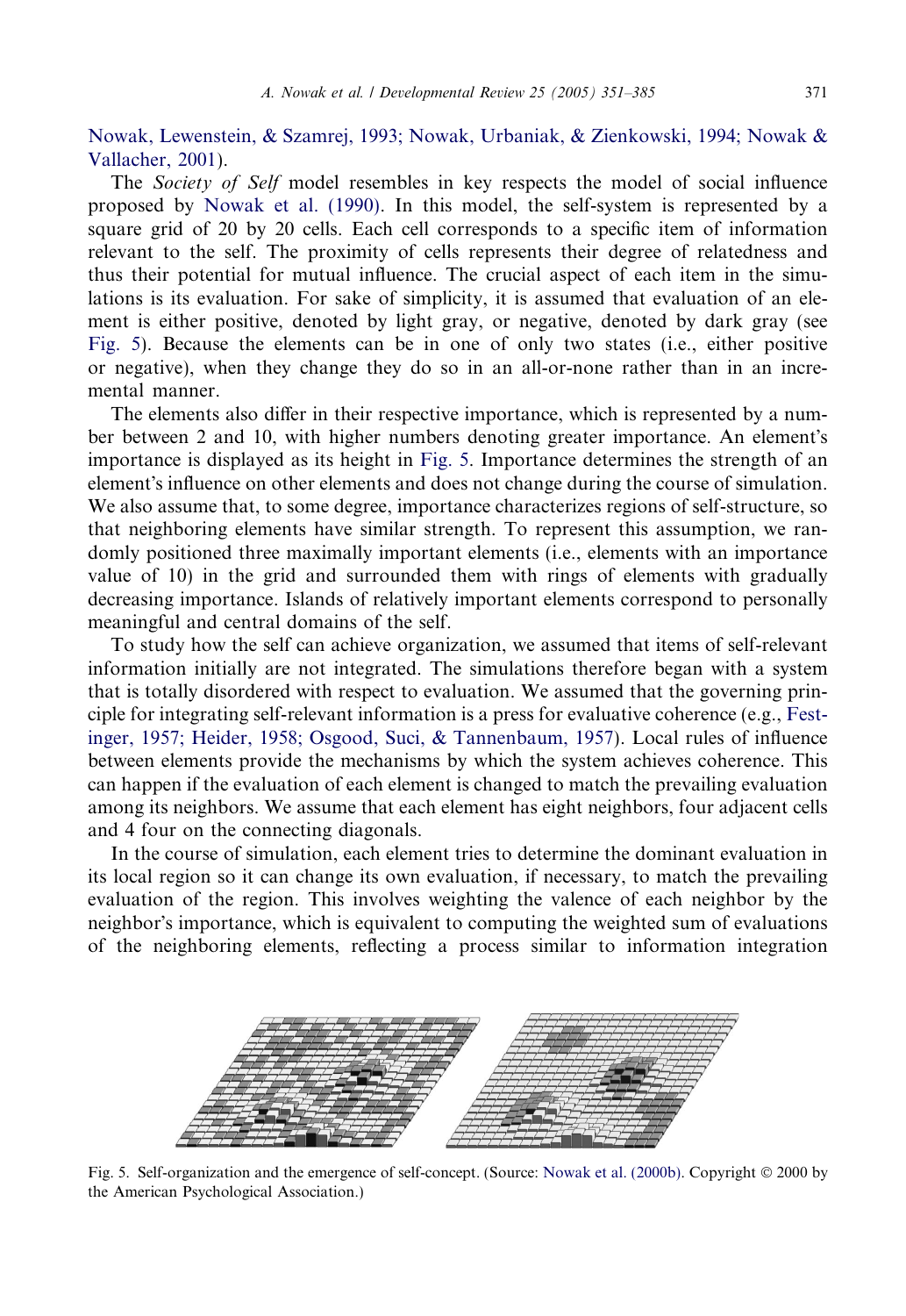(Anderson,  $1981$ ).<sup>2</sup> If the sign of the element agrees with the overall evaluation suggested by its neighboring elements, no change in the element's evaluation takes place; in effect, its evaluation is confirmed by the comparison process. If the sign of the element differs from the overall evaluation suggested by its neighboring elements, the element changes evaluation, but only if the combined weight of evaluation from other elements is higher than the element's own weighted evaluation. In other words, relatively unimportant self characteristics can be changed easily, but important elements require a strong disconfirming influence from neighboring elements to change. After the element's state is adjusted, another element is randomly chosen in a Monte Carlo fashion and the process is repeated. This process continues until the system reaches an asymptote, reflecting either no further change in the states of elements or a stable pattern of changes in the system.

The results of computer simulations run by [Nowak et al. \(2000b\)](#page-32-0) illustrate how self-relevant information may become differentiated into coherent substructures ([Fig. 5\)](#page-20-0), each corresponding to a distinct aspect of self-perception (e.g., social roles, traits, and areas of competence). The first grid represents a self-system with a random configuration of positive and negative elements. The second grid represents the same self-system after being subjected to the integration process. Note that the self-system has become differentiated into coherent regions (i.e., clusters of negative elements surrounded by areas of positively valenced elements) and that the initial positivity bias has been enhanced (i.e., the number of positive elements has increased) (cf. [Nowak et al., 2000b](#page-32-0)). A very simple locally defined integration rule  $(i.e., match one's neighbors)$  has thus resulted in global organization of the self-system.

## Coherence and attractor dynamics

Subsequent computer simulations revealed that the degree of integration attained by the self-system depends on how strongly each element is influenced by its neighboring elements. When this ''press for integration'' is strong, self-relevant information tends to achieve integration into locally coherent clusters. When the press for integration is weak, however, self-relevant information may remain unintegrated, with each region representing a mix of positive and negative elements. Variation in press for integration has counterparts in psychological theory ([Nowak & Vallacher, 1998](#page-32-0)). A weak press for integration corresponds to distraction, cognitive busyness, and lack of self-awareness, whereas a strong press for integration corresponds to executive processes, availability of cognitive resources, and self-focused attention.

The results of computer simulations also revealed that a differentiated (locally coherent) self-system is relatively resistant to external influences, especially under a strong press for integration. This is because each element in a coherent region that is challenged by external influence is supported by influence from its neighboring elements. To be effective in changing an element, the external influence must be stronger than the element plus the combined influence of other relevant elements (its neighbors). If a person has evaluatively coherent sense of him or herself as a competent writer, for example, even a stinging critique of an essay can be countered by a wide variety of other relevant information (e.g., others' comments, awards, etc.). Results also revealed that even when a coherent region

<sup>&</sup>lt;sup>2</sup> Since the number of elements entering into each computation is constant (i.e., 8), the weighted sum of elements is directly proportional to the weighted average of elements.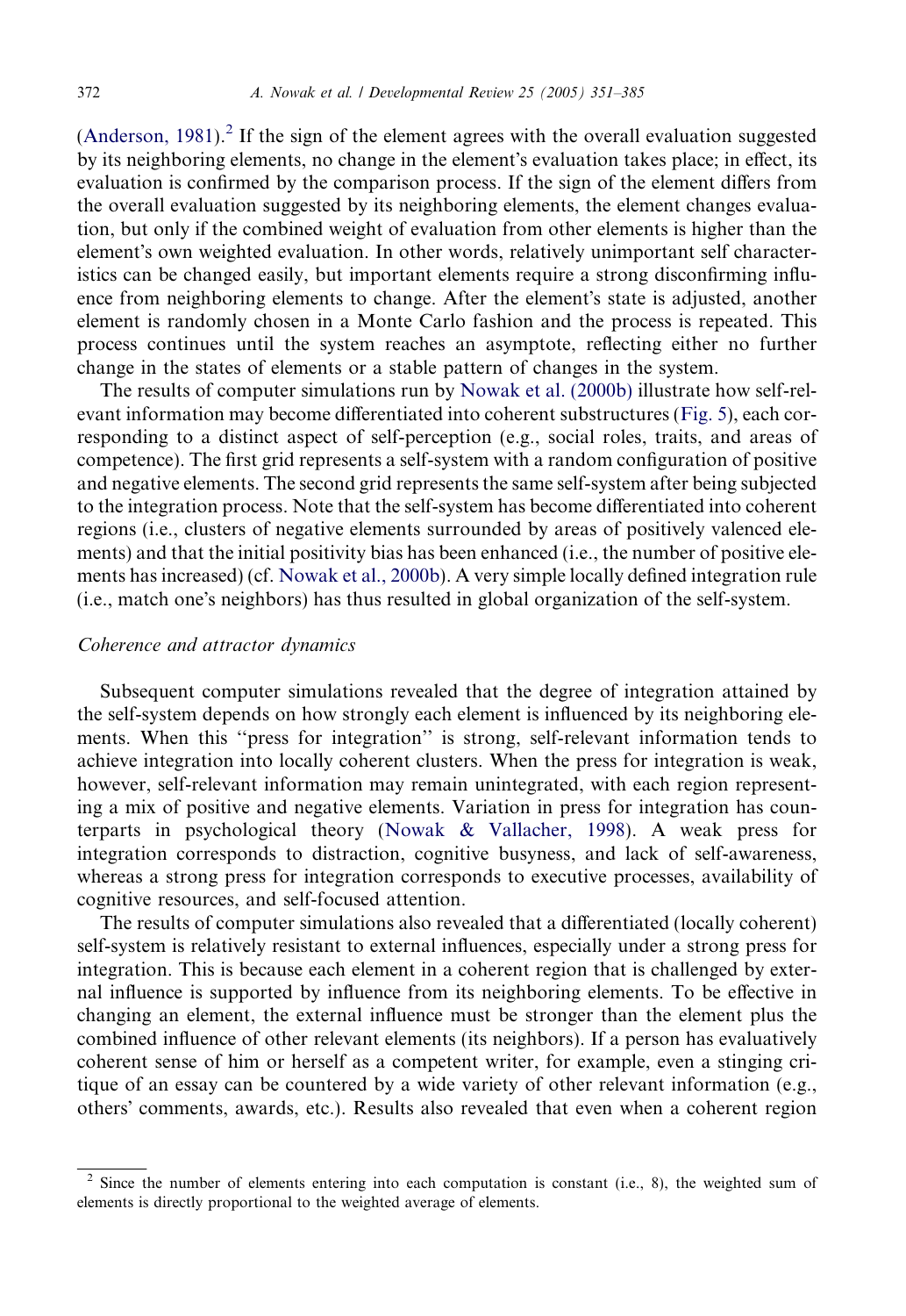yields to external influence, it tends to rebound in a fairly short period of time. This result reflects the ongoing operation of the integration process, which is likely to realign the challenged element with its neighbors. On the macro level, both self-evaluation and self-differentiation are likely to be maintained and restored after challenges from the outside (e.g., disconfirming social feedback).

The simulation results suggest that the coherence of self-structure determines the fate of internally and externally generated self-relevant thoughts. Because the elements in a coherent region support and validate each other, thoughts that correspond to the valence of these elements receive support and become stable, whereas thoughts that conflict with the region's evaluative tone are overpowered by the combined influence of the region's elements and destabilized, changed in valence, or rejected. In dynamical terms, a coherent region functions as an attractor for self-relevant thought. In an incoherent region, in contrast, elements receive conflicting influences from other relevant elements and thus are vulnerable to external influence. This is because some of the neighboring elements counter the influence, while others support the influence, so that the combined influence of the neighboring elements is incoherent, with one element canceling the influence of another element. The dynamics of an incoherent region, in other words, are less likely to conform to attractor dynamics.

The tendency for the stream of thought to converge on the evaluative state associated with a coherent region promotes a sense of self-certainty, a property of self-concept that has received considerable attention in recent years (e.g., [Campbell, 1990; Kernis, 1993; Pel](#page-30-0)[ham, 1991; Vallacher, 1980\)](#page-30-0). In an incoherent region, by contrast, both positive and negative thoughts are supported by some elements and rejected by others. This conflicting influence renders self-relevant thought prone to external influence, volatility, and change. Incoherent regions thus promote a lower sense of self-certainty. Individuals who think about their behavior in narrowly defined terms as opposed to broad categories, for example, are uncertain about themselves with respect to trait dimensions and are susceptible to social influence [\(Vallacher et al., 2003; Vallacher & Wegner, 1989\)](#page-33-0).

Because integrated regions of self-structure establish clear standards for self-relevant thought, they have strong potential for self-regulation (cf. [Vallacher & Nowak, in press\)](#page-33-0). This potential may be manifest, for example, in people's response to social feedback about their personal qualities. Someone lacking coherence may embrace feedback regardless of its valence, but for someone with high coherence the likelihood of incorporating inconsistent feedback into the self-structure is low. Research conducted within different paradigms provides evidence for the connection between self-concept coherence and vulnerability to socially provided self-relevant information (e.g., [Kernis, 1993; Swann, 1990; Vallacher &](#page-31-0) [Wegner, 1989](#page-31-0)).

The attracting tendency of coherent regions also has implications for action. When presented with an incentive to act in a selfish manner, for example, a person with a coherent self-view as a moral agent may resist the temptation to do so, because the mutual support of elements in that region of self-structure overpowers the incoming information. Differential coherence across regions of self-structure, meanwhile, enables the person to choose among alternative courses of action reflecting these regions. Consider, for example, a person with a self-view that is more coherent with respect to morality than to achievement. When a choice between actions is encountered, he or she is more likely to see and act upon the morality aspects of the choice than on the achievement aspects. Self-regulation should be problematic for people lacking self-structure coherence. Action control with respect to goals, values, and traits is likely to be erratic and to falter when obstacles to attainment are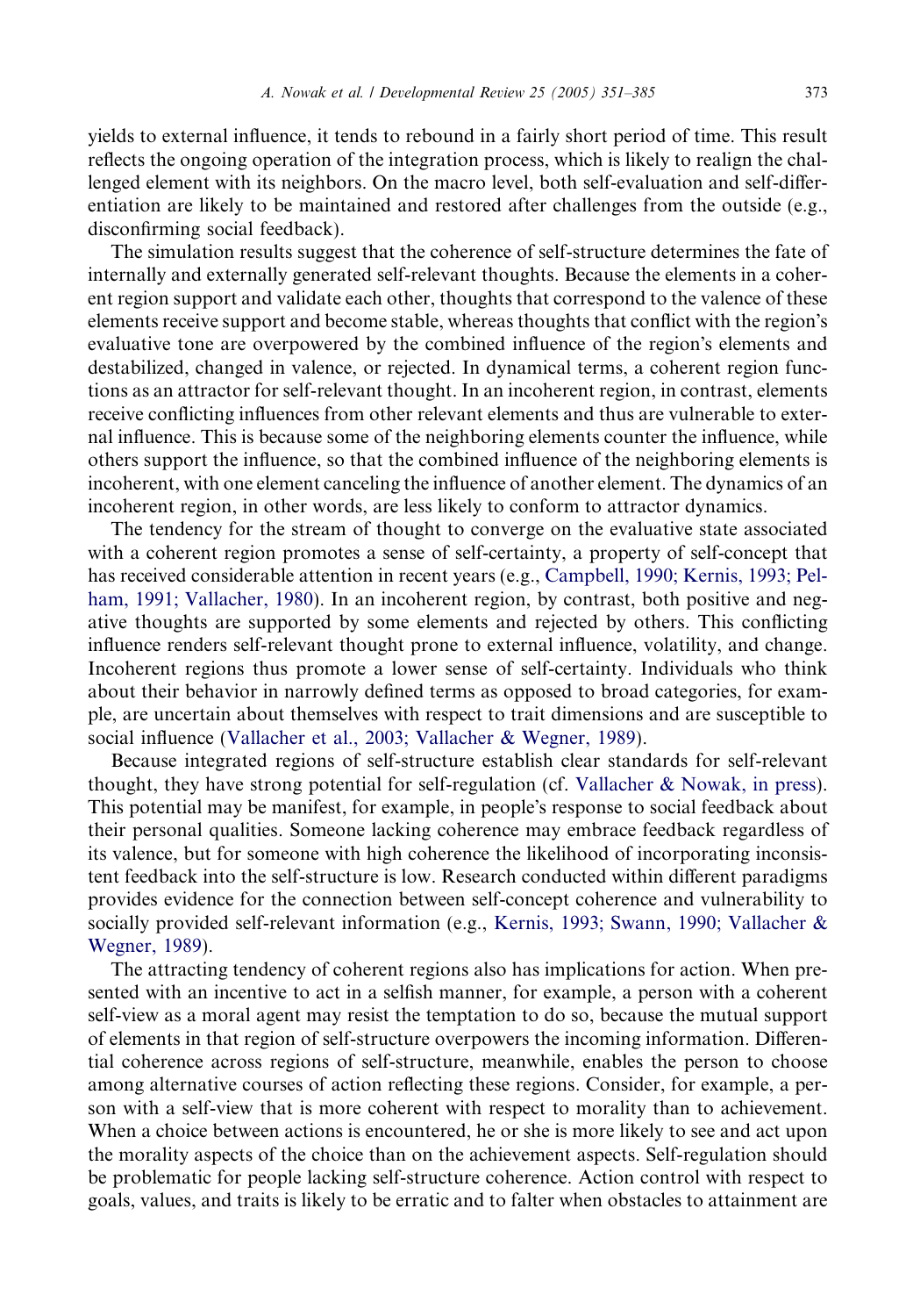encountered. For such a person, action tends to be governed by external influence, momentary impulse, and opportunity rather than by purpose, commitment, and other criteria of self-regulation. And when confronted with alternative courses of action reflecting different regions of self-structure, the person is likely to experience difficulty in choosing one course over the other, and to make choices that are inconsistent from one occasion to the next.

# Implications for issues in personality

People are deeply invested in establishing stable and meaningful relationships with one another. The concern with interpersonal relations provides an important mechanism for the generation of individual differences with respect to a variety of internal states. Individual differences, in turn, are manifest in the choice of relationship partners and shape the course of social interactions with them. This reciprocal feedback loop between social interaction and personality is complicated by the human capacity and proclivity for self-reflection. Below we discuss the implications for personality development and expression of both dynamic processes and of the relationship between them.

# Personality and social interaction

The temporal coordination of expressed thoughts, feelings, and actions between individuals represents a defining feature of social interaction. To a certain extent, the synchronization of interpersonal experience can be achieved through mechanisms of direct influence, such as communication, monitoring, and reinforcement. Successful synchronization is more efficiently attained, however, by the matching of relevant internal states that dictate the tempo and content of social interaction. By achieving concordance in internal states, interacting individuals do not need to expend as much energy monitoring and influencing each other's actions directly. Rather, they can spontaneously synchronize their verbal and behavioral output over time by virtue of their common wellspring for action.

To the extent that a person's internal states promote prolonged synchronization, they become engraved as attractors in the person's cognitive-affective system and thus provide for regularity and consistency in his or her behavior. Once specific internal states are established as attractors, moreover, they guide the choice of subsequent interaction partners. Because these choices are based on the potential for effective synchronization, people seek out others with similar attractors for internal states. Interaction with these partners, in turn, tunes and reinforces the person's attractors. This positive feedback loop between social interaction and personality may serve as an important mechanism promoting stability in personality, despite the continual turnover in relationships characterizing social life.

If this feedback loop is broken, however, the decoupling of the individual from similar others has the potential for producing a drift in the individual's attractor values. This is because of the internal forces within the person's cognitive-affective system that operate independently of incoming information or social influences. The intrinsic dynamics of thought produced by these forces can take the form of attitude polarization (cf. [Tesser,](#page-33-0) [1978\)](#page-33-0), sustained oscillations between evaluatively conflicting judgments (cf. [Vallacher,](#page-33-0) [Nowak, & Kaufman, 1994](#page-33-0)), and repeated episodes of thought deconstruction and emergent understanding (cf. [Vallacher, Nowak, Markus, & Strauss, 1998\)](#page-33-0). The intrinsic dynamics of thought are critically important for establishing and maintaining coherence in the cognitive-affective system as a whole (Vallacher  $\&$  Nowak, 1999), but if such pro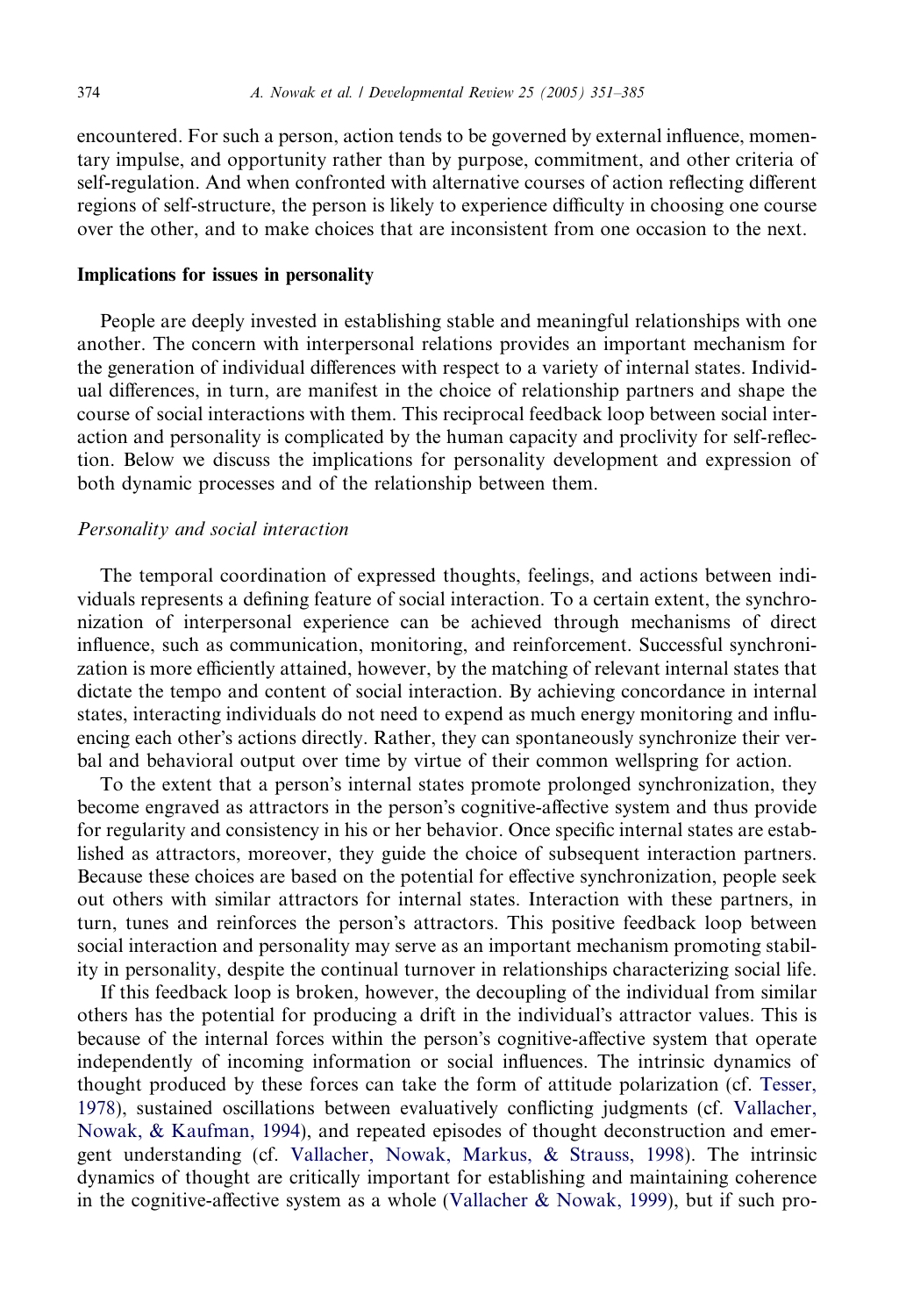cesses are unchecked by social reality, they may cause the control parameters that enable synchronization to drift to new values that hinder future interactions, which in turn can reinforce the person's social isolation ([Vallacher et al., 1998\)](#page-33-0). It's noteworthy that individuals who commit random acts of violence (e.g., shooting rampages) are often described in fairly benign terms as loners who do not bother other people. The existence of social relations is critical not only for the development of personality structure, but also for its maintenance.

# Personality and consistency

People may desire to interact with similar others, but often their choices are constrained. A person can choose with whom to talk at a party or establish an intimate relationship, but he or she has little control over the identities of his or her parents, teachers, and co-workers. If these people have different attractors for control parameters, the person's interaction with them can create new attractors in his or her system. If the person has synchronized with a relatively homogenous collection of individuals and groups, then a single attractor is to be expected. But to the extent that relationships are formed with widely different individuals and groups, the person is likely to have formed multiple attractors for various internal states.

Each attractor attracts states within its basin of attraction. Thus, the same person may actively pursue highly energetic interactions in one setting but very relaxed interactions in another setting, depending on which basin of attraction captures the person's internal state in each setting. In this view, cross-situational consistency in behavior would signify a single attractor for the dimension in question. But even here, the degree of consistency would depend on the strength of the attractor. If the attractor is relatively weak and easily destabilized, the person's behavior may appear to be governed by forces in the situation. A person might be inclined to pursue relaxed social interactions, for example, but if the basin of attraction for this attractor is narrow or the attractor value is easily destabilized, he or she might be decidedly non-relaxed if the situation is tense or otherwise calls for more volatile behavior.

By the same reasoning, the meaning of temporal and situational variability on a particular dimension is not always clear. High consistency of a given behavior over time and across contexts indicates that the system is stabilized with respect to a strong and narrow attractor, but the lack of such consistency is open to three alternative interpretations. A high degree of variability, first of all, could simply mean that the person does not have an attractor for this parameter, but instead is responsive to external forces and noise in his or her behavior.<sup>3</sup> A second, equally plausible interpretation is that high variability represents the presence of a single, relatively flat attractor with a wide basin of attraction.

<sup>3</sup> Conceivably, some people may fail to achieve stable attractors with respect to any internal state relevant to social interaction. In research relevant to this possibility, [Vallacher and Wegner \(1989\)](#page-34-0) found that people differ in the extent to which they characteristically identify their behavior in relatively low level, mechanistic terms as opposed to higher level, comprehensive terms reflecting consequences and self-evaluative implications. Compared to ''high-level agents,'' the ''low-level agents'' were less certain of their standing on common trait dimensions and were more open to social feedback regarding themselves with respect to certain personality traits. Interestingly, the low-level agents were also more likely to have experienced environmental and interpersonal instability during childhood. This association is consistent with the synchronization perspective, since prolonged interaction with specific others fosters the engraving of attractors for internal states.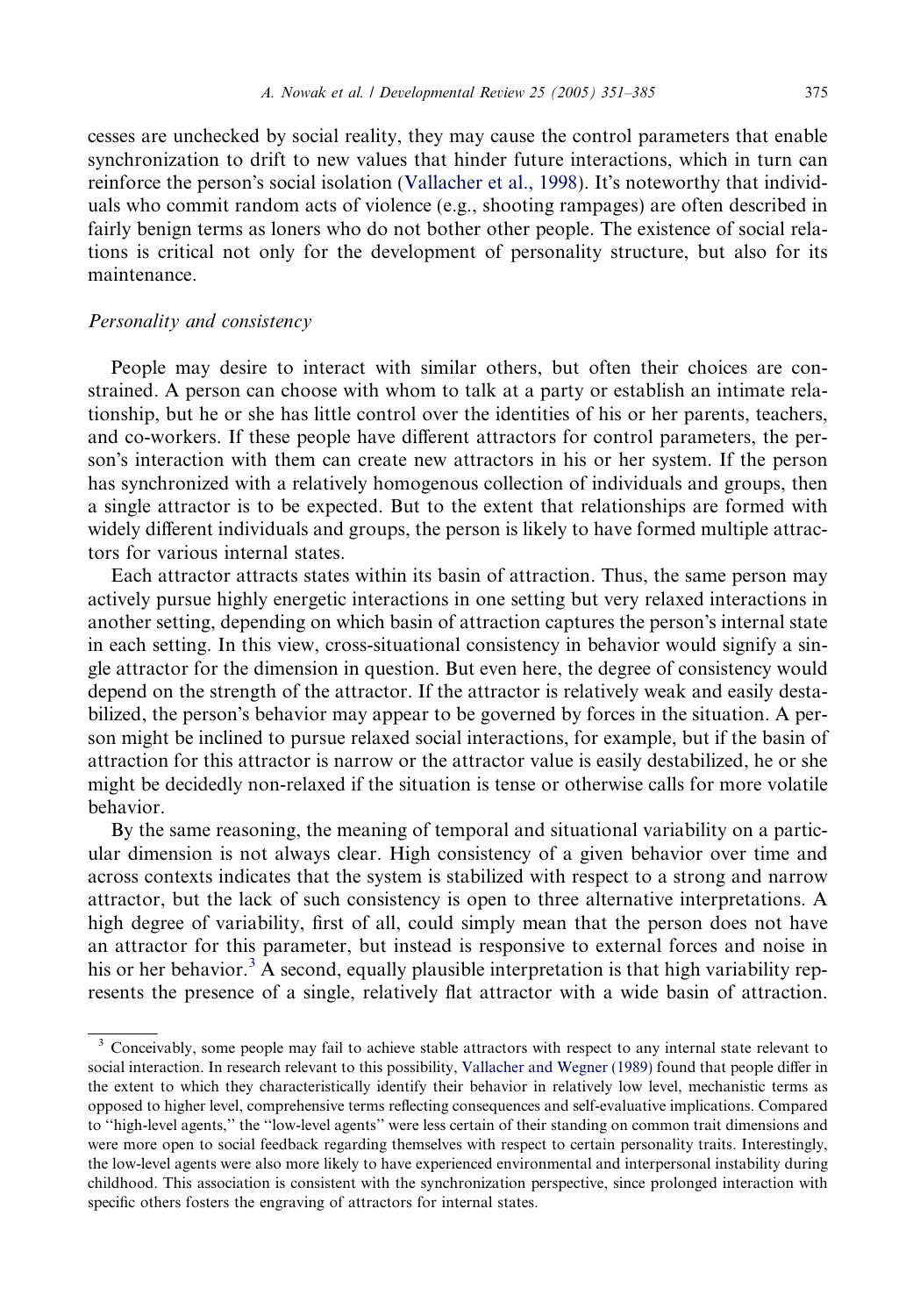Variability in this case would signal flexibility in the person's control parameter for behavior rather than the absence of the corresponding internal state. The third possibility is that high variability reflects the presence of two or more attractors, with noise or a consistent external influence moving the system between their respective basins. A person characterized by such a landscape might have two or more distinct—even conflicting—settings with respect to a particular control parameter, each of which provides a stable platform for action. In this case, the person may display considerable variability in his or her social behavior, depending on the interaction partner and social context, yet act in accordance with his or her personality in each instance.

More generally, the dynamical perspective suggests that a person's standing on a dimension of individual variation does not simply represent some aggregate value or cen-tral tendency of the person's behavior (cf. [Caprara & Cervone, 2000; Mischel & Shoda,](#page-30-0) [1995\)](#page-30-0). First of all, not everyone can be characterized with respect to preferences on every possible dimension (cf. [Bem & Allen, 1974; Markus, 1980](#page-30-0)). For some people, the ability to synchronize may require settings of some parameters (e.g., conscientiousness) but not of others (e.g., independence). Only for those parameters that develop energy landscapes can one detect internal forces attributable to personality. For those parameters without clear energy landscapes, the person's behavior is likely to reflect the impact of forces in the immediate situation. Even if a person has developed stable attractors for a given dimension, the existence of multiple attractors renders the description of average tendencies misleading, because such values may represent a setting the control parameter never adopts. Someone who has tendencies toward both aggressive and conciliatory behavior, for example, may never demonstrate the average of these two tendencies, although an approach emphasizing aggregation would make this prediction.

# Personal versus situational causation

The exact value of a psychological system at a given moment is influenced by a host of biological, cognitive, environmental, and social factors. The combined effect of these forces may be represented as a random influence or ''noise.'' Noise can be envisioned as ''shaking up'' the landscape, with the potential for qualitatively changing the dynamics of the system. In the presence of low noise, the value of the system will hover around its attractor rather than remain at its precise value. For stronger values of noise, weaker attractors may become unstable and lose their ability to capture the dynamics of the system. This scenario provides insight into the well-documented tendency for people to engage in dominant responses under conditions of stress and other forms of arousal [\(Zajonc, 1965\)](#page-34-0). Thus, weak attractors, representing non-dominant responses, are destabilized under such conditions, leaving the person with only his or her strongest attractor.

Under very high values of noise, even strong attractors may become unstable and the system may be unable to achieve any coherent mode of functioning. In this case, internalized states no longer provide cues to thought, emotion, and behavior. This scenario corresponds to the loss of individuality and heightened attention to situational cues under high stress or other ''noisy'' circumstances that can destabilize internalized bases for action (e.g., [Diener, 1980; Turner & Killian, 1957; Zimbardo, 1970\)](#page-31-0). Under conditions that promote panic, for example, everyone may behave the same way (e.g., run), despite considerable variation in each person's characteristic emotional reactions, thought processes, and behavioral tendencies.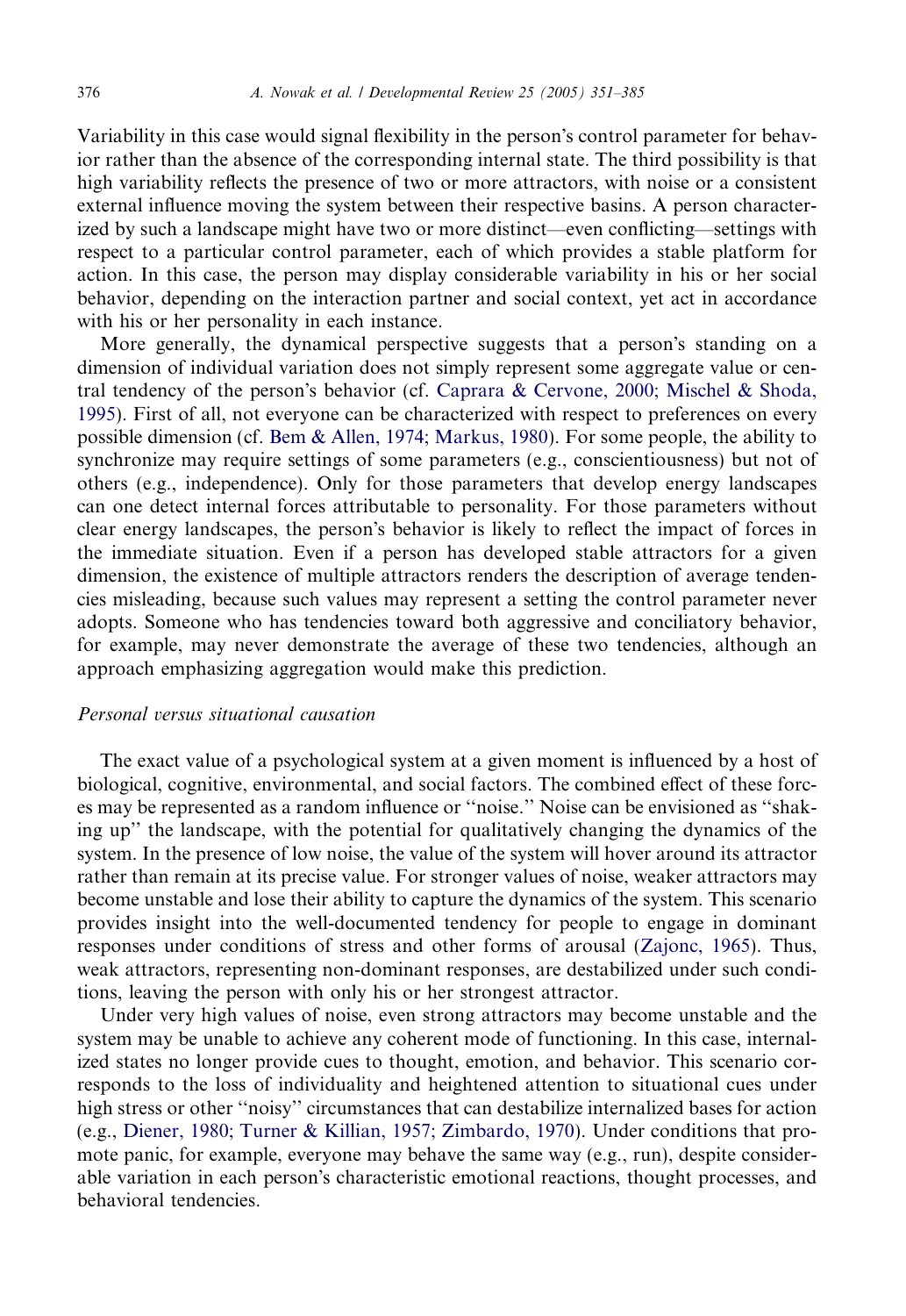The reasoning suggests a curvilinear relationship between noise and the expression of individual differences. Under low levels of noise (e.g., minimal outside influences, low levels of stress), most people can adopt a wide variety of internal states, even those corresponding to a relatively weak attractor. Clear individual differences thus are unlikely to be observed, since most people can modify their behavior to match the norms and expectations they experience from one context to the next. Individual variation is also unlikely to be observed under conditions of high noise, because even strong personal attractors are destabilized. People are likely instead to behave in a reactive fashion to the forces acting on them. Under such conditions, in other words, personality represents a fairly weak force in generating behavior. Personality is likely to be manifest under moderate levels of noise, however, because of the tendency for such conditions to destabilize all but the strongest attractors in peoples energy landscape. Thought, emotion, and behavior in this case are likely to reflect a person's most deeply engraved tendencies, with weaker tendencies being psychologically unavailable.

## Personality and self-concept

Social interactions are clearly relevant to the development and maintenance of stable internal states that function as attractors for thought, affect, and behavior. Because of people's capacity for self-reflection, however, the effect of social experience is not limited to its occurrence. Long after an interaction has occurred—indeed, long after a social relationship has ended—a person can reflect on the his or her experience and evaluate it in the context of other social and non-social sources of self-relevant information. In thinking about his or her behavior over the past few years, for example, a person may note his or her penchant for approaching social interactions in a friendly manner or his or her tendency to establish social relations with energetic people. Each interaction or relationship may have been undertaken with a different identification of what he or she is doing—wanting to have a good time, seeking excitement, pleasing a mutual friend, etc.—but the press for integration in self-understanding may generate a higher-level act identity that integrates these diverse experiences. In this sense, self-reflection builds on synchronization and promotes higher-level understanding of one's behavioral tendencies.

Given people's remarkable capacity for interpretation, however, there is no guarantee that the self-concept that emerges via self-organization processes will perfectly match, let alone accurately integrate, the attractors for social behavior that develop via synchronization. A person may develop an attractor that promotes synchronization with energetic people, for example, but self-reflection on this tendency might lead to different conclusions regarding his or her personality—not simply as energetic, but perhaps as anxious or domineering. Particularly if different attractors are brought into mental juxtaposition, there is considerable potential for a person's self-understanding to depart from what an objective perspective on his or her interaction tendencies would suggest. If a person's history of synchronization has engraved attractors for both optimistic and pessimistic interpersonal tendencies, for example, the person might think of him or herself as inconsistent on this dimension or perhaps as insincere, displaying different facets depending on their strategic value with specific interaction or relationship partners.

There are many unanswered questions regarding the link between the synchronization and self-reflection foundations of personality. What is the relation between the attractors that develop via interpersonal synchronization and those that develop due to peoples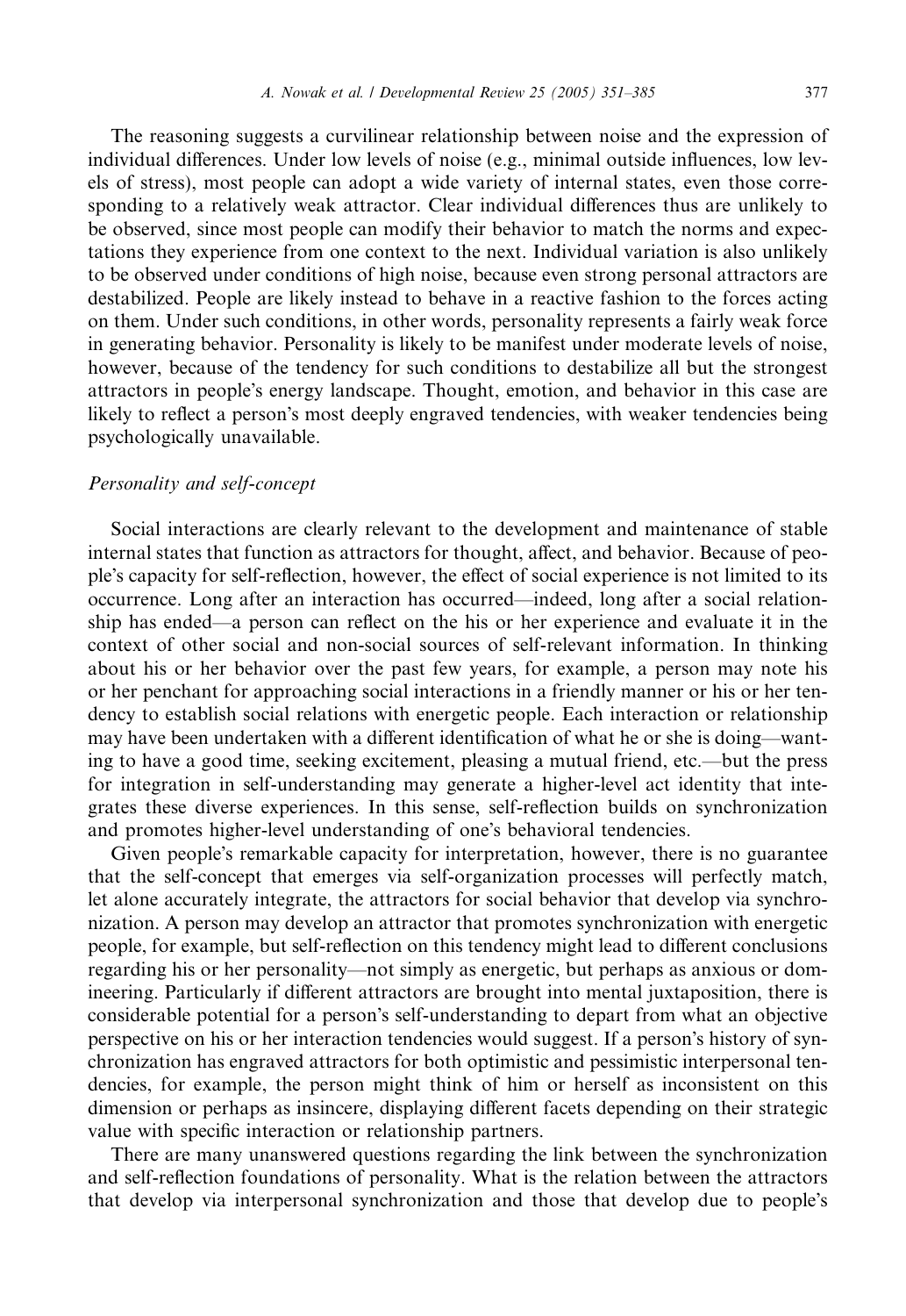capacity for self-reflection? Is there a general correspondence between synchronization and self-reflection dynamics? Are some features of personality functioning especially prone to divergence between implicit, experiential foundations and explicit, self-conscious constructions? Do some people tend to show greater divergence in this regard than others? Are there self-correcting feedback mechanisms that bring a person's self-concept into line with his or her synchronization tendencies? Conversely, can self-reflection override synchronization tendencies, creating attractors for interpersonal behavior that match the person's self-conceived attributes? These and no doubt a host of other questions constitute an agenda for theory and research in the years to come. Hopefully, such efforts will provide into insight into the interplay of social experience and self-reflection in shaping and maintaining stable internal states.

# Conclusions, caveats, and future iterations

The notion of personality implies some form of stability in thought, emotion, and action. At the same time, human experience is inherently dynamic and constantly evolving in response to external circumstances and events. These conflicting human tendencies can be reconciled by conceptualizing personality as a set of attractors for the dynamics of experience. Attractors are central to regulation, in that they constrain and channel the flow of mental and behavioral phenomena. Indeed, the absence of fixed-point attractors has been implicated in the breakdown of self-regulatory functions, which may result in severe personal problems ([Johnson & Nowak, 2002\)](#page-31-0). [Lewis \(2000, 2005\)](#page-32-0) points out that these attractors operate on multiple timescales and at multiple levels of functioning. The models we have presented concerning interpersonal synchronization and self-concept formation, meanwhile, provide scenarios by which attractors are formed and expressed. In personality development, then, both social processes and internal integration processes are of central importance.

Our aim in this article was not to propose a new set of dimensions for describing individual differences. The approach we have outlined is intended to provide a dynamical framework for describing and investigating how social experience and self-reflection create stable internal states for regulating interpersonal behavior and other psychological processes. Lewis [\(2005\)](#page-32-0) model, however, provides clues concerning the possible nature of the internal states that are engraved as control parameters and the mechanisms by which they are maintained. In particular, he proposes that cognitive-affective amalgamations are created and maintained by positive feedback loops among cognitive and affective elements. He also proposes the neurophysiological structures that are involved in the formation of attractors for these cognitive-affective states. In so doing, he charts a course for the direct testing of the proposed mechanisms and also for their investigation with neuro-imaging techniques.

It is likely that the control parameters for internal states run the gamut from highly specific thoughts and feelings to broad values, traits, and self-views. Some internal states, however, may be more critical than others for interpersonal synchronization and self-understanding and thus especially likely to become engraved in people's cognitive-affective system. The ''big five,'' for example, have been shown to have a great deal of universality (cf. [Costa & McCrae, 1995](#page-31-0)) and one can easily make the case for the role of each these traits in social relations. The same can be said for taxonomies of interpersonal orientation, such as dominance-submission and agreeableness (cf. [Wiggins, 1980\)](#page-34-0), temperament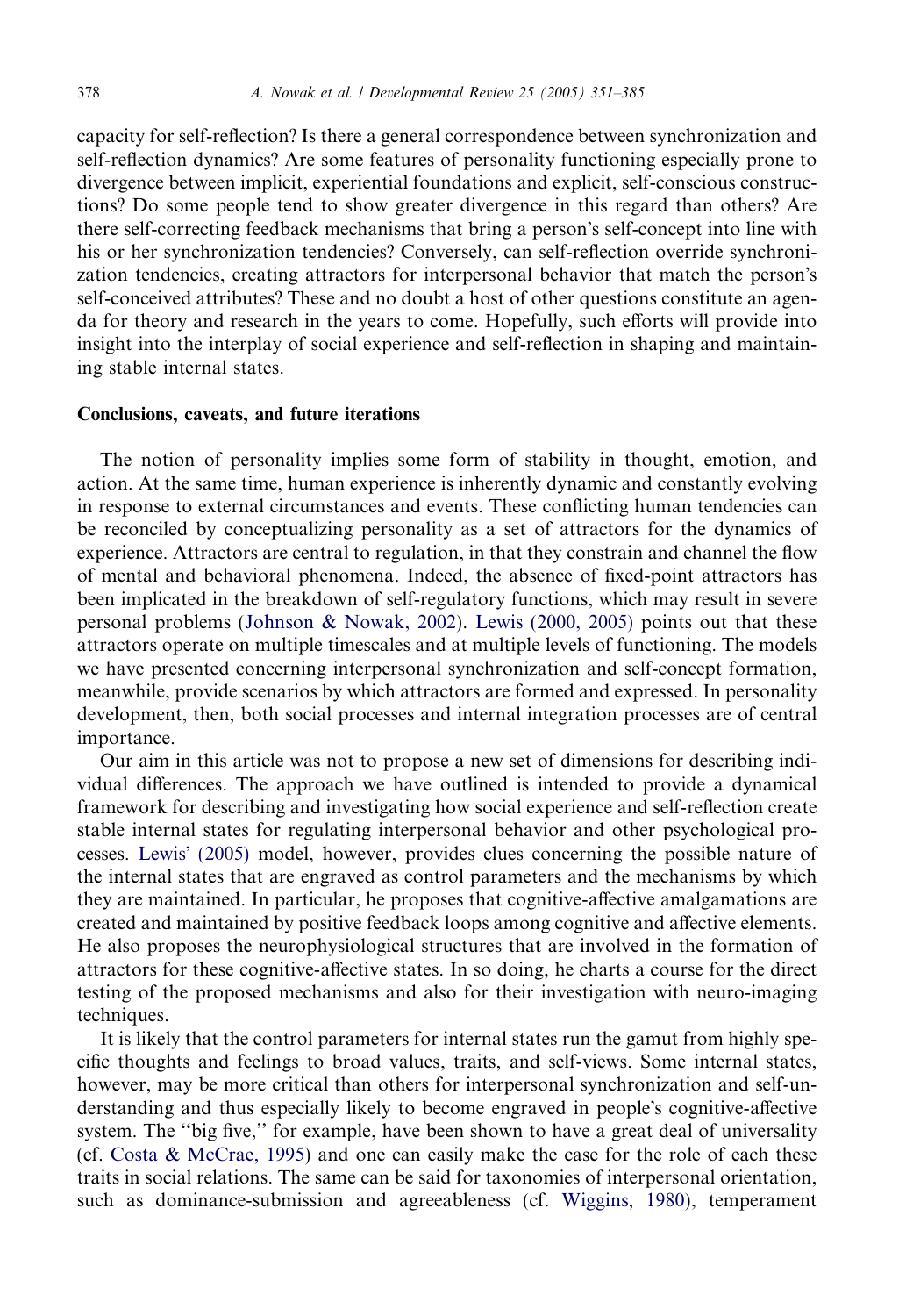dimensions (cf. [Buss & Plomin, 1984\)](#page-30-0), and basic values such as achievement, affiliation, intimacy, and power (cf. [Atkinson, 1964\)](#page-30-0). It remains for future research to identify which classes of internal states are most responsive to experiences of interpersonal synchronization and which provide the most plausible and sustainable bases of self-concept.

Biologically based dispositions are interesting to consider in this regard (cf. [Plomin,](#page-33-0) [Owen, & McGuffin, 1994\)](#page-33-0). To the extent that these characteristics represent pre-wired attractors for specific internal states, their settings may be relatively unresponsive to a person's history of social interactions and difficult to discount or reinterpret in self-reflection. If this is the case, people may experience difficulty achieving synchronization on these dimensions with dissimilar others, regardless of the stability of the interaction context (see, e.g., [Dunn & Plomin, 1990; Harris, 1998](#page-31-0)), and they may have difficulty as well in denying the relevance of these dimensions to self-evaluation. Even the most genetically influenced personality characteristics, of course, are shaped to some degree by environmental influences and interpretation. Future research on this point could explore whether such influences simply modify a person's "innate" attractors for internal states, or instead engrave entirely new attractor values that vie for prepotence with the pre-existing values.

Finally, we do not claim that interpersonal synchronization and self-organization are the only means by which experience engraves attractors in people's cognitive-affective system. Theory and research in personality science have identified a host of other plausible mechanisms of personality development and maintenance, including direct reinforcement, social learning and modeling, labeling and self-fulfilling prophecies, identification, and guilt induction. Such processes can perhaps be viewed in dynamical terms, each associated with a particular balance of coupling and the progressive matching of internal states or with a specific self-organization tendency. But this is not a foregone conclusion. Hopefully, research in the years to come will establish the social mechanisms responsible for individual variation, and identify the interactions among these mechanisms that give rise to each person's uniqueness. Only through repeated iterations of the scientific method can we hope to achieve a stable attractor for our theoretical understanding of the interplay between personality and social interaction.

## Appendix A.

We used a system of two coupled logistic equations to model complex interactions between individuals:

$$
f(x) = px(1 - x).
$$

Logistic map is a discrete system exhibiting a wide variety of dynamical behaviors. Dependent on its control parameter  $(p)$ , the system can change the type of its dynamics from periodic to chaotic.

The proposed model incorporates two separate mechanisms that allow for: (1) adjustment of macroscopic properties (control parameters) of interacting systems; and (2) synchronization of the two systems. This is achieved through application of a double, fast and slow, coupling of a target system based on *single type* of signal emitted by a control system ([Fig. 6](#page-29-0)).

In some of the simulations, the applied coupling was reciprocal (i.e., the control system was a target system at the same time, receiving input from the other coupled unit).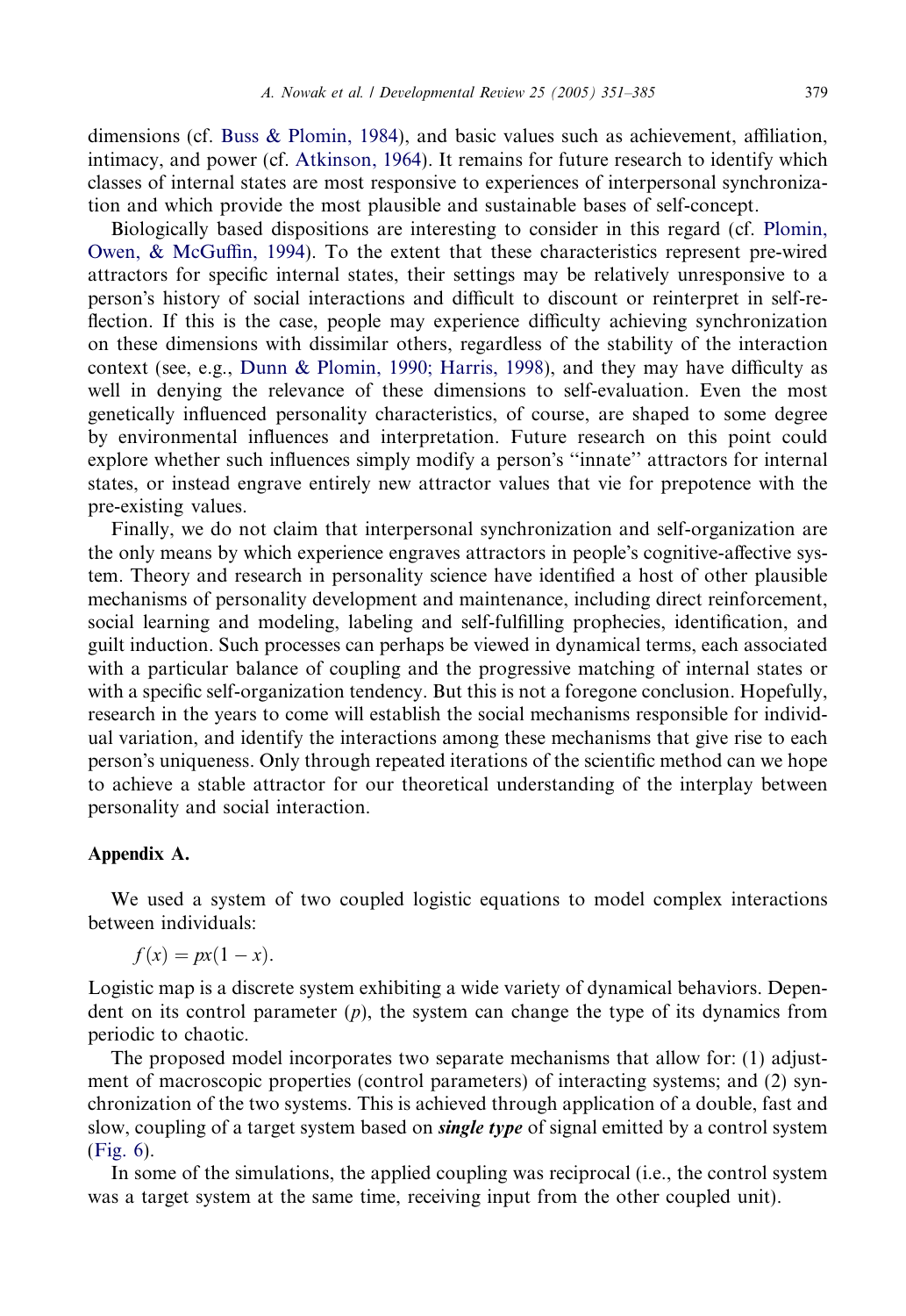<span id="page-29-0"></span>

Fig. 6.

The fast coupling is applied through a direct coupling of the iterates of the control map to the target map. Thus, this coupling monitors instantaneous changes in the evolution of the control map:

$$
x_{n+1}^{(1)} = f(x_n^{(1)}, p_n^{(1)}),
$$
  

$$
x_{n+1}^{(2)} = \frac{f(x_n^{(2)}, p_n^{(2)}) + \varepsilon x_n^{(1)}}{1 + \varepsilon},
$$

where  $\epsilon = 0.25$  is a coupling strength.

The slow coupling, on the other hand, integrates signal acquired from the control system over longer time and determines macroscopic properties of the signal (i.e., is the control map in periodic or chaotic regime, what is the specific type of the dynamics, etc.). This information is then compared with the internal properties of the target system and allows the target system to adjust its dynamics (through changes of the control parameter) to better match that of a control system. This is achieved through estimation of Liapunov exponents:

$$
\lambda = \lim_{N \to \infty} \frac{1}{N} \sum_{i=1}^{N} \ln \left| \frac{\mathrm{d}f}{\mathrm{d}x} \right|.
$$

Here we estimate the Liapunov exponent as a running average

$$
\lambda_{n+1} = \frac{\lambda_n + \alpha \ln \left| \frac{df}{dx} \right|}{1 + \alpha},
$$

where  $\alpha = 1.0$  is a weight that determines the contribution of the new value to the running average.

We then compare the resulting Liapunov exponents of the two coupled systems by defining a function

$$
A(\lambda_n^{(1)}, \lambda_n^{(2)}) = (|\lambda_n^{(1)} - \lambda_n^{(2)}|)^{1/4} \text{sgn}(\lambda_n^{(1)} - \lambda_n^{(2)}).
$$

Additionally, we define for each system a parameter surface  $L(p)$ , which consist of predefined or learned attractors. The evolution of the parameter may be seen as a ball rolling on a sloping surface. The slope of the surface is determined by function  $\vec{A}$ , where as the wholes, and valleys are the local attractors. Thus, the changes of the control parameter are modulated by the local shape of the attractor and the dynamics of the control parameter takes the form: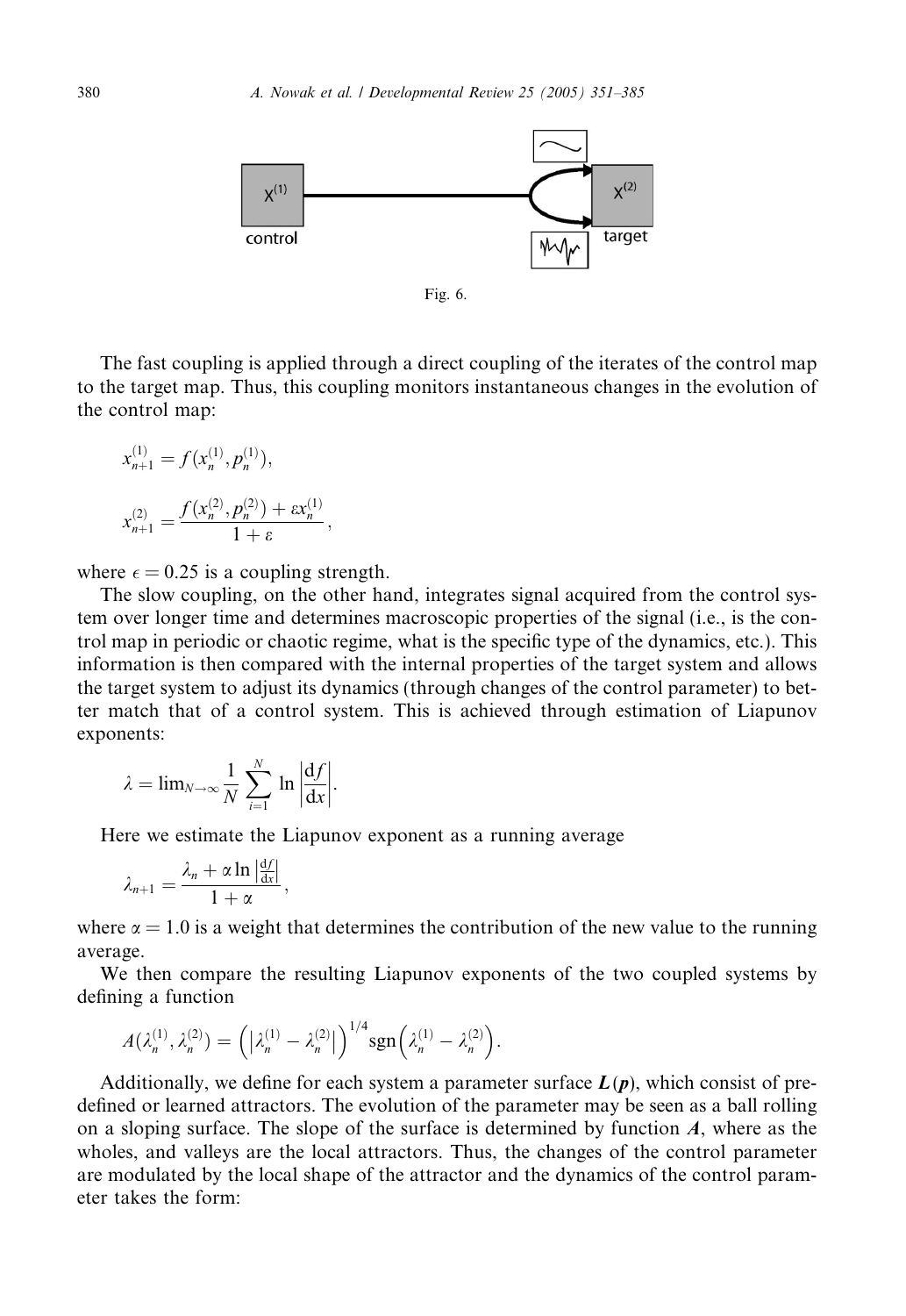<span id="page-30-0"></span>
$$
p_{n+1}^{(2)} = p_n^{(2)} + \gamma A(\lambda_n^{(1)}, \lambda_n^{(2)}) + \beta \left( \frac{\mathrm{d} L^{(2)}(p_n^{(2)})}{\mathrm{d} p} \right),
$$

where  $\gamma = 0.0004$  determines the speed of parameter adjustment and  $\beta = 0.00005$  defines the contribution of the local shape of the parameter surface. The parameter surface is by itself a dynamic identity and may undergo changes like the creation of new attractors (learning) or the disappearance of old ones (forgetting):

$$
L_{n+1}^{(2)}(p) = L_n^{(2)} - \phi \cos^2 \left( \frac{\pi}{2\kappa} \left| p - p_n^{(2)} \right| \right) + \theta.
$$

The second term on the right hand side is the learning term ( $\kappa$  is the width of constructed attractor), where as  $\theta$  is the forgetting term. Thus, during learning the system modifies its landscape locally, but forgets indiscriminately. Additionally, we set the constraints to limit the depth of the attractors and set the baseline

$$
\phi = \begin{cases} 0 & \text{if } L(p) \le -1, \\ 0.00007 & \text{if } L(p) > -1, \end{cases}
$$

$$
\theta = \begin{cases} 0 & \text{if } L(p) \ge 0, \\ 0.00002 & \text{if } L(p) < 0. \end{cases}
$$

$$
\begin{array}{c}\n\text{...} \\
\text{...} \\
\end{array}
$$

# **References**

Anderson, N. H. (1981). Foundations of information integration theory. New York: Academic Press.

- Arrow, H., McGrath, J. E., & Berdahl, J. L. (2000). Small groups as complex systems. Thousand Oaks, CA: Sage Publications.
- Asch, S. E. (1946). Forming impressions of personalities. Journal of Abnormal and Social Psychology, 41, 258–290.
- Atkinson, J. W. (1964). An introduction to motivation. Princeton, NJ: Van Nostrand.
- Axelrod, R., & Cohen, M. D. (1999). Harnessing complexity: Organizational implications of a scientific frontier. New York: The Free Press.
- Baumeister, R. F., & Twenge, J. M. (2003). The social self. In I. Weiner (Series Ed.) & T. Millon & M. J. Lerner (Vol. Eds.), Handbook of psychology: Vol. 5. Personality and social psychology (pp. 327–352). New York: Wiley.
- Bem, D. J. (1967). Self-perception: An alternative interpretation of cognitive dissonance phenomena. Psychological Review, 74, 183–200.
- Bem, D. J., & Allen, A. (1974). On predicting some of the people some of the time: The search for crosssituational consistencies in behavior. Psychological Review, 81, 506–520.
- Biddle, B. S., & Thomas, E. J. (Eds.) (1966). Role theory: Concepts and research. New York: Wiley.
- Brehm, S. S., & Brehm, J. W. (1981). Psychological reactance: A theory of freedom and control. New York: Academic Press.
- Buss, A. H., & Plomin, R. (1984). Temperament: Early developing personality traits. Hillsdale, NJ: Erlbaum.
- Campbell, J. D. (1990). Self-esteem and clarity of the self-concept. Journal of Personality and Social Psychology, 59, 538–549.
- Cannon, W. B. (1932). The wisdom of the body. New York: Norton.
- Caprara, G. V., & Cervone, D. (2000). Personality: Determinants, dynamics, and potentials. Cambridge, UK: Cambridge University Press.
- Carver, C. S., & Scheier, M. F. (1999). Themes and issues in the self-regulation of behavior. In R. S. Wyer, Jr. (Ed.). Advances in social cognition (Vol. 12, pp. 1–105). Mahwah, NJ: Erlbaum.
- Cervone, D. (2004). The architecture of personality. Psychological Review, 111, 183–204.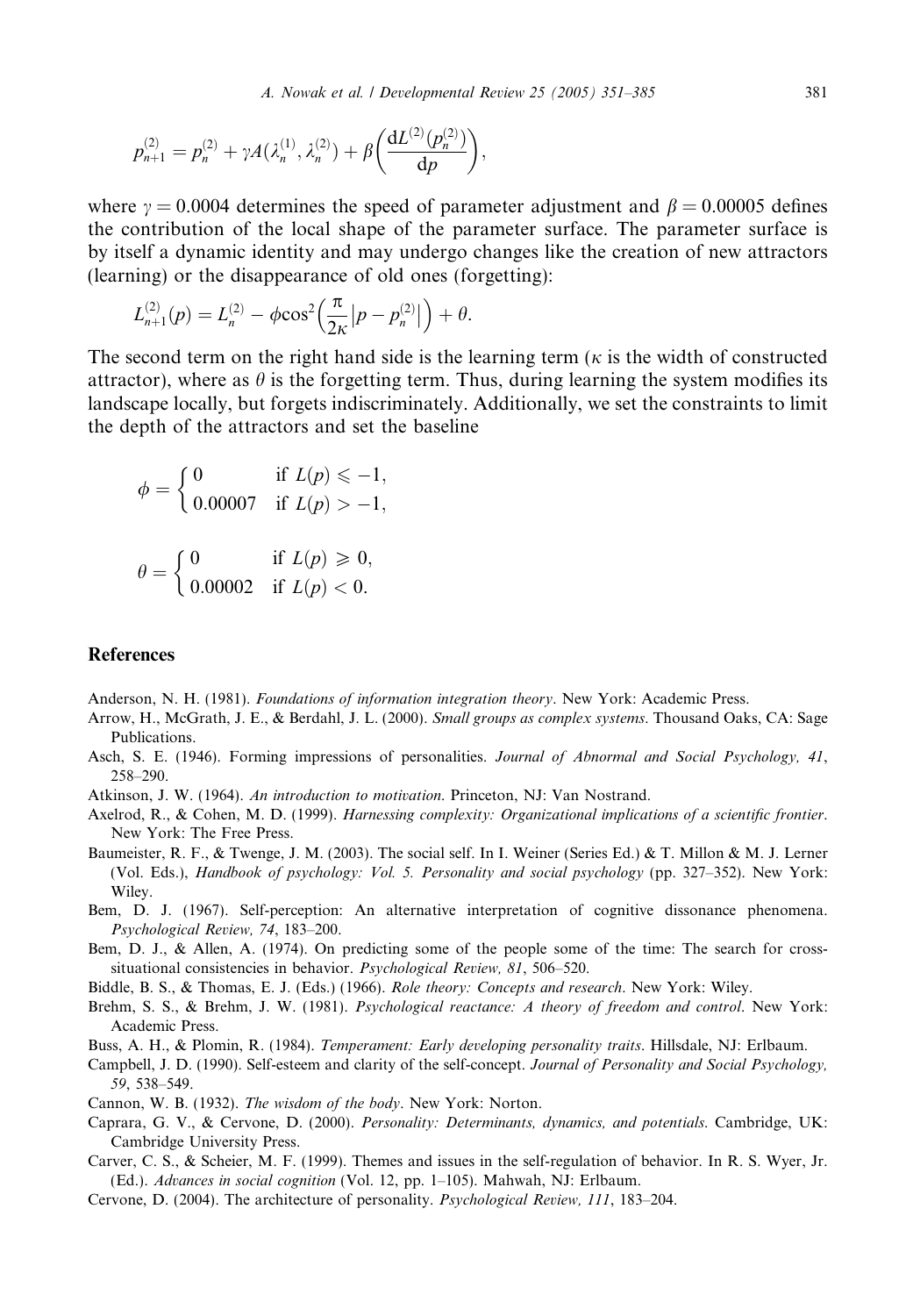- <span id="page-31-0"></span>Clary, E. G., & Tesser, A. (1983). Reactions to unexpected events: The naïve scientist and interpretive activity. Personality and Social Psychology Bulletin, 9, 609–620.
- Cooley, C. H. (1902). Human nature and the social order. New York: Scribner.
- Costa, P. T., Jr., & McCrae, R. R. (1995). Primary traits of Eysenck's P-E-N system: Three- and five-factor solutions. Journal of Personality and Social Psychology, 69, 308–317.
- Cullicover, P. W., & Nowak, A. (2003). Dynamical grammar. New York: Oxford University Press.
- De Veerth, C., & van Geert, P. (2002). A longitudinal study of basal cortisol in infants intra-individual variability, circadian rhythm, and individual trends. Infant Behavior and Development, 25, 375–398.
- Diener, E. (1980). Deindividuation: The absence of self-awareness and self-regulation in group members. In P. Paulus (Ed.), The psychology of group influence. Hillsdale, NJ: Erlbaum.
- Dunn, J., & Plomin, R. (1990). Separate lives: Why siblings are so different. New York: Basic Books.
- Eckmann, J. P., & Ruelle, D. (1985). Ergodic theory of chaos and strange attractors. Review of Modern Physics, 57, 617–656.
- Elman, J. L. (1995). Language as a dynamical system. In R. F. Port & T. van Gelder (Eds.), Mind as motion: Explorations in the dynamics of cognition (pp. 195–225). Cambridge, MA: The MIT Press.
- Feigenbaum, M. J. (1978). Quantitative universality for a class of nonlinear transformations. *Journal of Statistical* Physics, 19, 25–52.
- Festinger, L. (1957). A theory of cognitive dissonance. Evanston, IL: Row, Peterson.
- Fischer, K. W., & Bidell, T. R. (1997). Dynamic development of psychological structures in action and thought. In R. Lerner (Ed.), Handbook of child psychology, Volume 1: Theoretical models of human development (Series Editor: W. Damon). New York: Wiley.
- Fredrickson, B. L., & Losada, M. F. (2005). Positive affect and the complex dynamics of human flourishing. American Psychologist, 60.
- Fred, S. (1937). The ego and the mechanisms of defence. London: Hogarth.
- Gallup, G. G., & Suarez, S. D. (1986). Self-awareness and the emergence of mind in humans and other primates. In J. Suls & A. G. Greenwald (Eds.). *Psychological perspectives on the self* (Vol. 3, pp. 3–26). Hillsdale, NJ: Erlbaum.
- Gilden, D. L. (1991). On the origins of dynamical awareness. *Psychological Review*, 98, 554–568.
- Goffman, E. (1959). The presentation of self in everyday life. Garden City, NY: Doubleday/Anchor Books.
- Gottman, J., Swanson, C., & Swanson, K. (2002). A general systems theory of marriage: Nonlinear difference equation modeling of marital interaction. Personality and Social Psychology Review, 6, 326–340.
- Guastello, S. J. (1995). Chaos, catastrophe, and human affairs: Applications of nonlinear dynamics to work, organizations, and social evolution. Mahwah, NJ: Erlbaum.
- Harris, J. R. (1995). Where is the child's environment. A group socialization theory of development. *Psychological* Review, 102, 458–489.
- Harris, J. R. (1998). The nurture assumption: Why children turn out the way they do. New York: The Free Press.
- Hastie, R., & Kumar, P. A. (1979). Person memory: Personality traits as organizing principles in memory for behaviors. Journal of Personality and Social Psychology, 37, 25-38.
- Hegselman, K., Troitzch, K., & Muller, U., (Eds.) 1996. Modeling and simulation in the social sciences from the philosophy of science point of view. Dordrecht, The Netherlands: Kluwer Academic.
- Heider, F. (1958). The psychology of interpersonal relations. New York: Wiley.
- James, W. (1890). Principles of psychology. New York: Holt.
- Johnson, S. L., & Nowak, A. (2002). Dynamical patterns in bipolar depression. Personality and Social Psychology Review, 6, 380–387.
- Jones, E. E., & Davis, K. E. (1965). From acts to dispositions: The attribution process in person perception. In L. Berkowitz (Ed.). Advances in experimental social psychology (Vol. 2, pp. 220–226). New York: Academic Press.
- Kaneko, K. (Ed.) (1993). Theory and applications of coupled map lattices. Singapore: World Scientific.
- Kelso, J. A. S. (1995). Dynamic patterns: The self-organization of brain and behavior. Cambridge, MA: The MIT Press.
- Kernis, M. H. (1993). The roles of stability and level of self-esteem in psychological functioning. In R. F. Baumeister (Ed.), Self-esteem: The puzzle of low self-regard (pp. 167-182). New York: Plenum.
- Kunda, Z. (1999). Social cognition: Making sense of people. Cambridge, MA: The MIT Press.
- Lazarus, R. S. (1982). Thoughts on the relation between emotion and cognition. American Psychologist, 37, 1019–1024.
- Lepper, M. R. & Greene, D. (Eds.) (1978). The hidden costs of reward. Hillsdale, NJ: Erlbaum.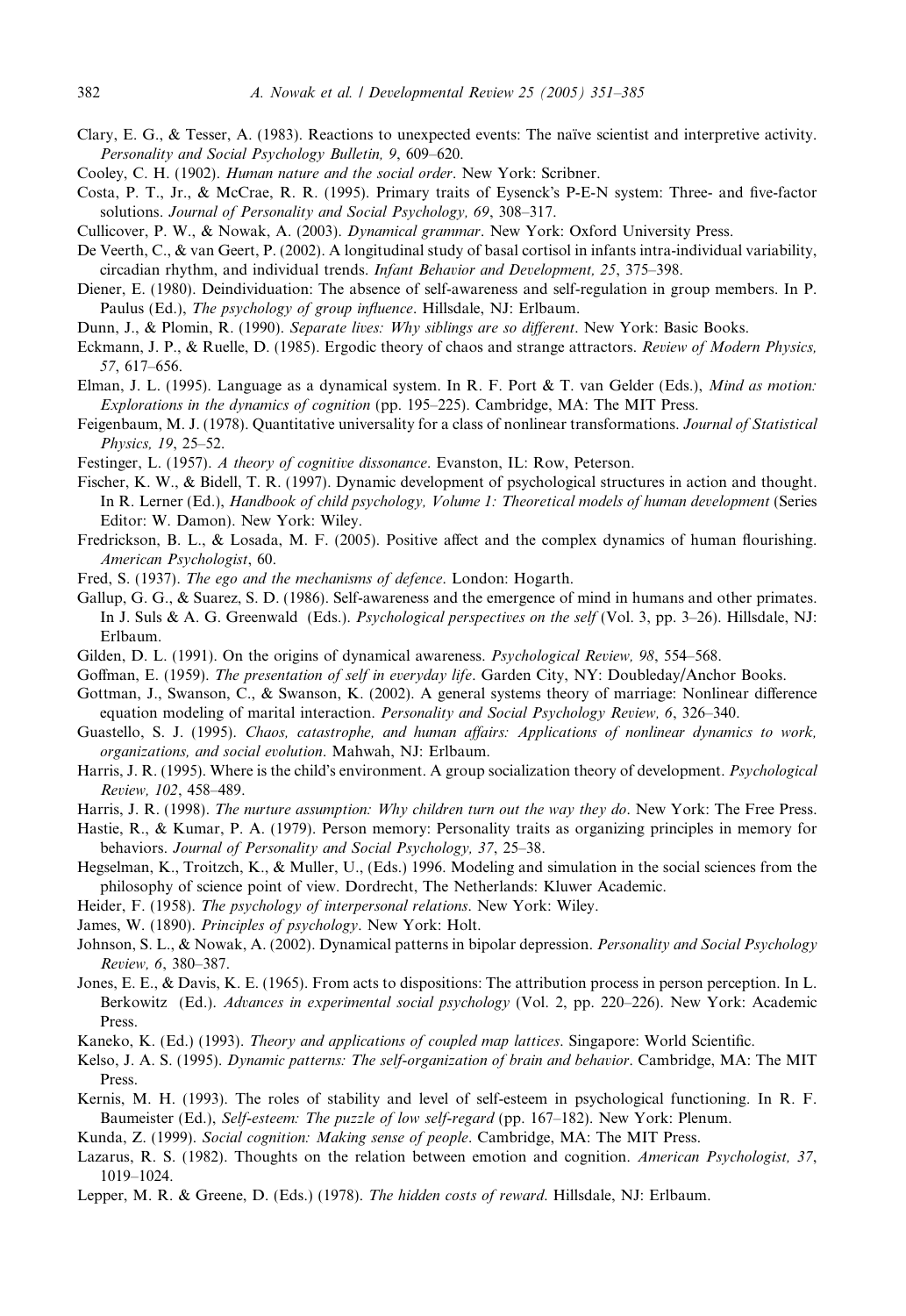- <span id="page-32-0"></span>Lewin, K. (1936). Principles of topological psychology. New York: McGraw-Hill.
- Lewis, M. D. (2000). Emotional self-organization in three time scales. In M. D. Lewis & I. Granic (Eds.), Emotion, development, and self-organization: Dynamic systems approaches to emotional development. Cambridge, MA: Cambridge University Press.
- Lewis, M. D. (2005). Bridging emotion theory and neurobiology through dynamic systems modeling. Behavioral and Brain Sciences.
- Lewis, M. D., & Granic, I. (Eds.) (2000). Emotion, development, and self-organization: Dynamic systems approaches to emotional development. Cambridge, MA: Cambridge University Press.
- Losada, M. F. (1999). The complex dynamics of high performance teams. Mathematical and computer modeling, 30, 179–192.
- Magai, C., & McFadden, S. H. (1995). The role of emotions in personality and social development. New York: Plenum.
- Markus, H. (1980). The self in thought and memory. In D. M. Wegner & R. R. Vallacher (Eds.), The self in social psychology (pp. 102–130). New York: Oxford University Press.
- Markus, H., & Nurius, P. (1986). Possible selves. American Psychologist, 41, 954–969.
- Mead, G. H. (1934). Mind, self, and society. Chicago: University of Chicago Press.
- Messick, D. M., & Liebrand, V. B. G. (1995). Individual heuristics and the dynamics of cooperation in large groups. Psychological Review, 102, 131–145.
- Miller, N. E. (1944). Experimental studies of conflict. In J. M. Hunt (Ed.), Personality and the behavior disorders. New York: Ronald.
- Mischel, W., & Shoda, Y. (1995). A cognitive-affective system theory of personality: Reconceptualizing situations, dispositions, dynamics, and invariance in personality structure. Psychological Review, 102, 246–268.
- Newell, K. M., & Molenaar, P. C. M. (1998). Application of nonlinear dynamics to developmental process modeling. Mahwah, NJ: Erlbaum.
- Newtson, D. (1994). The perception and coupling of behavior waves. In R. R. Vallacher & A. Nowak (Eds.), Dynamical systems in social psychology (pp. 139–167). San Diego: Academic Press.
- Nisbett, R., & Ross, L. (1980). Human inference: Strategies and shortcomings of social judgment. Englewood Cliffs, NJ: Prentice-Hall.
- Nowak, A., & Lewenstein, M. (1994). Dynamical systems: A tool for social psychology. In R. R. Vallacher & A. Nowak (Eds.), Dynamical systems in social psychology (pp. 17–53). San Diego: Academic Press.
- Nowak, A., Lewenstein, M., & Szamrej, J. (1993). Social transitions occur through bubbles. Scientific American (Polish version), 12, 16–25.
- Nowak, A., Szamrej, J., & Latané, B. (1990). From private attitude to public opinion: A dynamic theory of social impact. Psychological Review, 97, 362–376.
- Nowak, A., Urbaniak, J., & Zienkowski, L. (1994). Clustering processes in economic transition. RECESS Research Bulletin, 3, 43–61.
- Nowak, A., & Vallacher, R. R. (1998). Dynamical social psychology. New York: Guilford.
- Nowak, A., & Vallacher, R. R. (2001). Societal transition: Toward a dynamical model of social change. In W. Wosinska, R. B. Cialdini, D. W. Barrett, & J. Reykowski (Eds.), The practice of social influence in multiple cultures (pp. 151–171). Mahwah, NJ: Lawrence Erlbaum.
- Nowak, A., Vallacher, R. R., & Borkowski, W. (2000a). Modeling the temporal coordination of behavior and internal states. In G. Ballot & G. Weisbuch (Eds.), *Applications of simulation to the social sciences* (pp. 67–86). Oxford: Hermes Science Publications.
- Nowak, A., Vallacher, R. R., Tesser, A., & Borkowski, W. (2000b). Society of self: The emergence of collective properties in self-structure. Psychological Review, 107, 39–61.
- Nowak, A., Vallacher, R. R., & Zochowski, M. (2002). The emergence of personality: Personal stability through interpersonal synchronization. In D. Cervone & W. Mischel (Eds.), Advances in personality science (pp. 292–331). New York: Guilford Press.
- Osgood, C. E., Suci, G. J., & Tannenbaum, P. H. (1957). The measurement of meaning. Urbana, IL: University of Illinois Press.
- Ott, E., Grebogi, C., & York, J. A. (1990). Controlling chaos. Physics Review Letters, 64, 1196–1199.
- Pelham, B. W. (1991). On confidence and consequences: The certainty and importance of self-knowledge. Journal of Personality and Social Psychology, 60, 518–530.
- Petitot, J. (1995). Morphodynamics and attractor syntax: Constituency in visual perception and cognitive grammar. In R. F. Port & T. van Gelder (Eds.), Mind as motion: Explorations in the dynamics of cognition (pp. 227–281). Cambridge, MA: The MIT Press.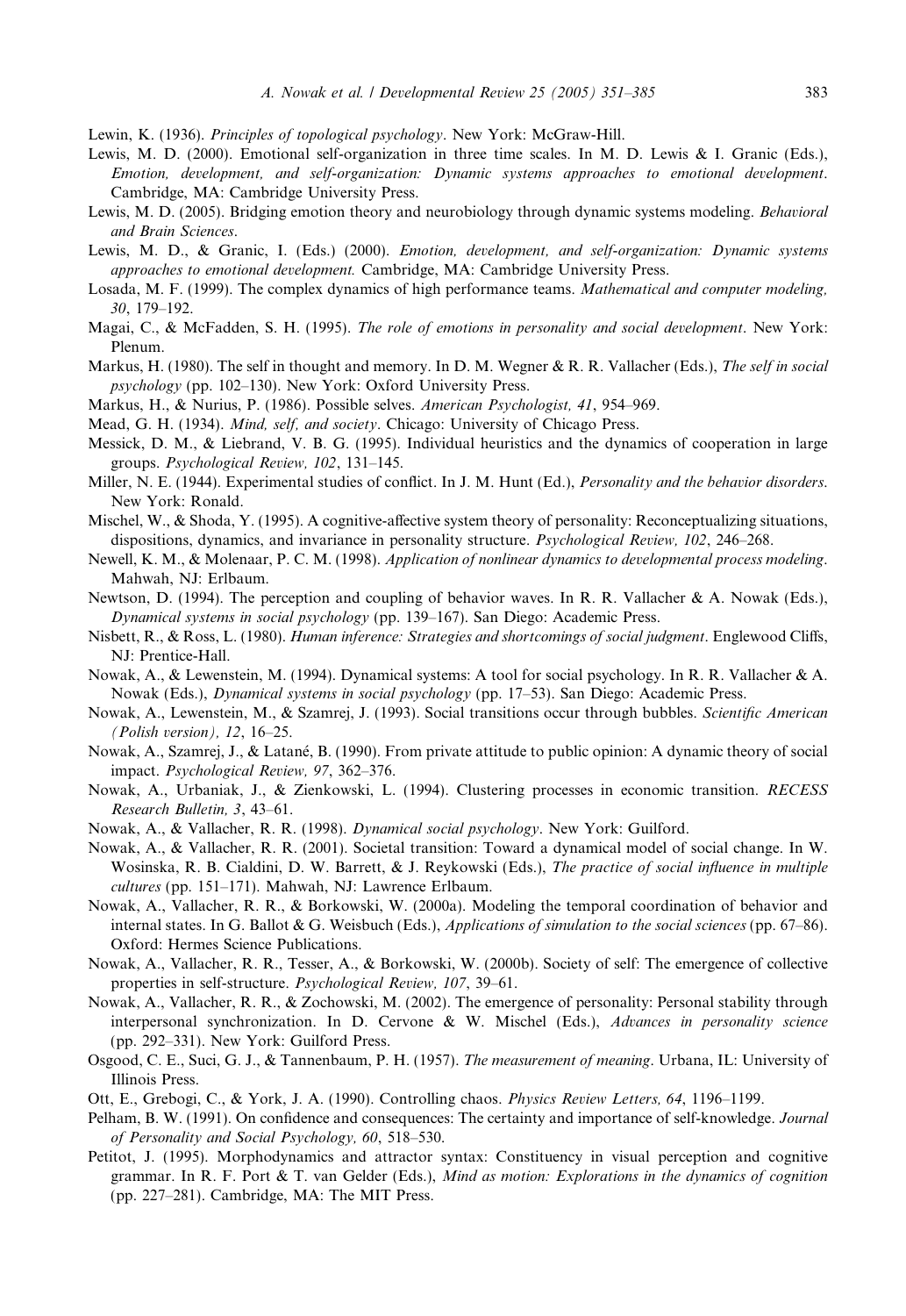- <span id="page-33-0"></span>Plomin, R., Owen, M. J., & McGuffin, P. (1994). The genetic basis of complex behaviors. Science, 264, 1733–1739.
- Port, R. F., & van Gelder, T. (Eds.) (1995). *Mind as motion: Explorations in the dynamics of cognition*. Cambridge, MA: MIT Press.
- Read, S. J., & Miller, L. C. (2002). Virtual personalities: A neural network model of personality. Personality and Social Psychology Review, 6, 357–369.
- Sarbin, T. R., & Allen, V. L. (1968). Role theory. In G. Lindzey & E. Aronson (Eds.). The handbook of social psychology (Vol. 1, pp. 488–567). Reading, MA: Addison-Wesley.
- Scarr, S. (1992). Developmental theories for the 1990s: Development and individual differences. Child Development, 63, 1–19.
- Schuster, H. G. (1984). Deterministic chaos. Vienna: Physik Verlag.
- Shinbrot, T. (1994). Synchronization of coupled maps and stable windows. Physics Review E, 50, 3230–3233.
- Shoda, Y., LeeTierman, S., & Mischel, W. (2002). Personality as a dynamical system: Emergence of stability and distinctiveness from intra- and interpersonal interactions. Personality and Social Psychology Review, 6, 316–325.
- Smith, L. B., & Thelen, E. (1993). A dynamic systems approach to development: Applications. Cambridge, MA: MIT Press.
- Strack, F., Martin, L. L., & Stepper, S. (1988). Inhibiting and facilitating conditions of the human smile: A nonobtrusive test of the facial feedback hypothesis. Journal of Personality and Social Psychology, 54, 768–777.
- Swann, W. B. Jr., (1990). To be adored or to be known? The interplay of self-enhancement and self-verification. In E. T. Higgins & R. M. Sorrentino (Eds.). Handbook of motivation and cognition: Foundations of social behavior (Vol. 2, pp. 408–448). New York: Guilford.
- Swann, W. B., Hixon, J. G., Stein-Seroussi, A., & Gilbert, D. (1990). The fleeting gleam of praise: Cognitive processes underlying behavioral reactions to self-relevant feedback. Journal of Personality and Social Psychology, 59, 17–26.
- Tesser, A. (1978). Self-generated attitude change. In L. Berkowitz (Ed.). Advances in experimental social psychology (Vol. 11, pp. 85–117). New York: Academic Press.
- Thelen, E., & Smith, L. B. (Eds.) (1994). A dynamic systems approach to the development of cognition and action. Cambridge, MA: MIT Press/Bradford Books.
- Turner, R. H., & Killian, L. M. (1957). Collective behavior. Englewood Cliffs, NJ: Prentice-Hall.
- Turvey, M. T., & Carello, J. (1995). Some dynamical themes in perception and action. In R. F. Port & T. van Gelder (Eds.), Mind as motion: Explorations in the dynamics of cognition (pp. 373–402). Cambridge, MA: MIT Press.
- Vallacher, R. R. (1980). An introduction to self theory. In D. M. Wegner & R. R. Vallacher (Eds.), The self in social psychology (pp. 1-12). New York: Oxford University Press.
- Vallacher, R. R., & Nowak, A. (1997). The emergence of dynamical social psychology. Psychological Inquiry, 8, 73–99.
- Vallacher, R. R., & Nowak, A. (1999). The dynamics of self-regulation. In R. S. Wyer, Jr. (Ed.). Advances in selfregulation (Vol. 12, pp. 241–259). Mahwah, NJ: Lawrence Erlbaum.
- Vallacher, R. R., & Nowak, A. (in press). Dynamical social psychology: Finding order in the flow of human experience. In A. W. Kruglanski, & E. T. Higgins (Eds.), Social psychology: Handbook of basic principles. New York: Lawrence Erlbaum Associates.
- Vallacher, R. R., Nowak, A., Froehlich, M., & Rockloff, M. (2002a). The dynamics of self-evaluation. *Personality* and Social Psychology Review, 6, 370–379.
- Vallacher, R. R., Nowak, A., & Kaufman, J. (1994). Intrinsic dynamics of social judgment. Journal of Personality and Social Psychology, 66, 20–34.
- Vallacher, R. R., Nowak, A., Markus, J., & Strauss, J. (1998). Dynamics in the coordination of mind and action. In M. Kofta, G. Weary, & G. Sedek (Eds.), Personal control in action: Cognitive and motivational mechanisms. New York: Plenum.
- Vallacher, R. R., Nowak, A., Miller, M. E. (2003). Social influence and group dynamics. In I. Weiner (Series Ed.), T. Millon, & M. J. Lerner (Vol. Eds.), Handbook of psychology: Vol. 5. Personality and social psychology (pp. 383–417). New York: Wiley.
- Vallacher, R. R., Read, S. J., & Nowak, A. (2002b). The dynamical perspective in personality and social psychology. Personality and Social Psychology Review, 6, 264–273.
- Vallacher, R. R., & Wegner, D. M. (1987). What do people think they're doing. Action identification and human behavior. Psychological Review, 94, 1–15.